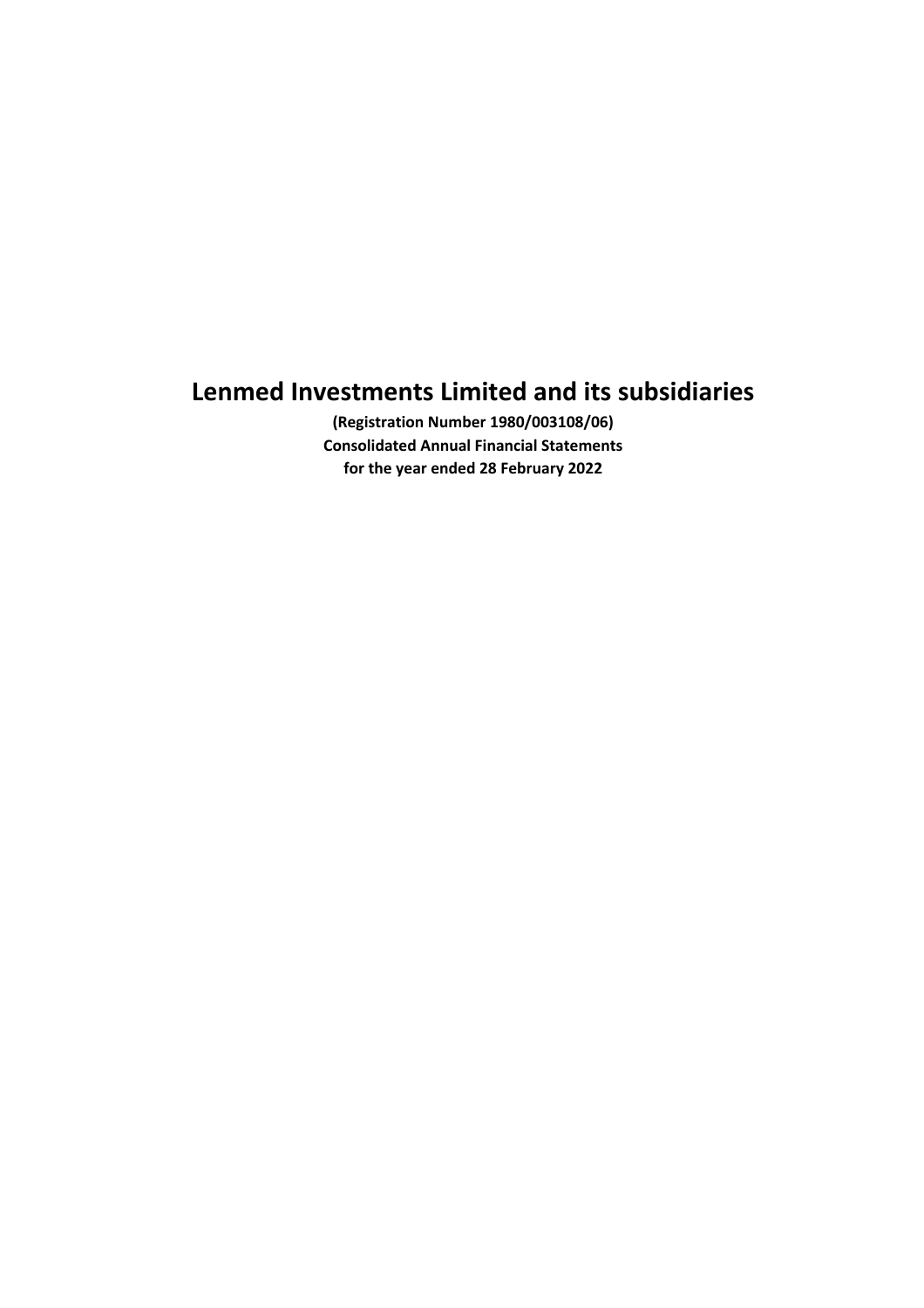## (Registration Number 1980/003108/06)

Consolidated Annual Financial Statements for the year ended 28 February 2022

## **Index**

|                                                            | Page      |
|------------------------------------------------------------|-----------|
| Directors' Responsibilities and Approval                   | 2         |
| Report of the Audit Committee                              | 3         |
| Statement of compliance by the company secretary           | 4         |
| Independent Auditor's Report                               | $5 - 7$   |
| Directors' Report                                          | $8 - 10$  |
| Statement of Profit or Loss and Other Comprehensive Income | 11        |
| <b>Statement of Financial Position</b>                     | 12        |
| <b>Statement of Cash Flows</b>                             | 13        |
| Statement of Changes in Equity                             | 14        |
| <b>Accounting Policies</b>                                 | $15 - 25$ |
| Notes to the Consolidated Annual Financial Statements      | $26 - 56$ |

## *LEVEL OF ASSURANCE*

These consolidated annual financial statements have been audited in compliance with the applicable requirements of the Companies Act of South Africa.

*These financial statements were:* Prepared by: S R Mugova CA(SA) Supervised by: N Gany CA(SA)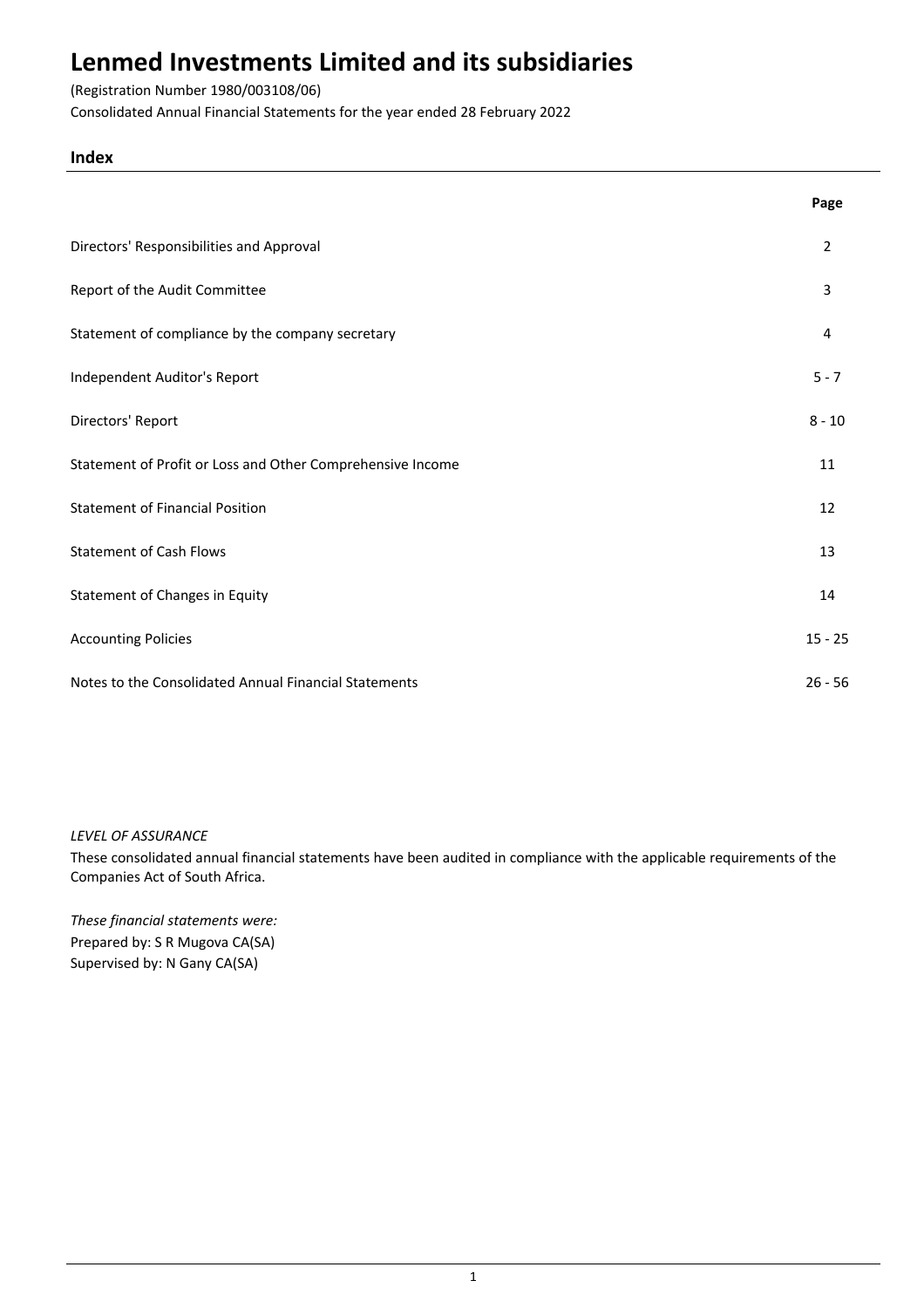## (Registration Number 1980/003108/06)

Consolidated Annual Financial Statements for the year ended 28 February 2022

## **Directors' Responsibilities and Approval**

The directors are required by the Companies Act of South Africa to maintain adequate accounting records and are responsible for the content and integrity of the consolidated annual financial statements and related financial information included in this report. It is their responsibility to ensure that the consolidated annual financial statements satisfy International Financial Reporting Standards with regards to form and content, and present fairly the consolidated statement of financial position, results of operations and business of the Group, and explain the transactions and financial position of the business of the Group at the end of the financial year. The consolidated annual financial statements are based upon appropriate accounting policies consistently applied throughout the Group and supported by reasonable and prudent judgements and estimates.

The directors acknowledge that they are ultimately responsible for the system of internal financial control established by the Group and place considerable importance on maintaining a strong control environment. To enable the directors to meet these responsibilities, the directors set standards for internal control aimed at reducing the risk of error or loss in a cost effective manner. The standards include the proper delegation of responsibilities within a clearly defined framework, effective accounting procedures and adequate segregation of duties to ensure an acceptable level of risk. These controls are monitored throughout the Group and all employees are required to maintain the highest ethical standards in ensuring the Group's business is conducted in a manner that, in all reasonable circumstances, is above reproach.

The directors are of the opinion, based on the information and explanations given by management and the internal auditors, that the system of internal control provides reasonable assurance that the financial records may be relied on for the preparation of the consolidated annual financial statements. However, any system of internal financial control can provide only reasonable, and not absolute, assurance against material misstatement or loss. The going-concern basis has been adopted in preparing the consolidated annual financial statements. Based on forecasts and available cash resources the directors have no reason to believe that the Group will not be a going concern in the foreseeable future. The consolidated annual financial statements support the viability of the Group.

The focus of risk management in the Group is on identifying, assessing, managing and monitoring all known forms of risk across the Group. While operating risk cannot be fully eliminated, the Group endeavours to minimise it by ensuring that appropriate infrastructure, controls, systems and ethical behaviour are applied and managed within predetermined procedures and constraints.

The consolidated annual financial statements have been audited by the independent auditing firm, PKF Durban, who have been given unrestricted access to all financial records and related data, including minutes of all meetings of the shareholders, the directors and committees of the directors. The directors believe that all representations made to the independent auditor during the audit were valid and appropriate. The external auditor's unqualified audit report is presented on pages 5 to 7.

The consolidated annual financial statements set out on pages 11 to 56 which have been prepared on the going concern basis, were approved by the directors and were signed on 26 May 2022 on their behalf by:

Mr A Devchand Mr F J Meiring Chief Executive Officer Chief Financial Officer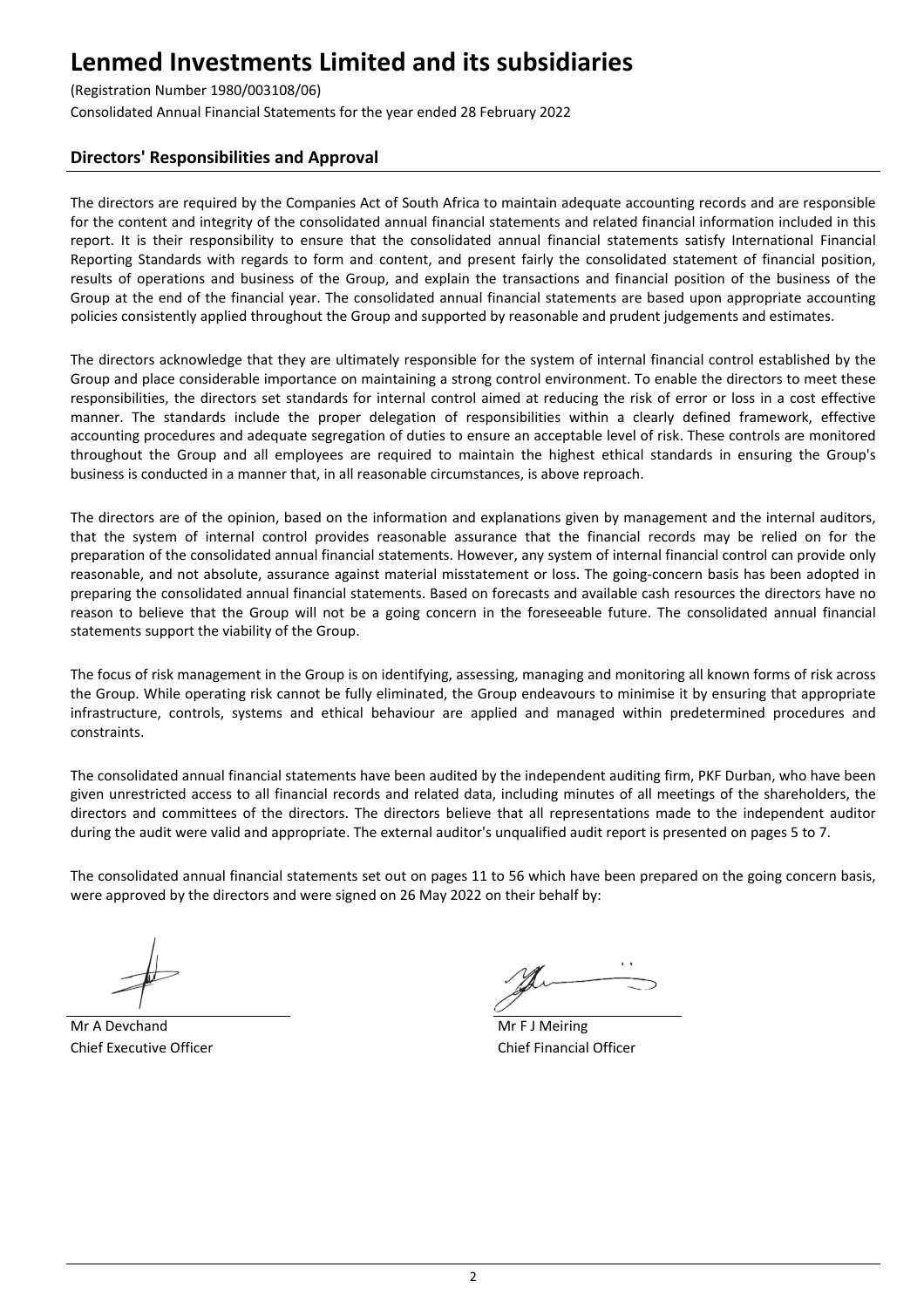## (Registration Number 1980/003108/06)

Consolidated Annual Financial Statements for the year ended 28 February 2022

## **Report of the Audit Committee**

Report of the Audit Committee in terms of section 94(7)(f) of the Companies Act

The committee met on five occasions to carry out its function for the financial year and held further discussions with the external and internal auditors and management. Based on the information supplied at those meetings, the Audit Committee has no reason to believe that there were any material failures or breakdowns in the accounting practices and the system design and effectiveness of internal financial controls during the year.

The committee also satisfied itself on the independence of the external auditors and that they were properly appointed in terms of the Companies Act.

The committee reviewed the consolidated annual financial statements as well as the significant judgements and reporting decisions with the assurance providers and management and came to the conclusions that:

- The going concern basis of reporting is appropriate.
- The consolidated annual financial statements comply in all material respects with statutory and International Financial Reporting Standards disclosure requirements.
- The consolidated annual financial statements should be approved by the board and circulated to shareholders

echan.

Mr M G Meehan CA(SA) Chairman of the Audit Committee 26 May 2022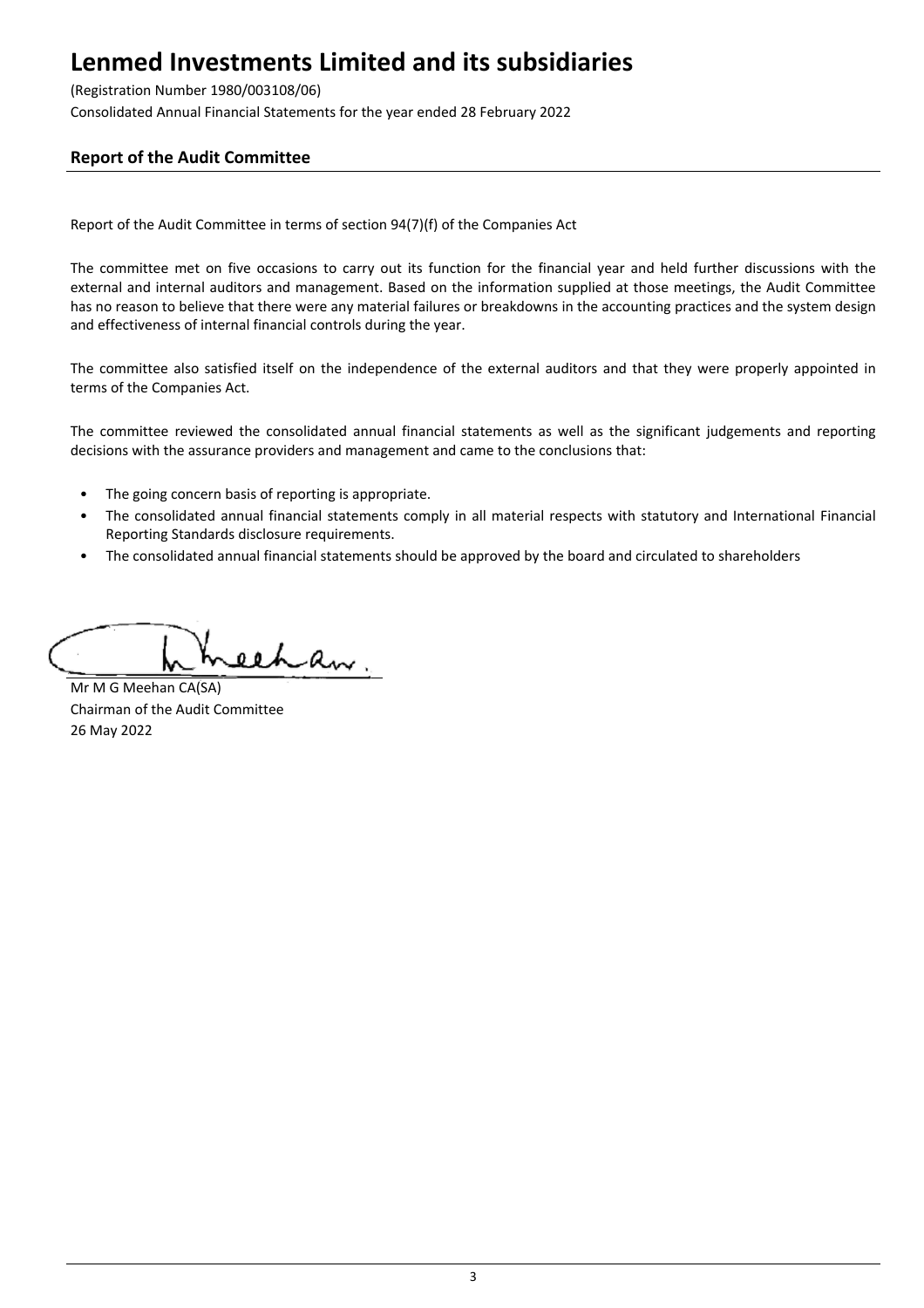## (Registration Number 1980/003108/06)

Consolidated Annual Financial Statements for the year ended 28 February 2022

## **Statement of Compliance by the Company Secretary**

I hereby certify, in my capacity as company secretary of Lenmed Investments Limited and its subsidiaries, that for the financial year ended 28 February 2022, the company has filed all required returns and notices in terms of the Companies Act of South Africa, with the Companies and Intellectual Property Commission and that all such returns and notices appear to the best of my knowledge and believe to be true, correct and up to date.

Welch

W.R. Somerville Company Secretary 26 May 2022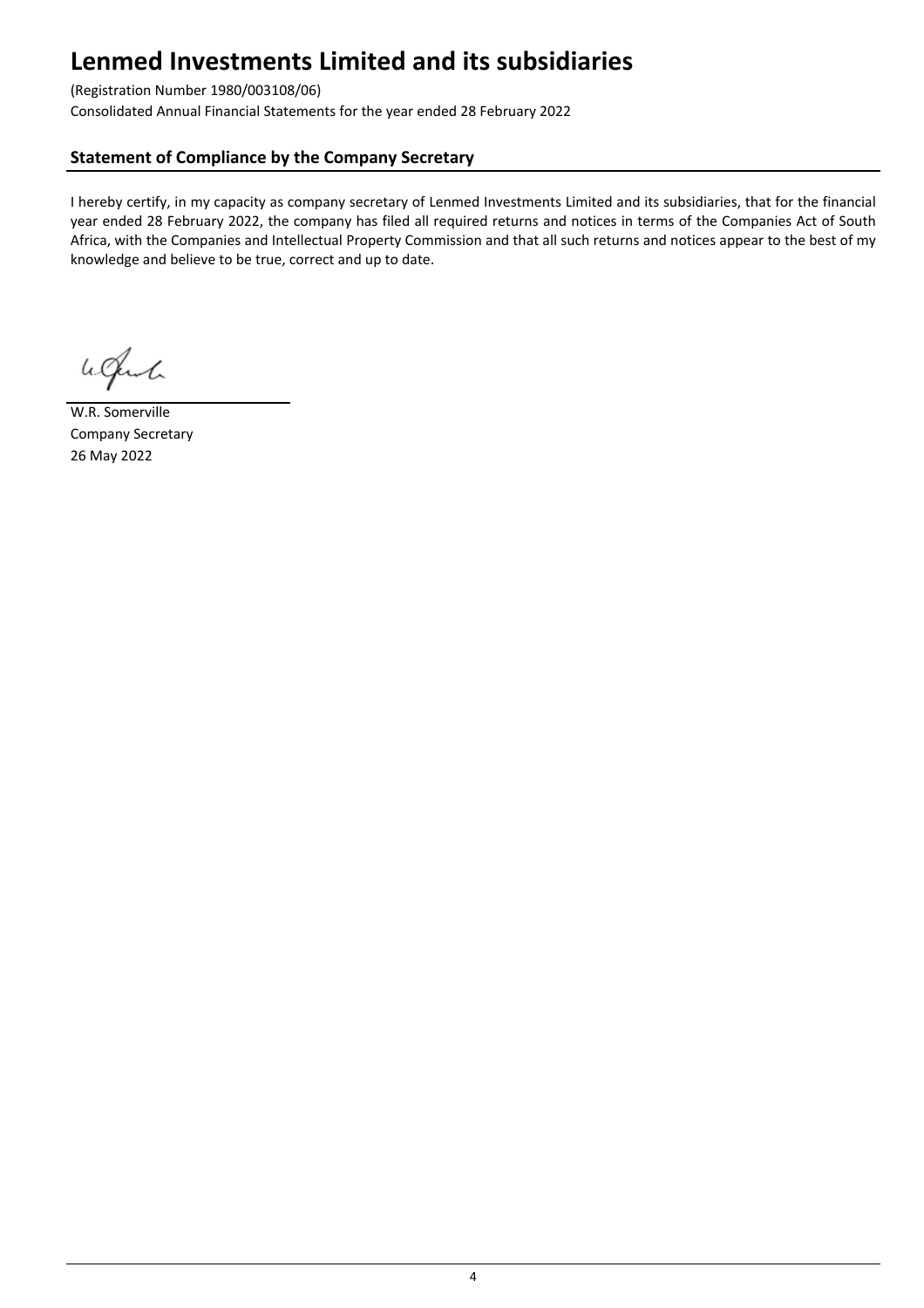#### **Independent Auditor's Report**

*To the Shareholders of Lenmed Investments Limited*

#### **Report on the Audit of the Consolidated Financial Statements**

#### *Opinion*

We have audited the consolidated financial statements of Lenmed Investments Limited and its subsidiaries (the group) set out on pages 11 to 56, which comprise the consolidated statement of financial position as at 28 February 2022, and the consolidated statement of profit or loss and other comprehensive income, the consolidated statement of changes in equity and the consolidated statement of cash flows for the year then ended, and notes to the consolidated financial statements, including a summary of significant accounting policies.

In our opinion, the consolidated financial statements present fairly, in all material respects, the consolidated financial position of Lenmed Investments Limited and its subsidiaries as at 28 February 2022, and its consolidated financial performance and consolidated cash flows for the year then ended in accordance with International Financial Reporting Standards and the requirements of the Companies Act of South Africa.

#### *Basis for Opinion*

We conducted our audit in accordance with International Standards on Auditing (ISAs). Our responsibilities under those standards are further described in the *Auditor's Responsibilities for the Audit of the Consolidated Financial Statements* section of our report. We are independent of the group in accordance with the Independent Regulatory Board for Auditors' *Code of Professional Conduct for Registered Auditors* (IRBA Code) and other independence requirements applicable to performing audits of financial statements in South Africa. We have fulfilled our other ethical responsibilities in accordance with the IRBA Code and in accordance with other ethical requirements applicable to performing audits in South Africa. The IRBA Code is consistent with the corresponding sections of the International Ethics Standards Board for Accountants' *International Code of Ethics for Professional Accountants (including International Independence Standards)*. We believe that the audit evidence we have obtained is sufficient and appropriate to provide a basis for our opinion.

### *Other Information*

The directors are responsible for the other information. The other information comprises the information included in the document titled "Lenmed Investments Limited and its subsidiaries Consolidated Annual Financial Statements for the year ended 28 February 2022" and in the document titled "Lenmed Investments Limited Separate Annual Financial Statements for the year ended 28 February 2022", which includes the Directors' Report, the Audit Committee's Report and the Company Secretary's Certificate as required by the Companies Act of South Africa, which we obtained prior to the date of this report, and the document titled "Lenmed Investments Limited Annual Integrated Report 2022", which is expected to be made available to us after that date. The other information does not include the consolidated or the separate financial statements and our auditor's reports thereon.

Our opinion on the consolidated financial statements does not cover the other information and we do not express an audit opinion or any form of assurance conclusion thereon.

In connection with our audit of the consolidated financial statements, our responsibility is to read the other information and, in doing so, consider whether the other information is materially inconsistent with the consolidated financial statements or our knowledge obtained in the audit, or otherwise appears to be materially misstated. If, based on the work we have performed, we conclude that there is a material misstatement of this other information, we are required to report that fact. We have nothing to report in this regard.

### *Responsibilities of the Directors for the Consolidated Financial Statements*

The directors are responsible for the preparation and fair presentation of the consolidated financial statements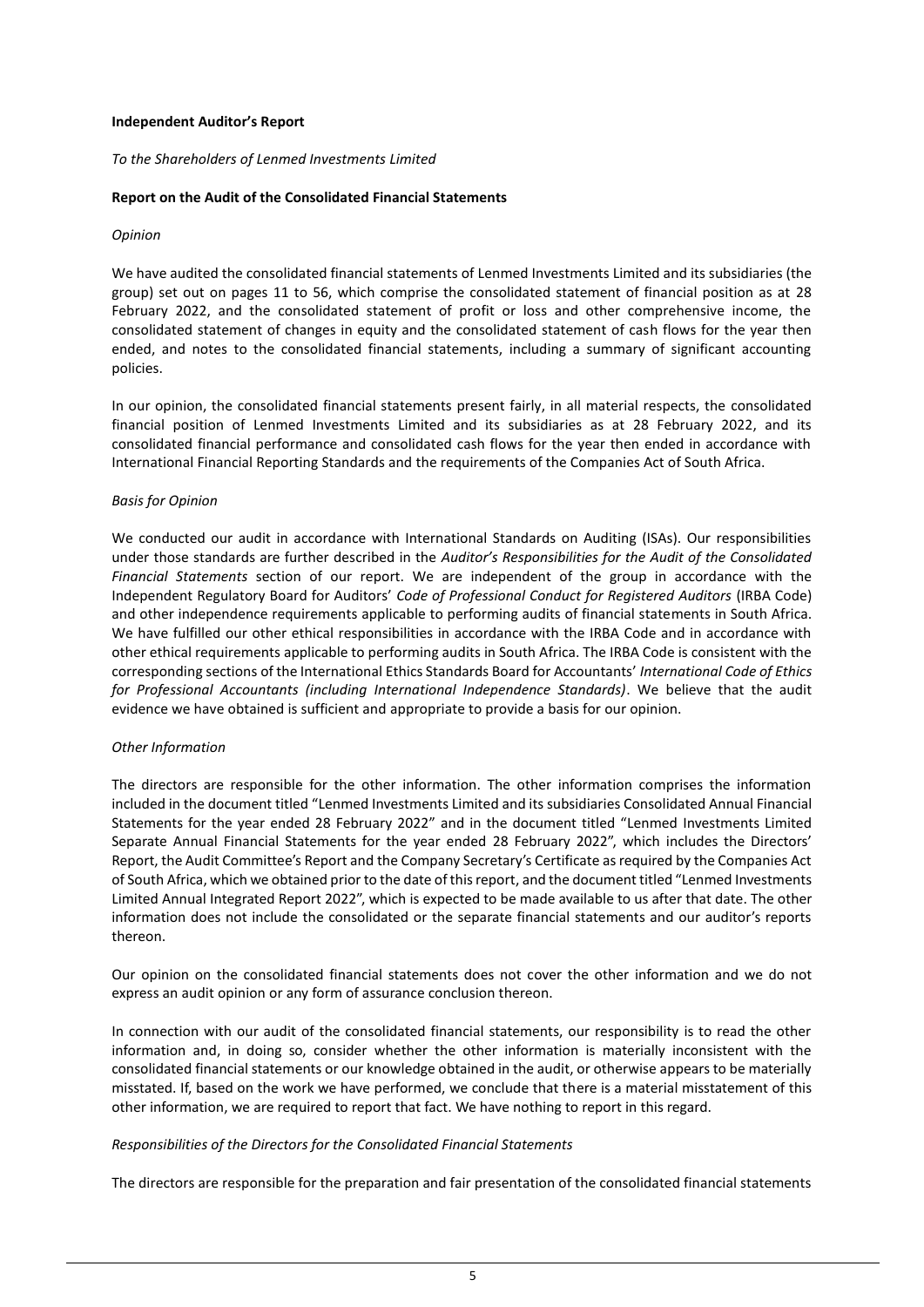in accordance with International Financial Reporting Standards and the requirements of the Companies Act of South Africa**,** and for such internal control as the directors determine is necessary to enable the preparation of consolidated financial statements that are free from material misstatement, whether due to fraud or error.

In preparing the consolidated financial statements, the directors are responsible for assessing the group's ability to continue as a going concern, disclosing, as applicable, matters related to going concern and using the going concern basis of accounting unless the directors either intend to liquidate the group or to cease operations, or have no realistic alternative but to do so.

## *Auditor's Responsibilities for the Audit of the Consolidated Financial Statements*

Our objectives are to obtain reasonable assurance about whether the consolidated financial statements as a whole are free from material misstatement, whether due to fraud or error, and to issue an auditor's report that includes our opinion. Reasonable assurance is a high level of assurance, but is not a guarantee that an audit conducted in accordance with ISAs will always detect a material misstatement when it exists. Misstatements can arise from fraud or error and are considered material if, individually or in the aggregate, they could reasonably be expected to influence the economic decisions of users taken on the basis of these consolidated financial statements.

As part of an audit in accordance with ISAs, we exercise professional judgement and maintain professional scepticism throughout the audit. We also:

- Identify and assess the risks of material misstatement of the consolidated financial statements, whether due to fraud or error, design and perform audit procedures responsive to those risks, and obtain audit evidence that is sufficient and appropriate to provide a basis for our opinion. The risk of not detecting a material misstatement resulting from fraud is higher than for one resulting from error, as fraud may involve collusion, forgery, intentional omissions, misrepresentations, or the override of internal control.
- Obtain an understanding of internal control relevant to the audit in order to design audit procedures that are appropriate in the circumstances, but not for the purpose of expressing an opinion on the effectiveness of the group's internal control.
- Evaluate the appropriateness of accounting policies used and the reasonableness of accounting estimates and related disclosures made by the directors.
- Conclude on the appropriateness of the directors' use of the going concern basis of accounting and based on the audit evidence obtained, whether a material uncertainty exists related to events or conditions that may cast significant doubt on the group's ability to continue as a going concern. If we conclude that a material uncertainty exists, we are required to draw attention in our auditor's report to the related disclosures in the consolidated financial statements or, if such disclosures are inadequate, to modify our opinion. Our conclusions are based on the audit evidence obtained up to the date of our auditor's report. However, future events or conditions may cause the group to cease to continue as a going concern.
- Evaluate the overall presentation, structure and content of the consolidated financial statements, including the disclosures, and whether the consolidated financial statements represent the underlying transactions and events in a manner that achieves fair presentation.
- Obtain sufficient appropriate audit evidence regarding the financial information of the entities or business activities within the group to express an opinion on the consolidated financial statements. We are responsible for the direction, supervision and performance of the group audit. We remain solely responsible for our audit opinion.

We communicate with the directors regarding, among other matters, the planned scope and timing of the audit and significant audit findings, including any significant deficiencies in internal control that we identify during our audit.

### **Report on Other Legal and Regulatory Requirements**

In terms of the IRBA Rule published in Government Gazette Number 39475 dated 4 December 2015, we report that PKF Durban has been the auditor of Lenmed Investments Limited for 14 years.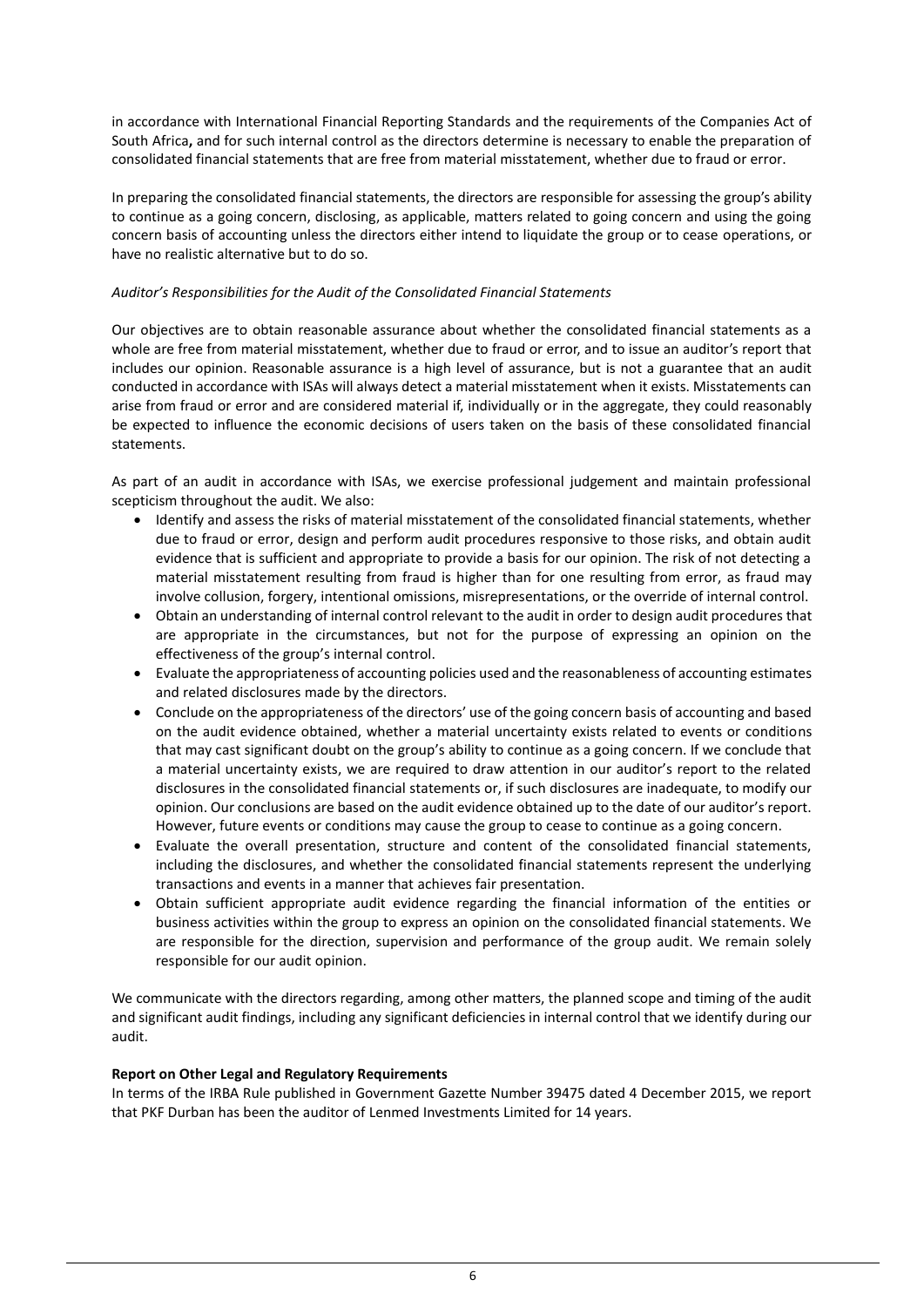**PKF Durban** Partner: R.C. Boulle Registered Auditor Durban Date: 27 May 2022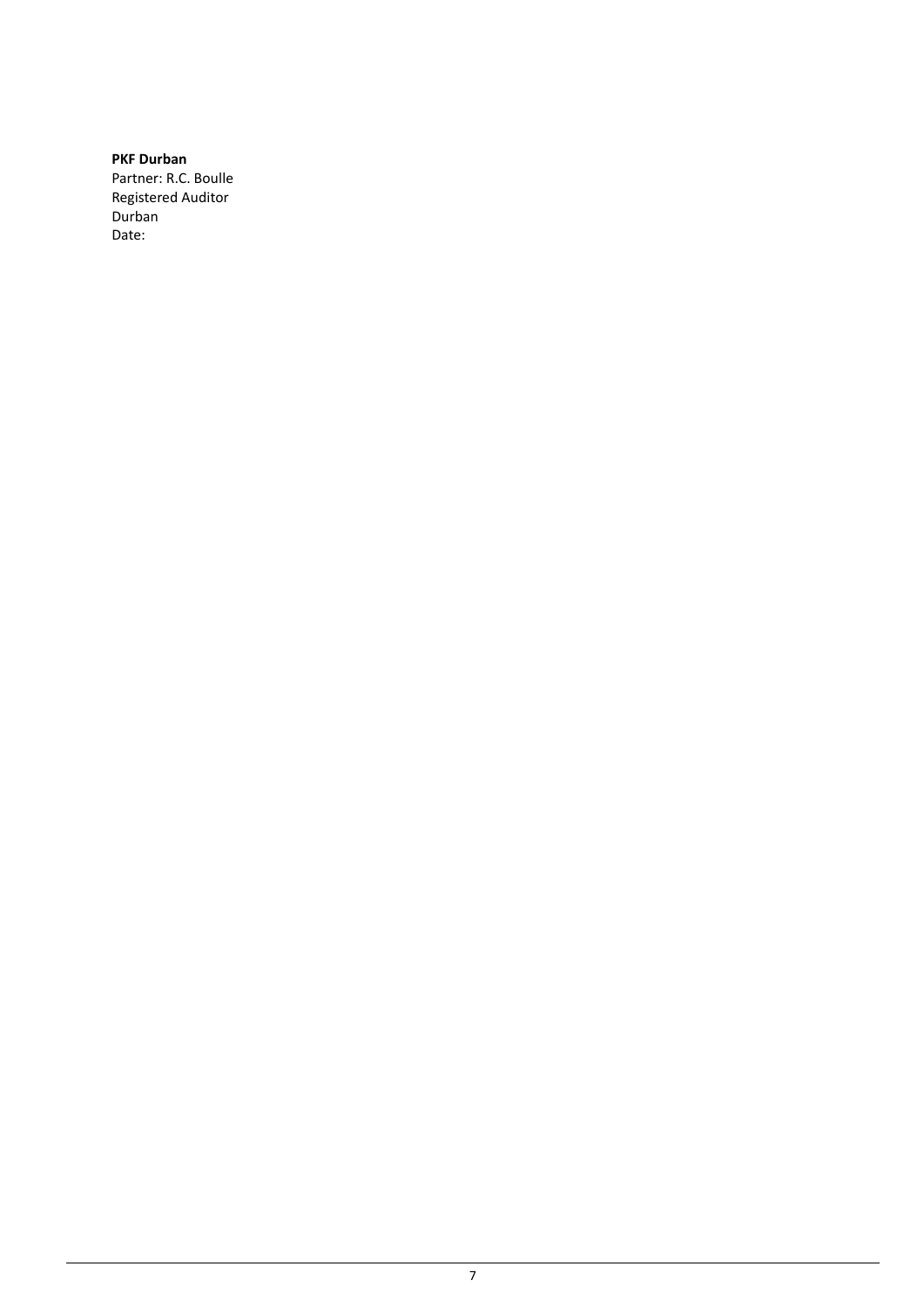(Registration Number 1980/003108/06)

Consolidated Annual Financial Statements for the year ended 28 February 2022

## **Directors' Report**

The directors present their report for the year ended 28 February 2022.

## **1. Review of financial results and activities**

### **Main business and operations**

The principal activities of the Group during the year were the provision of private patient health care, through management and ownership of hospitals and other related health care services. There were no major changes in the nature of the business during the year under review.

The operating results and consolidated statement of financial position of the Group are fully set out in the attached financial statements and further amplified in this report.

## **2. Group Financial Results**

The Group's earnings before interest, taxation, depreciation and amortisation (EBITDA) amounted to R533.671 million (2021: R243.267 million).

Group's profit before taxation for the year amounted to R281.618 million (2021: (loss) R96.490 million) before taking into account taxation of R33.926 million (2021: (credit) R27.086 million), resulting in profit after taxation for the year of R247.692 million (2021: (loss) R69.404 million).

The results of the Group are set out in the attached consolidated annual financial statements. The separate annual financial statements of the company are presented apart from the consolidated annual financial statements and were approved by the directors on 26 May 2022, the same date as the consolidated annual financial statements. The consolidated annual financial statements have been prepared in accordance with International Financial Reporting Standards.

### **3. Authorised and issued share capital**

No changes were approved or made to the authorised or issued share capital of the company during the year under review.

### **4. Borrowings**

In terms of the Memorandum of Incorporation of the company, the directors may exercise all the powers of the company to borrow money, as they consider appropriate.

The directors did not exceed any authorised levels of borrowings as required in the Memorandum of incorporation or the Companies Act during the year under review.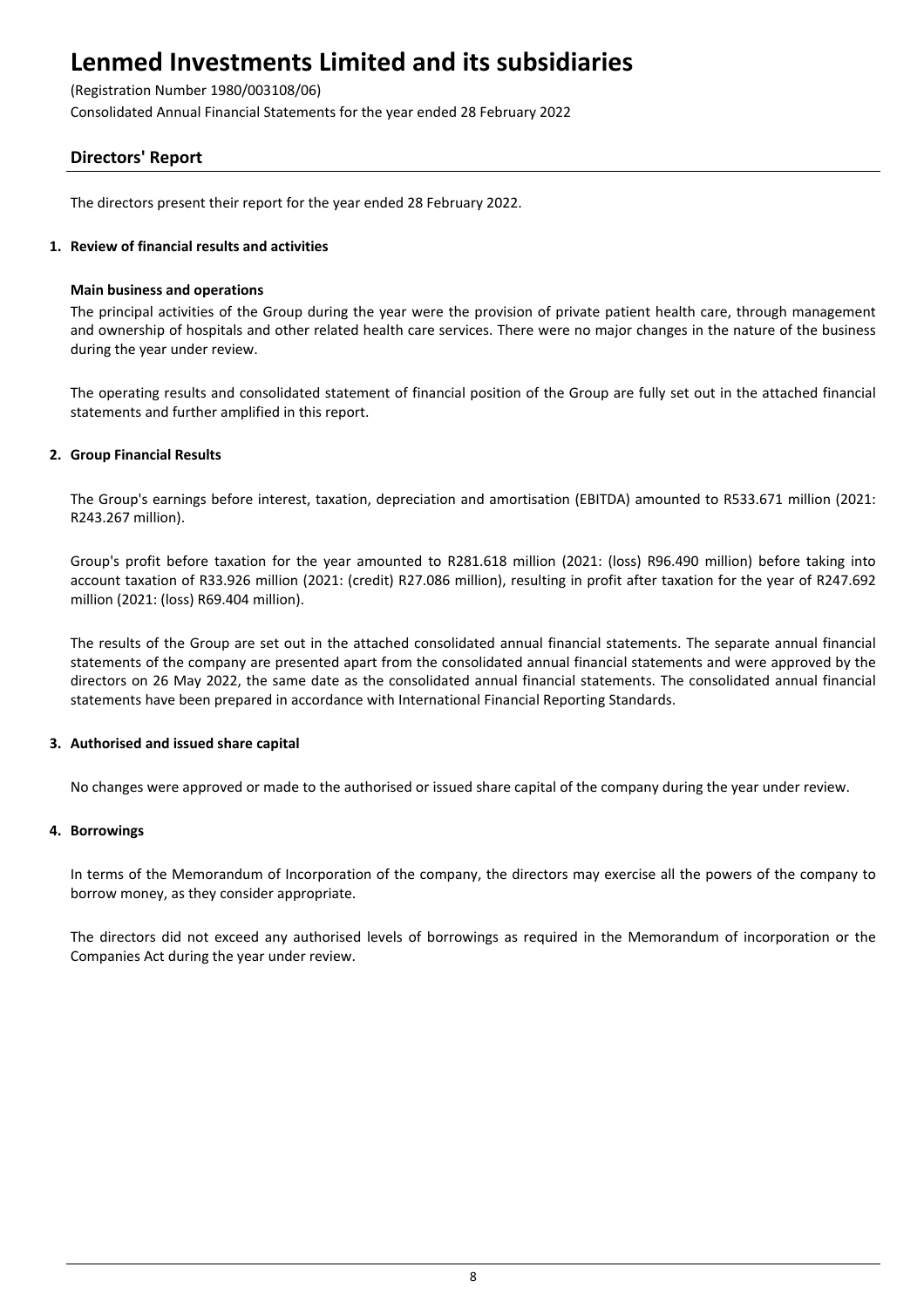(Registration Number 1980/003108/06)

Consolidated Annual Financial Statements for the year ended 28 February 2022

## **Directors' Report**

## **5. Dividend**

The company revised its dividend policy during the year:

- a. A dividend of 10% of headline earnings attributable to Lenmed shareholders will be declared annually.
- b. Basis of dividend:
	- Only a final dividend will be declared and no interim dividend is to be paid.
	- The final dividend will be declared after the board has approved the audited consolidated annual financial statements for the year - normally in May in respect of the February financial year-end.
	- Payment of the dividend will be made by EFT, prior to the Annual General Meeting, which is usually held in August.
	- The declaration and payment of the dividend is subject to the Board completing the solvency and liquidity tests required in terms of Section 4 of the Companies Act and the approval of Lenmed's bankers in accordance with the debt funding terms and conditions.
- c. The Dividend policy shall be reviewed at least annually.

## *Headline earnings*

Headline earnings are determined in accordance with the Headline Earnings Circular issued by the South African Institute of Chartered Accountants from time to time and effective as at year end.

## **6. Directors**

The directors of the company during the year and up to the date of this report are as follows:

| Mr P Devchand                          | Executive Chairman                                    |
|----------------------------------------|-------------------------------------------------------|
| Mr A Devchand                          | <b>Executive director and Chief Executive Officer</b> |
| Mr F J Meiring                         | <b>Executive director and Chief Financial Officer</b> |
| Mr M G Meehan                          | Lead independent non-executive director               |
| Ms B Harie                             | Independent non-executive director                    |
| Ms N V Simamane                        | Independent non-executive director                    |
| Dr G Goolab                            | Independent non-executive director                    |
| Prof B D Goolab                        | Non-executive director                                |
| Mr V E Firman (Appointed 1 March 2022) | Non-executive director                                |
|                                        |                                                       |

### **7. Company Secretary**

The Group's designated company secretary is Mr. W.R. Somerville.

### **8. Independent auditors**

PKF Durban, Registered Auditors, will continue in office as external auditors of the company in accordance with section 90(1) of the Companies Act of South Africa, subject to shareholder approval at the upcoming Annual General Meeting. R.C. Boulle will be the individual registered auditor who will undertake the audit.

### **9. Events after reporting date**

All events subsequent to the date of the consolidated annual financial statements and International Financial Reporting Standards which require adjustment or disclosure have been adjusted or disclosed.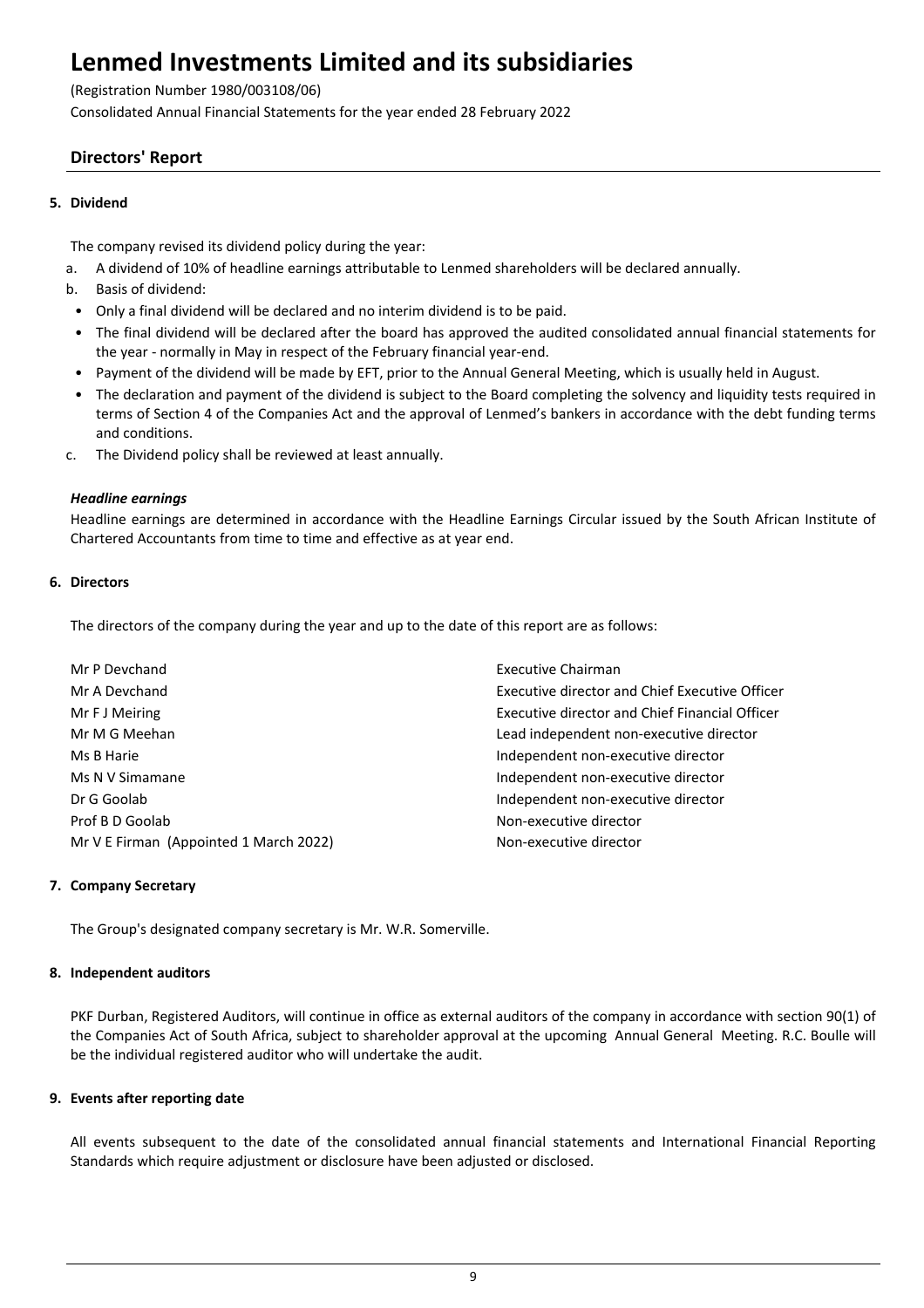## (Registration Number 1980/003108/06)

Consolidated Annual Financial Statements for the year ended 28 February 2022

## **Directors' Report**

During May 2022, the Group entered into an agreement to acquire 100% of Matlosana Medical Health Services (Pty) Ltd ("MMHS"), a Klerksdorp based group of hospitals. MMHS consists of 2 acute facilities (218 beds), a day hospital (20 beds) and a mental health facility (50 beds). The acquisition aligns well with our strategy to diversify across geographies as well as revenue streams and will be our first acquisition into the North West province of South Africa. The Group anticipates this acquisition to initially add an additional 12% to group EBITDA. At the date of this report the transaction was still conditional upon various approvals, including the approval by the Competition Commission.

The directors are not aware of any matter, circumstance, results or cash flow arising since the end of the financial year to the date of this report that could have a material effect on the financial position of the Group.

### **10. Going concern**

The consolidated annual financial statements have been prepared on the basis of accounting policies applicable to a going concern. This basis presumes that funds will be available to finance future operations and that the realisation of assets and settlement of liabilities, contingent obligations and commitments will occur in the ordinary course of business.

## **11. Special resolutions**

The following special resolutions were passed during the course of the year at the annual general meeting of shareholders:

- Approval of financial assistance in terms of section 44 and 45 of the Companies Act.
- Non-executive director fees for the 12 months following the annual general meeting.
- General authority to approve the acquisition of shares in the company.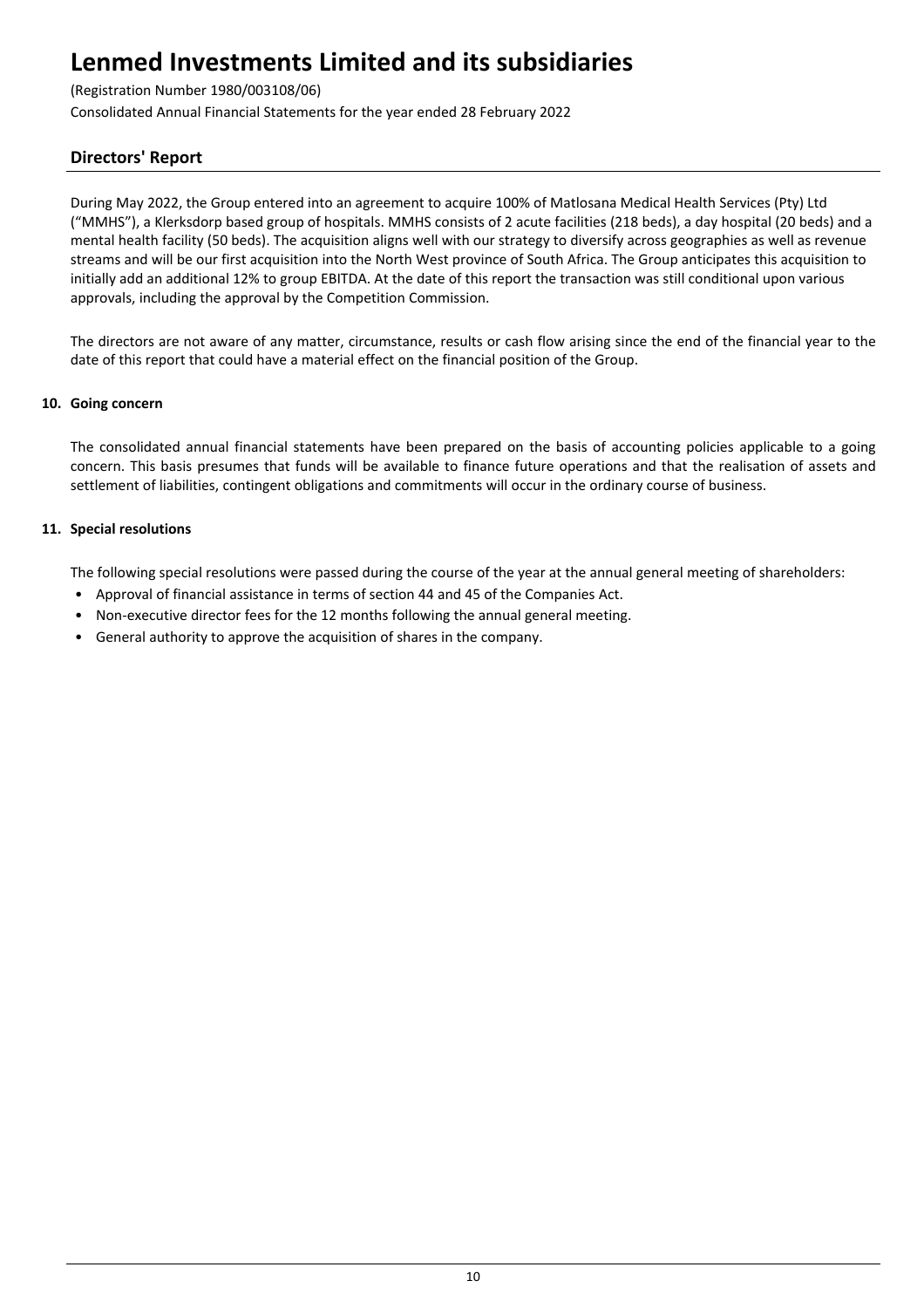(Registration Number 1980/003108/06)

Consolidated Annual Financial Statements for the year ended 28 February 2022

## **Statement of Profit or Loss and Other Comprehensive Income**

| Figures in R `000                                                       | <b>Notes</b> | Group<br>2022 | Group<br>2021 |
|-------------------------------------------------------------------------|--------------|---------------|---------------|
|                                                                         |              |               |               |
| Revenue                                                                 | 4            | 3,386,123     | 2,837,153     |
| Cost of sales                                                           |              | (1,064,916)   | (941, 057)    |
| <b>Gross profit</b>                                                     |              | 2,321,207     | 1,896,096     |
| Other income                                                            |              | 203,131       | 114,904       |
| Operating costs                                                         |              | (2, 122, 736) | (1,892,992)   |
| <b>Profit from operating activities</b>                                 | 5            | 401,602       | 118,008       |
| Impairment of non financial assets                                      |              |               | (92,074)      |
| Interest income                                                         | 6            | 2,482         | 2,054         |
| Finance costs                                                           | 7            | (126, 019)    | (127, 334)    |
| Share of profit from equity accounted investments                       |              | 3,553         | 2,856         |
| Profit / (loss) before tax                                              |              | 281,618       | (96, 490)     |
| Income tax (expense) / credit                                           | 8            | (33, 926)     | 27,086        |
| Profit / (loss) for the year                                            |              | 247,692       | (69, 404)     |
| Other comprehensive income net of tax                                   |              |               |               |
| Items that may be reclassified subsequently to profit or loss           |              |               |               |
| Foreign currency translation reserve                                    |              | 3,778         | (41, 347)     |
| Cash flow hedging reserve for interest rate hedging instrument          |              | 14,375        | (14, 195)     |
| Total other comprehensive income / (loss)                               |              | 18,153        | (55, 542)     |
| Total comprehensive income / (loss)                                     |              | 265,845       | (124, 946)    |
| Profit / (loss) for the year attributable to:                           |              |               |               |
| Owners of parent                                                        |              | 221,223       | (73, 324)     |
| Non-controlling interests                                               |              | 26,469        | 3,920         |
|                                                                         |              | 247,692       | (69, 404)     |
|                                                                         |              |               |               |
| Total comprehensive income / (loss) attributable to:                    |              |               |               |
| Owners of parent                                                        |              | 241,484       | (127, 727)    |
| Non-controlling interests                                               |              | 24,361        | 2,781         |
|                                                                         |              | 265,845       | (124, 946)    |
| Earnings per share attributable to owners of the parent during the year |              |               |               |
| Basic and diluted earnings / (loss) per share (cents)                   | 9            | 31.18         | (10.33)       |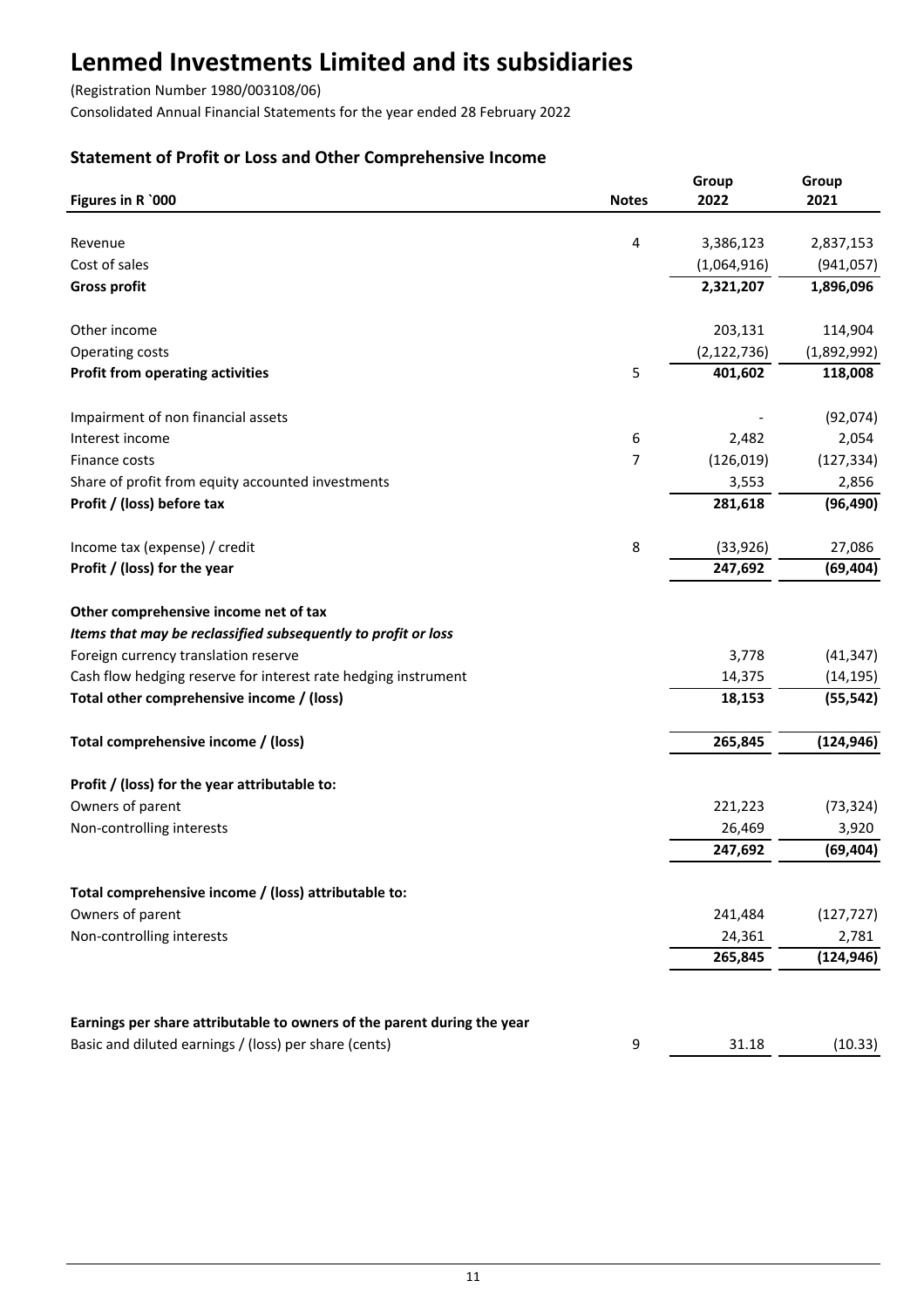(Registration Number 1980/003108/06)

Consolidated Annual Financial Statements for the year ended 28 February 2022

## **Statement of Financial Position**

| <b>Assets</b><br><b>Non-current assets</b><br>11<br>Property, plant and equipment<br>2,846,080<br>2,733,660<br>Right-of-use assets<br>185,168<br>197,458<br>14<br>Goodwill<br>308,528<br>302,545<br>10<br>12<br>20,659<br>Intangible assets<br>43,758<br>Investment in subsidiaries and associates<br>9,896<br>6,344<br>13<br>Deferred tax assets<br>15<br>80,691<br>77,206<br>3,474,121<br>3,337,872<br><b>Current assets</b><br>16<br>73,582<br>76,617<br>Inventories<br>Trade and other receivables<br>17<br>892,460<br>974,162<br>10,782<br>17,574<br>Current tax assets<br>Cash and cash equivalents<br>18<br>201,279<br>52,797<br>1,178,103<br>1,121,150<br><b>Total assets</b><br>4,652,224<br>4,459,022<br><b>Equity and liabilities</b><br><b>Equity</b><br>19<br>426,006<br>426,006<br>Stated capital<br><b>Accumulated profits</b><br>1,596,857<br>1,365,123<br>Other reserves<br>20<br>140,781<br>161,042<br>Non-controlling interests<br>216,292<br>244,563<br>2,428,468<br><b>Total equity</b><br>2,148,202<br><b>Liabilities</b><br><b>Non-current liabilities</b><br>Deferred tax liabilities<br>230,491<br>15<br>221,454<br>23<br>5,681<br>Derivative financial liabilities<br>Lease liabilities<br>205,970<br>14<br>210,911<br>Long-term liabilities<br>21<br>989,763<br>1,021,167<br>Loans from non-controlling interests<br>22<br>21,921<br>18,782<br>1,448,145<br>1,477,995<br><b>Current liabilities</b><br>25<br>104,574<br>83,402<br>Provisions<br>Trade and other payables<br>24<br>491,936<br>455,150<br><b>Current tax liabilities</b><br>6,088<br>2,830<br>Current portion of derivative financial liabilities<br>23<br>4,358<br>18,643<br>Current portion of lease liabilities<br>10,697<br>9,324<br>14<br>Current portion of long-term liabilities<br>21<br>112,844<br>111,294<br>Loans from non-controlling interests<br>22<br>10,762<br>15,112<br>Bank overdraft<br>18<br>39,160<br>132,262<br>775,611<br>832,825<br><b>Total equity and liabilities</b><br>4,652,224<br>4,459,022 |                   |              | Group | Group |
|--------------------------------------------------------------------------------------------------------------------------------------------------------------------------------------------------------------------------------------------------------------------------------------------------------------------------------------------------------------------------------------------------------------------------------------------------------------------------------------------------------------------------------------------------------------------------------------------------------------------------------------------------------------------------------------------------------------------------------------------------------------------------------------------------------------------------------------------------------------------------------------------------------------------------------------------------------------------------------------------------------------------------------------------------------------------------------------------------------------------------------------------------------------------------------------------------------------------------------------------------------------------------------------------------------------------------------------------------------------------------------------------------------------------------------------------------------------------------------------------------------------------------------------------------------------------------------------------------------------------------------------------------------------------------------------------------------------------------------------------------------------------------------------------------------------------------------------------------------------------------------------------------------------------------------------------------------------------------------------------------------------------|-------------------|--------------|-------|-------|
|                                                                                                                                                                                                                                                                                                                                                                                                                                                                                                                                                                                                                                                                                                                                                                                                                                                                                                                                                                                                                                                                                                                                                                                                                                                                                                                                                                                                                                                                                                                                                                                                                                                                                                                                                                                                                                                                                                                                                                                                                    | Figures in R `000 | <b>Notes</b> | 2022  | 2021  |
|                                                                                                                                                                                                                                                                                                                                                                                                                                                                                                                                                                                                                                                                                                                                                                                                                                                                                                                                                                                                                                                                                                                                                                                                                                                                                                                                                                                                                                                                                                                                                                                                                                                                                                                                                                                                                                                                                                                                                                                                                    |                   |              |       |       |
|                                                                                                                                                                                                                                                                                                                                                                                                                                                                                                                                                                                                                                                                                                                                                                                                                                                                                                                                                                                                                                                                                                                                                                                                                                                                                                                                                                                                                                                                                                                                                                                                                                                                                                                                                                                                                                                                                                                                                                                                                    |                   |              |       |       |
|                                                                                                                                                                                                                                                                                                                                                                                                                                                                                                                                                                                                                                                                                                                                                                                                                                                                                                                                                                                                                                                                                                                                                                                                                                                                                                                                                                                                                                                                                                                                                                                                                                                                                                                                                                                                                                                                                                                                                                                                                    |                   |              |       |       |
|                                                                                                                                                                                                                                                                                                                                                                                                                                                                                                                                                                                                                                                                                                                                                                                                                                                                                                                                                                                                                                                                                                                                                                                                                                                                                                                                                                                                                                                                                                                                                                                                                                                                                                                                                                                                                                                                                                                                                                                                                    |                   |              |       |       |
|                                                                                                                                                                                                                                                                                                                                                                                                                                                                                                                                                                                                                                                                                                                                                                                                                                                                                                                                                                                                                                                                                                                                                                                                                                                                                                                                                                                                                                                                                                                                                                                                                                                                                                                                                                                                                                                                                                                                                                                                                    |                   |              |       |       |
|                                                                                                                                                                                                                                                                                                                                                                                                                                                                                                                                                                                                                                                                                                                                                                                                                                                                                                                                                                                                                                                                                                                                                                                                                                                                                                                                                                                                                                                                                                                                                                                                                                                                                                                                                                                                                                                                                                                                                                                                                    |                   |              |       |       |
|                                                                                                                                                                                                                                                                                                                                                                                                                                                                                                                                                                                                                                                                                                                                                                                                                                                                                                                                                                                                                                                                                                                                                                                                                                                                                                                                                                                                                                                                                                                                                                                                                                                                                                                                                                                                                                                                                                                                                                                                                    |                   |              |       |       |
|                                                                                                                                                                                                                                                                                                                                                                                                                                                                                                                                                                                                                                                                                                                                                                                                                                                                                                                                                                                                                                                                                                                                                                                                                                                                                                                                                                                                                                                                                                                                                                                                                                                                                                                                                                                                                                                                                                                                                                                                                    |                   |              |       |       |
|                                                                                                                                                                                                                                                                                                                                                                                                                                                                                                                                                                                                                                                                                                                                                                                                                                                                                                                                                                                                                                                                                                                                                                                                                                                                                                                                                                                                                                                                                                                                                                                                                                                                                                                                                                                                                                                                                                                                                                                                                    |                   |              |       |       |
|                                                                                                                                                                                                                                                                                                                                                                                                                                                                                                                                                                                                                                                                                                                                                                                                                                                                                                                                                                                                                                                                                                                                                                                                                                                                                                                                                                                                                                                                                                                                                                                                                                                                                                                                                                                                                                                                                                                                                                                                                    |                   |              |       |       |
|                                                                                                                                                                                                                                                                                                                                                                                                                                                                                                                                                                                                                                                                                                                                                                                                                                                                                                                                                                                                                                                                                                                                                                                                                                                                                                                                                                                                                                                                                                                                                                                                                                                                                                                                                                                                                                                                                                                                                                                                                    |                   |              |       |       |
|                                                                                                                                                                                                                                                                                                                                                                                                                                                                                                                                                                                                                                                                                                                                                                                                                                                                                                                                                                                                                                                                                                                                                                                                                                                                                                                                                                                                                                                                                                                                                                                                                                                                                                                                                                                                                                                                                                                                                                                                                    |                   |              |       |       |
|                                                                                                                                                                                                                                                                                                                                                                                                                                                                                                                                                                                                                                                                                                                                                                                                                                                                                                                                                                                                                                                                                                                                                                                                                                                                                                                                                                                                                                                                                                                                                                                                                                                                                                                                                                                                                                                                                                                                                                                                                    |                   |              |       |       |
|                                                                                                                                                                                                                                                                                                                                                                                                                                                                                                                                                                                                                                                                                                                                                                                                                                                                                                                                                                                                                                                                                                                                                                                                                                                                                                                                                                                                                                                                                                                                                                                                                                                                                                                                                                                                                                                                                                                                                                                                                    |                   |              |       |       |
|                                                                                                                                                                                                                                                                                                                                                                                                                                                                                                                                                                                                                                                                                                                                                                                                                                                                                                                                                                                                                                                                                                                                                                                                                                                                                                                                                                                                                                                                                                                                                                                                                                                                                                                                                                                                                                                                                                                                                                                                                    |                   |              |       |       |
|                                                                                                                                                                                                                                                                                                                                                                                                                                                                                                                                                                                                                                                                                                                                                                                                                                                                                                                                                                                                                                                                                                                                                                                                                                                                                                                                                                                                                                                                                                                                                                                                                                                                                                                                                                                                                                                                                                                                                                                                                    |                   |              |       |       |
|                                                                                                                                                                                                                                                                                                                                                                                                                                                                                                                                                                                                                                                                                                                                                                                                                                                                                                                                                                                                                                                                                                                                                                                                                                                                                                                                                                                                                                                                                                                                                                                                                                                                                                                                                                                                                                                                                                                                                                                                                    |                   |              |       |       |
|                                                                                                                                                                                                                                                                                                                                                                                                                                                                                                                                                                                                                                                                                                                                                                                                                                                                                                                                                                                                                                                                                                                                                                                                                                                                                                                                                                                                                                                                                                                                                                                                                                                                                                                                                                                                                                                                                                                                                                                                                    |                   |              |       |       |
|                                                                                                                                                                                                                                                                                                                                                                                                                                                                                                                                                                                                                                                                                                                                                                                                                                                                                                                                                                                                                                                                                                                                                                                                                                                                                                                                                                                                                                                                                                                                                                                                                                                                                                                                                                                                                                                                                                                                                                                                                    |                   |              |       |       |
|                                                                                                                                                                                                                                                                                                                                                                                                                                                                                                                                                                                                                                                                                                                                                                                                                                                                                                                                                                                                                                                                                                                                                                                                                                                                                                                                                                                                                                                                                                                                                                                                                                                                                                                                                                                                                                                                                                                                                                                                                    |                   |              |       |       |
|                                                                                                                                                                                                                                                                                                                                                                                                                                                                                                                                                                                                                                                                                                                                                                                                                                                                                                                                                                                                                                                                                                                                                                                                                                                                                                                                                                                                                                                                                                                                                                                                                                                                                                                                                                                                                                                                                                                                                                                                                    |                   |              |       |       |
|                                                                                                                                                                                                                                                                                                                                                                                                                                                                                                                                                                                                                                                                                                                                                                                                                                                                                                                                                                                                                                                                                                                                                                                                                                                                                                                                                                                                                                                                                                                                                                                                                                                                                                                                                                                                                                                                                                                                                                                                                    |                   |              |       |       |
|                                                                                                                                                                                                                                                                                                                                                                                                                                                                                                                                                                                                                                                                                                                                                                                                                                                                                                                                                                                                                                                                                                                                                                                                                                                                                                                                                                                                                                                                                                                                                                                                                                                                                                                                                                                                                                                                                                                                                                                                                    |                   |              |       |       |
|                                                                                                                                                                                                                                                                                                                                                                                                                                                                                                                                                                                                                                                                                                                                                                                                                                                                                                                                                                                                                                                                                                                                                                                                                                                                                                                                                                                                                                                                                                                                                                                                                                                                                                                                                                                                                                                                                                                                                                                                                    |                   |              |       |       |
|                                                                                                                                                                                                                                                                                                                                                                                                                                                                                                                                                                                                                                                                                                                                                                                                                                                                                                                                                                                                                                                                                                                                                                                                                                                                                                                                                                                                                                                                                                                                                                                                                                                                                                                                                                                                                                                                                                                                                                                                                    |                   |              |       |       |
|                                                                                                                                                                                                                                                                                                                                                                                                                                                                                                                                                                                                                                                                                                                                                                                                                                                                                                                                                                                                                                                                                                                                                                                                                                                                                                                                                                                                                                                                                                                                                                                                                                                                                                                                                                                                                                                                                                                                                                                                                    |                   |              |       |       |
|                                                                                                                                                                                                                                                                                                                                                                                                                                                                                                                                                                                                                                                                                                                                                                                                                                                                                                                                                                                                                                                                                                                                                                                                                                                                                                                                                                                                                                                                                                                                                                                                                                                                                                                                                                                                                                                                                                                                                                                                                    |                   |              |       |       |
|                                                                                                                                                                                                                                                                                                                                                                                                                                                                                                                                                                                                                                                                                                                                                                                                                                                                                                                                                                                                                                                                                                                                                                                                                                                                                                                                                                                                                                                                                                                                                                                                                                                                                                                                                                                                                                                                                                                                                                                                                    |                   |              |       |       |
|                                                                                                                                                                                                                                                                                                                                                                                                                                                                                                                                                                                                                                                                                                                                                                                                                                                                                                                                                                                                                                                                                                                                                                                                                                                                                                                                                                                                                                                                                                                                                                                                                                                                                                                                                                                                                                                                                                                                                                                                                    |                   |              |       |       |
|                                                                                                                                                                                                                                                                                                                                                                                                                                                                                                                                                                                                                                                                                                                                                                                                                                                                                                                                                                                                                                                                                                                                                                                                                                                                                                                                                                                                                                                                                                                                                                                                                                                                                                                                                                                                                                                                                                                                                                                                                    |                   |              |       |       |
|                                                                                                                                                                                                                                                                                                                                                                                                                                                                                                                                                                                                                                                                                                                                                                                                                                                                                                                                                                                                                                                                                                                                                                                                                                                                                                                                                                                                                                                                                                                                                                                                                                                                                                                                                                                                                                                                                                                                                                                                                    |                   |              |       |       |
|                                                                                                                                                                                                                                                                                                                                                                                                                                                                                                                                                                                                                                                                                                                                                                                                                                                                                                                                                                                                                                                                                                                                                                                                                                                                                                                                                                                                                                                                                                                                                                                                                                                                                                                                                                                                                                                                                                                                                                                                                    |                   |              |       |       |
|                                                                                                                                                                                                                                                                                                                                                                                                                                                                                                                                                                                                                                                                                                                                                                                                                                                                                                                                                                                                                                                                                                                                                                                                                                                                                                                                                                                                                                                                                                                                                                                                                                                                                                                                                                                                                                                                                                                                                                                                                    |                   |              |       |       |
|                                                                                                                                                                                                                                                                                                                                                                                                                                                                                                                                                                                                                                                                                                                                                                                                                                                                                                                                                                                                                                                                                                                                                                                                                                                                                                                                                                                                                                                                                                                                                                                                                                                                                                                                                                                                                                                                                                                                                                                                                    |                   |              |       |       |
|                                                                                                                                                                                                                                                                                                                                                                                                                                                                                                                                                                                                                                                                                                                                                                                                                                                                                                                                                                                                                                                                                                                                                                                                                                                                                                                                                                                                                                                                                                                                                                                                                                                                                                                                                                                                                                                                                                                                                                                                                    |                   |              |       |       |
|                                                                                                                                                                                                                                                                                                                                                                                                                                                                                                                                                                                                                                                                                                                                                                                                                                                                                                                                                                                                                                                                                                                                                                                                                                                                                                                                                                                                                                                                                                                                                                                                                                                                                                                                                                                                                                                                                                                                                                                                                    |                   |              |       |       |
|                                                                                                                                                                                                                                                                                                                                                                                                                                                                                                                                                                                                                                                                                                                                                                                                                                                                                                                                                                                                                                                                                                                                                                                                                                                                                                                                                                                                                                                                                                                                                                                                                                                                                                                                                                                                                                                                                                                                                                                                                    |                   |              |       |       |
|                                                                                                                                                                                                                                                                                                                                                                                                                                                                                                                                                                                                                                                                                                                                                                                                                                                                                                                                                                                                                                                                                                                                                                                                                                                                                                                                                                                                                                                                                                                                                                                                                                                                                                                                                                                                                                                                                                                                                                                                                    |                   |              |       |       |
|                                                                                                                                                                                                                                                                                                                                                                                                                                                                                                                                                                                                                                                                                                                                                                                                                                                                                                                                                                                                                                                                                                                                                                                                                                                                                                                                                                                                                                                                                                                                                                                                                                                                                                                                                                                                                                                                                                                                                                                                                    |                   |              |       |       |
|                                                                                                                                                                                                                                                                                                                                                                                                                                                                                                                                                                                                                                                                                                                                                                                                                                                                                                                                                                                                                                                                                                                                                                                                                                                                                                                                                                                                                                                                                                                                                                                                                                                                                                                                                                                                                                                                                                                                                                                                                    |                   |              |       |       |
|                                                                                                                                                                                                                                                                                                                                                                                                                                                                                                                                                                                                                                                                                                                                                                                                                                                                                                                                                                                                                                                                                                                                                                                                                                                                                                                                                                                                                                                                                                                                                                                                                                                                                                                                                                                                                                                                                                                                                                                                                    |                   |              |       |       |
|                                                                                                                                                                                                                                                                                                                                                                                                                                                                                                                                                                                                                                                                                                                                                                                                                                                                                                                                                                                                                                                                                                                                                                                                                                                                                                                                                                                                                                                                                                                                                                                                                                                                                                                                                                                                                                                                                                                                                                                                                    |                   |              |       |       |
|                                                                                                                                                                                                                                                                                                                                                                                                                                                                                                                                                                                                                                                                                                                                                                                                                                                                                                                                                                                                                                                                                                                                                                                                                                                                                                                                                                                                                                                                                                                                                                                                                                                                                                                                                                                                                                                                                                                                                                                                                    |                   |              |       |       |
|                                                                                                                                                                                                                                                                                                                                                                                                                                                                                                                                                                                                                                                                                                                                                                                                                                                                                                                                                                                                                                                                                                                                                                                                                                                                                                                                                                                                                                                                                                                                                                                                                                                                                                                                                                                                                                                                                                                                                                                                                    |                   |              |       |       |
|                                                                                                                                                                                                                                                                                                                                                                                                                                                                                                                                                                                                                                                                                                                                                                                                                                                                                                                                                                                                                                                                                                                                                                                                                                                                                                                                                                                                                                                                                                                                                                                                                                                                                                                                                                                                                                                                                                                                                                                                                    |                   |              |       |       |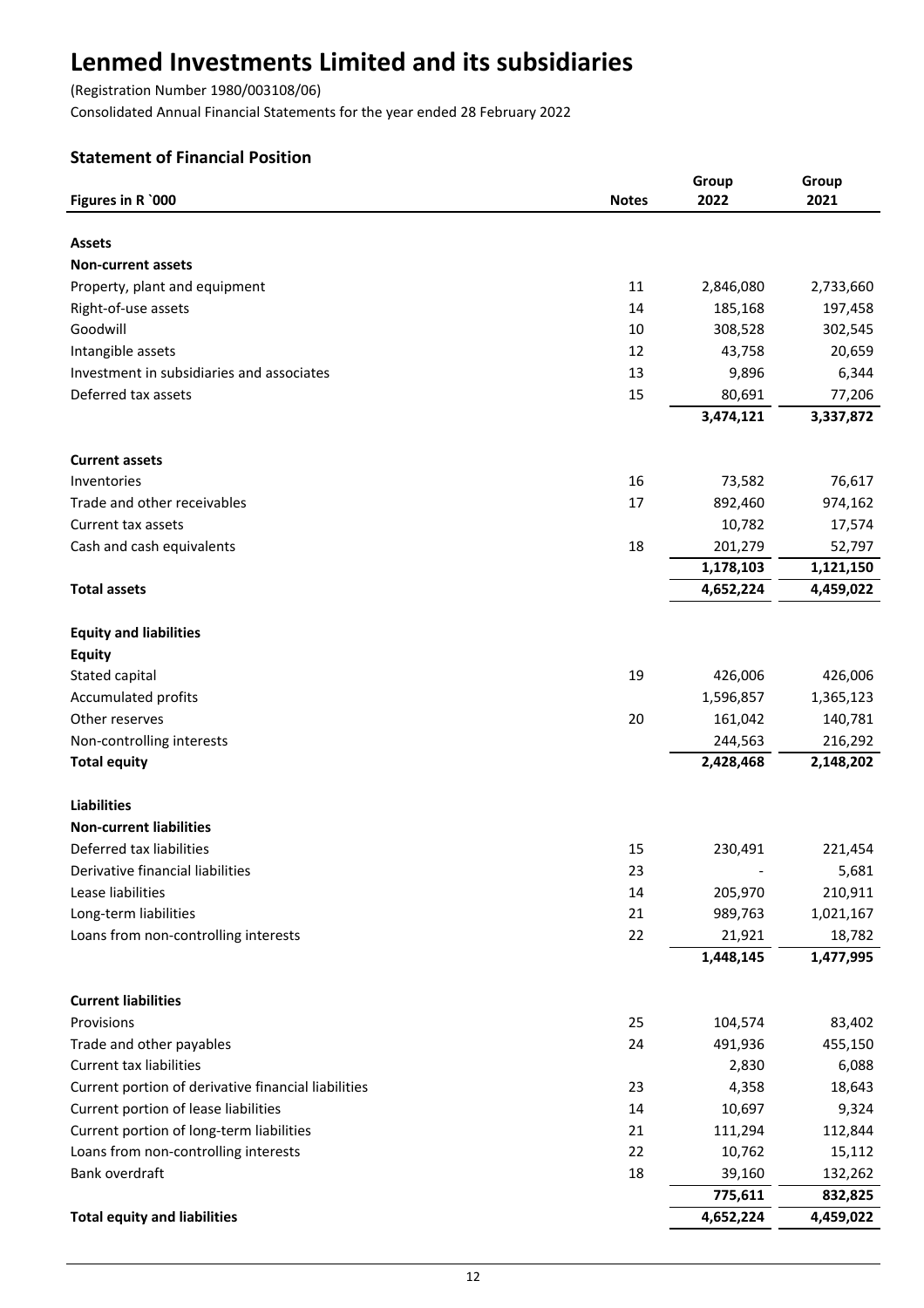(Registration Number 1980/003108/06)

Consolidated Annual Financial Statements for the year ended 28 February 2022

## **Statement of Cash Flows**

|                                                                                  |              | Group      | Group      |
|----------------------------------------------------------------------------------|--------------|------------|------------|
| Figures in R `000                                                                | <b>Notes</b> | 2022       | 2021       |
|                                                                                  |              |            |            |
| <b>Cash flows from operations</b>                                                |              |            |            |
| Profit / (loss) for the year                                                     |              | 247,692    | (69, 404)  |
| Income tax                                                                       |              | 33,926     | (27,086)   |
| Interest income                                                                  |              | (2,482)    | (2,054)    |
| Finance costs                                                                    |              | 126,019    | 127,333    |
| Depreciation and amortisation                                                    |              | 132,069    | 125,259    |
| Impairment losses recognised in profit or loss                                   |              |            | 92,074     |
| Income from associates                                                           |              | (3, 553)   | (2, 236)   |
| Loss on disposal of plant and equipment                                          |              | 33         | 953        |
| <b>Working capital changes:</b>                                                  |              |            |            |
| Decrease / (Increase) in inventories                                             |              | 8,638      | (6,509)    |
| Decrease in trade and other receivables                                          |              | 84,271     | 52,101     |
| Increase in trade and other payables                                             |              | 36,349     | 21,003     |
| Net cash flows from operations                                                   |              | 662,962    | 311,434    |
| Finance costs                                                                    |              | (124, 654) | (127, 333) |
| Interest income                                                                  |              | 2,482      | 2,054      |
| Income taxes paid                                                                | 26           | (22, 949)  | (20, 839)  |
| Net cash flows from operating activities                                         |              | 517,841    | 165,316    |
| Cash flows used in investing activities                                          |              |            |            |
| Cash flows used in obtaining control of subsidiaries or other businesses         | 29.2         | (50, 300)  |            |
| Proceeds from sales of property, plant and equipment                             |              | 231        | 382        |
| Purchase of property, plant and equipment                                        |              | (150, 127) | (91, 730)  |
| - to maintain operating capacity                                                 |              | (124, 709) | (107, 645) |
| - to expand operating capacity                                                   |              | (41, 198)  | (7,605)    |
| - instalment sale agreements (non-cash)                                          |              | 15,780     | 23,520     |
| Purchase of intangible assets                                                    |              | (9, 487)   | (4, 368)   |
| Cash flows used in investing activities                                          |              | (209, 683) | (95, 716)  |
| Cash flows used in financing activities                                          |              |            |            |
| Loans paid                                                                       |              | (59, 198)  | (61, 777)  |
| Lease liabilities                                                                |              | (10, 348)  | (10, 766)  |
| Dividend paid to non-controlling interests                                       |              | (306)      | (306)      |
| Non controlling interests rights issue                                           |              | 453        |            |
| Cash flows used in financing activities                                          |              | (69, 399)  | (72, 849)  |
| Net increase / (decrease) in cash and cash equivalents before effect of exchange |              |            |            |
| rate changes                                                                     |              | 238,759    | (3, 249)   |
| Effect of exchange rate changes on cash and cash equivalents                     |              | 2,825      | (1,228)    |
| Cash and cash equivalents at beginning of the year                               |              | (79, 465)  | (74, 988)  |
| Cash and cash equivalents at end of the year                                     | 18           | 162,119    | (79, 465)  |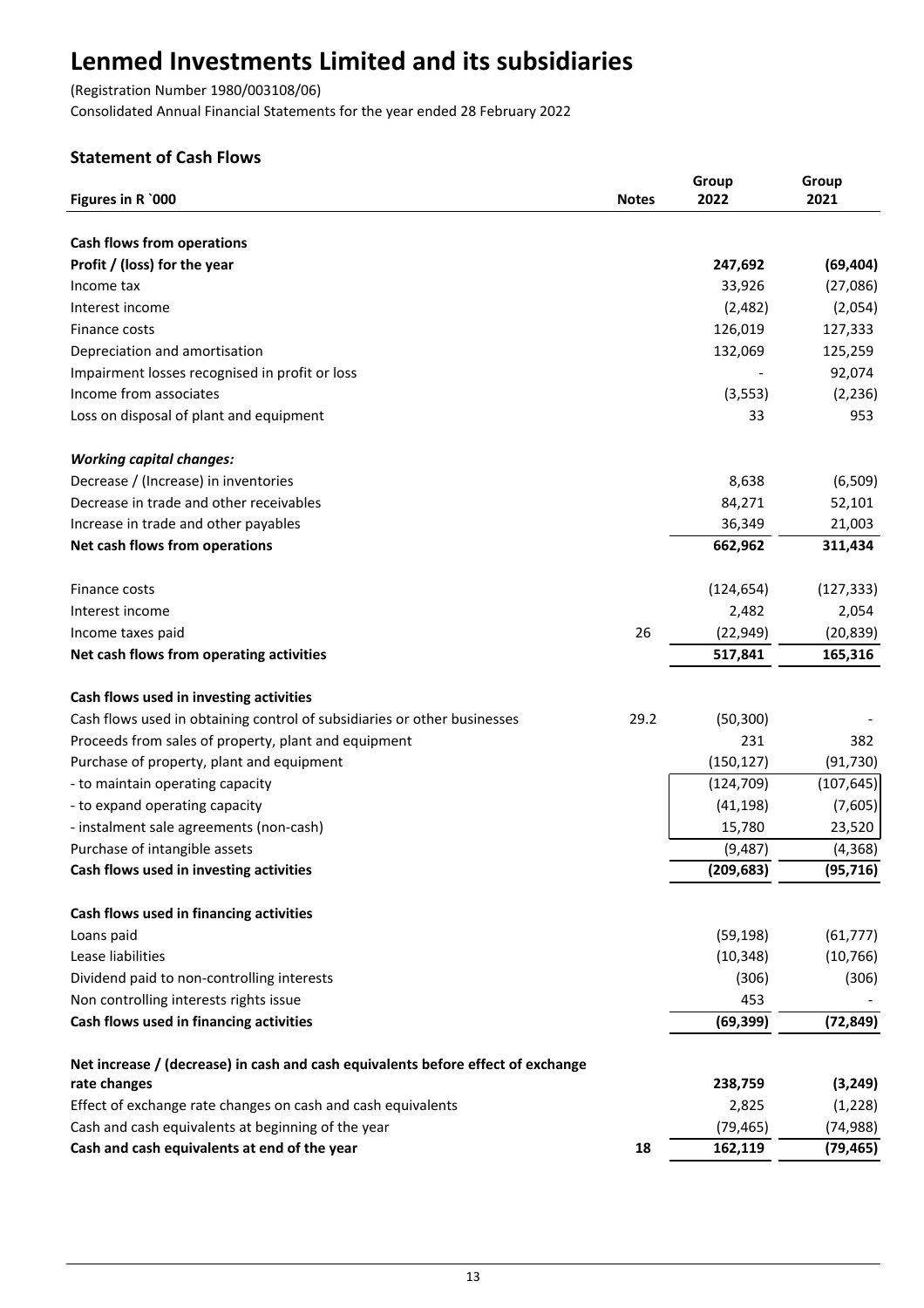(Registration Number 1980/003108/06) Consolidated Annual Financial Statements for the year ended 28 February 2022

## **Statement of Changes in Equity**

|                                                           |              |                       | Foreign<br>currency      | <b>Cash flow</b>         |                              | <b>Attributable to</b>        |           |           |
|-----------------------------------------------------------|--------------|-----------------------|--------------------------|--------------------------|------------------------------|-------------------------------|-----------|-----------|
|                                                           |              |                       | translation              | hedging                  | Accumulated                  | owners of the Non-controlling |           |           |
| Figures in R `000                                         |              | <b>Stated capital</b> | reserve                  | reserve                  | profits                      | parent                        | interests | Total     |
| <b>Balance at 1 March 2020</b>                            |              | 426,006               | 198,503                  | (3,319)                  | 1,438,447                    | 2,059,637                     | 213,817   | 2,273,454 |
| (Loss) / profit for the year                              |              |                       |                          | $\overline{\phantom{a}}$ | (73, 324)                    | (73, 324)                     | 3,920     | (69, 404) |
| Other comprehensive loss                                  |              |                       | (40, 208)                | (14, 195)                |                              | (54, 403)                     | (1, 139)  | (55, 542) |
| Dividends paid to non-controlling interests               |              |                       | $\overline{\phantom{0}}$ | $\overline{\phantom{a}}$ | $\qquad \qquad \blacksquare$ | $\overline{\phantom{0}}$      | (306)     | (306)     |
| <b>Balance at 1 March 2021</b>                            |              | 426,006               | 158,295                  | (17, 514)                | 1,365,123                    | 1,931,910                     | 216,292   | 2,148,202 |
| Profit for the year                                       |              |                       |                          |                          | 221,223                      | 221,223                       | 26,469    | 247,692   |
| Other comprehensive income / (loss)                       |              |                       | 5,886                    | 14,375                   | $\overline{\phantom{a}}$     | 20,261                        | (2,108)   | 18,153    |
| <b>Dividends</b>                                          |              |                       | $\overline{\phantom{a}}$ |                          | $\overline{\phantom{0}}$     | $\overline{\phantom{0}}$      | (306)     | (306)     |
| Acquisition of Howick Private Hospital Holdings (Pty) Ltd |              |                       |                          |                          |                              | $\overline{\phantom{a}}$      | 14,295    | 14,295    |
| Changes in ownership interests without loss of control    |              |                       | $\overline{a}$           | $\overline{\phantom{a}}$ | 10,511                       | 10,511                        | (10,079)  | 432       |
| <b>Balance at 28 February 2022</b>                        |              | 426,006               | 164,181                  | (3, 139)                 | 1,596,857                    | 2,183,905                     | 244,563   | 2,428,468 |
|                                                           | <b>Notes</b> | 19                    |                          |                          |                              |                               |           |           |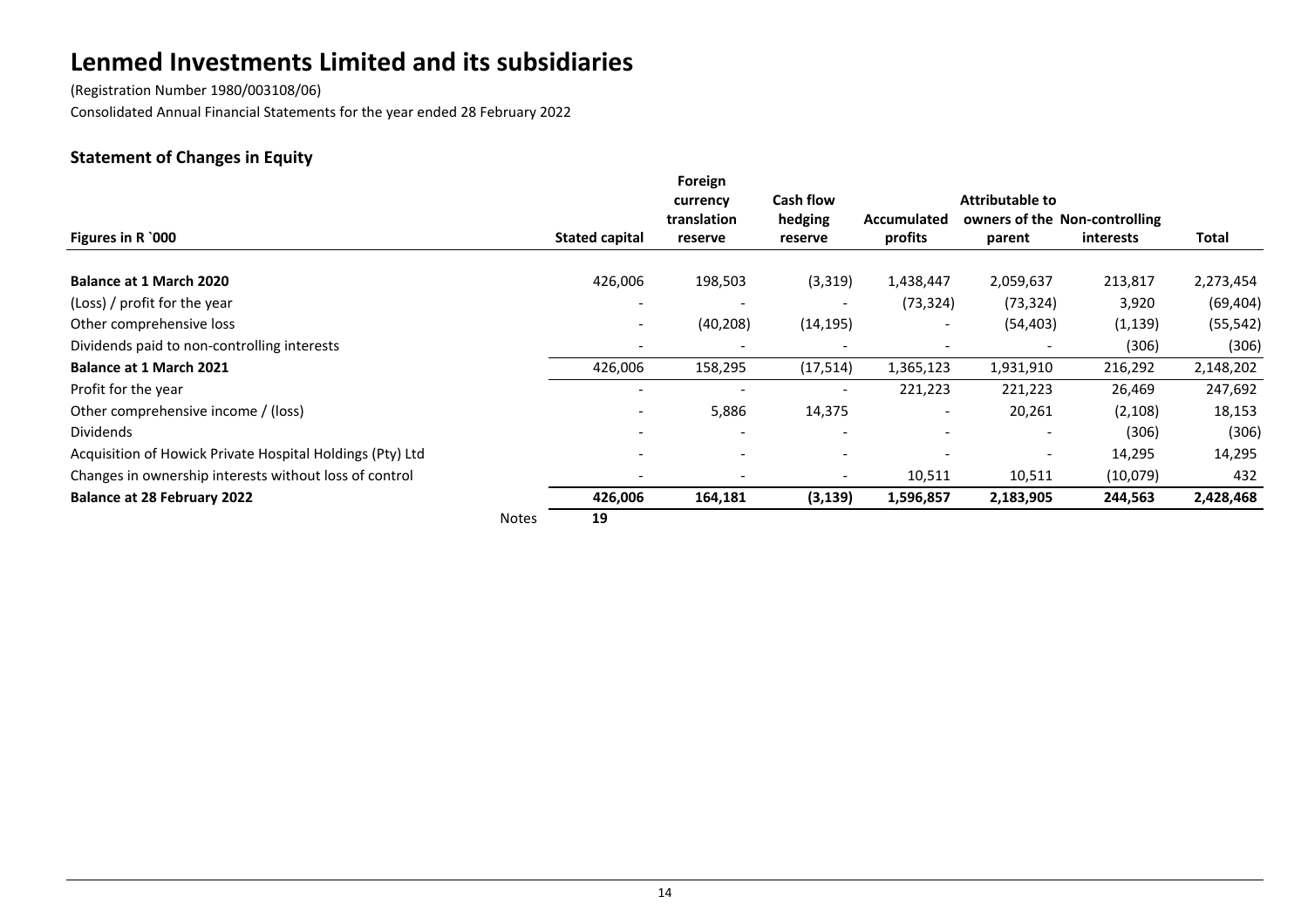(Registration Number 1980/003108/06)

Consolidated Annual Financial Statements for the year ended 28 February 2022

## **Accounting Policies**

## **1. Basis of preparation and summary of significant accounting policies**

These consolidated annual financial statements are prepared in accordance with International Financial Reporting Standards (IFRS) as issued by the International Accounting Standards Board (IASB), comply with SAICA Financial Reporting Guides as issued by the Accounting Practices Committee, Financial Reporting Announcements issued by the Financial Reporting Standards Council and the Companies Act of South Africa. These policies have been consistently applied to all years presented, unless otherwise stated. They have been prepared on the historical cost basis, unless otherwise stated. The principal accounting policies incorporated are listed below.

The preparation of financial statements in conformity with IFRS requires management to make judgements, estimates and assumptions that may affect the application of policies and reported amounts of assets, liabilities, income and expenses. The estimates and associated assumptions are based on historical experience and various other factors that are believed to be reasonable under the circumstances, the results of which form the basis of making the judgements about carrying values of assets and liabilities that are not readily apparent from other sources. The estimates and underlying assumptions are reviewed on an ongoing basis. Revisions to accounting estimates are recognised in the period in which the estimate is revised if the revision only affects that period, or in the period of the revision and future periods if the revision affects both current and future periods.

Judgements made by management in the application of IFRS that have a significant effect on the financial statements, and significant estimates made in the preparation of these consolidated annual financial statements are disclosed in note 2.

The financial statements are presented in South African Rand (R), the functional currency of the Group and all amounts are rounded to the nearest thousand, except where otherwise indicated. Foreign currency exchange rates used in the preparation of converting into Rands are set out below:

|              |                    | 28/02/2022         | 28/02/2021        |                    |
|--------------|--------------------|--------------------|-------------------|--------------------|
|              | <b>BWP Pula</b>    | <b>USD Dollar</b>  | <b>BWP Pula</b>   | USD Dollar         |
| Closing rate | R <sub>1</sub> .33 | R <sub>15.40</sub> | R <sub>1.39</sub> | R <sub>15.12</sub> |
| Average rate | R <sub>1</sub> .33 | R <sub>14.86</sub> | R <sub>1.43</sub> | R <sub>16.50</sub> |

## **1.1 Basis of consolidation**

These financial statements are consolidated annual financial statements of Lenmed Investments Limited and its subsidiaries and associates. Control is achieved when the Group has powers over the investee, is exposed or has rights to variable returns from its investment with the investee and has the ability to use its power to affect its returns. If facts and circumstances indicate that there are changes to one or more elements of control, the Group shall reassess whether it controls the investee.

## **Subsidiaries**

Subsidiaries are consolidated from the date on which the control is transferred to the Group and are no longer consolidated from the date that control ceases. The acquisition method of accounting is used to account for the acquisition of subsidiaries. The cost of an acquisition is measured as the fair value of the assets transferred, shares issued or liabilities assumed at the date of acquisition plus costs directly attributable to the acquisition. The excess of the cost of acquisition over the fair value of the net assets of the subsidiaries acquired is recorded as goodwill. If the cost of acquisition is less than the fair value of the net assets of the subsidiary acquired, the difference is recognised directly in the income statement. Inter-company transactions, balances and unrealised gains on transactions between Group companies are eliminated.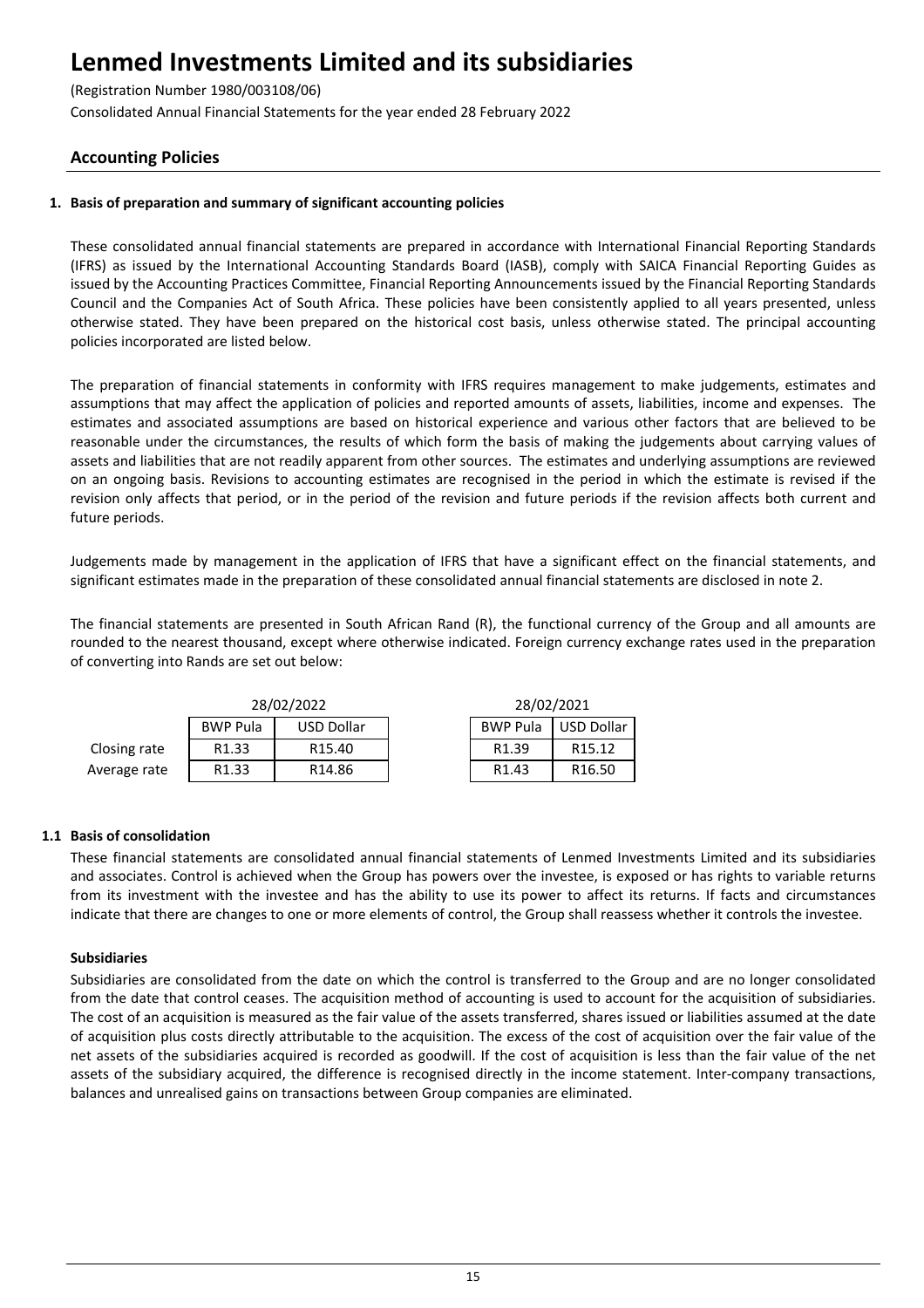(Registration Number 1980/003108/06)

Consolidated Annual Financial Statements for the year ended 28 February 2022

## **Accounting Policies**

## *Basis of preparation and summary of significant accounting policies continued...*

Non-controlling interests in subsidiaries are presented in the consolidated statement of financial position separately from the equity attributable to equity owners of the parent company. Non-controlling shareholders' interest may initially be measured at fair value or the non-controlling shareholders' proportionate share of the fair value of the acquiree's identifiable net assets. The choice of measurement basis is made on each acquisition individually. Subsequent to acquisition, the carrying amount of non-controlling interests is the amount of those interests at initial recognition plus the non-controlling interests' share of subsequent changes in equity. Total comprehensive income is attributed to non-controlling interests even if this results in the non-controlling having a deficit balance.

### **Associates**

An associate is an entity over which the Group has significant influence and that is neither a subsidiary nor an interest in a joint venture. Significant influence is the power to participate in the financial and operating policy decisions of the investee but is not control or joint control over those policies. The investment in an associate is initially recognised at cost and adjusted for the Group's share in the net assets of the investee after the date of acquisition. If the Group's share of losses of an associate equals or exceeds its interest in the associate, the Group discontinues recognising its share of further losses.

## **1.2 Revenue from contracts with customers**

Revenue for hospital and related services rendered and medical consumables sold in the ordinary course of business is recognised at the consideration received or expected to be received for providing the services or goods specified in the contract with the patient net of indirect taxes and trade discounts.

Revenue is categorised into tariff and non-tariff revenue. Tariff revenue is from accommodation, equipment rental, theatre fees, professional and ward fees and is recognised over time when the service is rendered. Non-tariff revenue is from ethicals and medical consumables and is recognised at a point in time when consumed. Invoices raised are payable on presentation.

### **1.3 Other income**

Rental income from operating leases is recognised on a straight-line basis over the term of the relevant lease.

Outpatient services income relates to emergency healthcare services provided which includes vehicle helicopter and air support together with a professional emergency healthcare team. Income is recognised as services are rendered at the consideration receivable in terms of the contract.

Dividends are recognised when the shareholders' right to receive payment is established.

Interest received is recognised on a time proportion basis, taking account of the principal amount outstanding and the effective rate over the period to maturity, when it is determined that such income will accrue to the Group.

Gains or losses on foreign currency translations of foreign subsidiary loans are recognised in profit and loss, where the loans do not form part of the net investment in the foreign operations, and in other comprehensive income when it does form part of the net investment.

### **1.4 Cost of sales**

Cost of sales includes all costs of purchase. Inventory write-downs are included in cost of sales when recognised. Trade discounts and similar costs are deducted in determining the costs of purchases. Where the Group employs doctors and recognises revenue on their professional services rendered, the cost of employing these doctors is recognised as a cost of sale.

### **1.5 Inventories**

Inventory is stated at the lower of cost or net realisable value on a weighted average basis. Cost comprises all costs of purchase and other costs which are incurred in bringing the inventory to its present location and condition. Net realisable value is the estimated selling price in the ordinary course of business, less the estimated costs necessary to make the sale.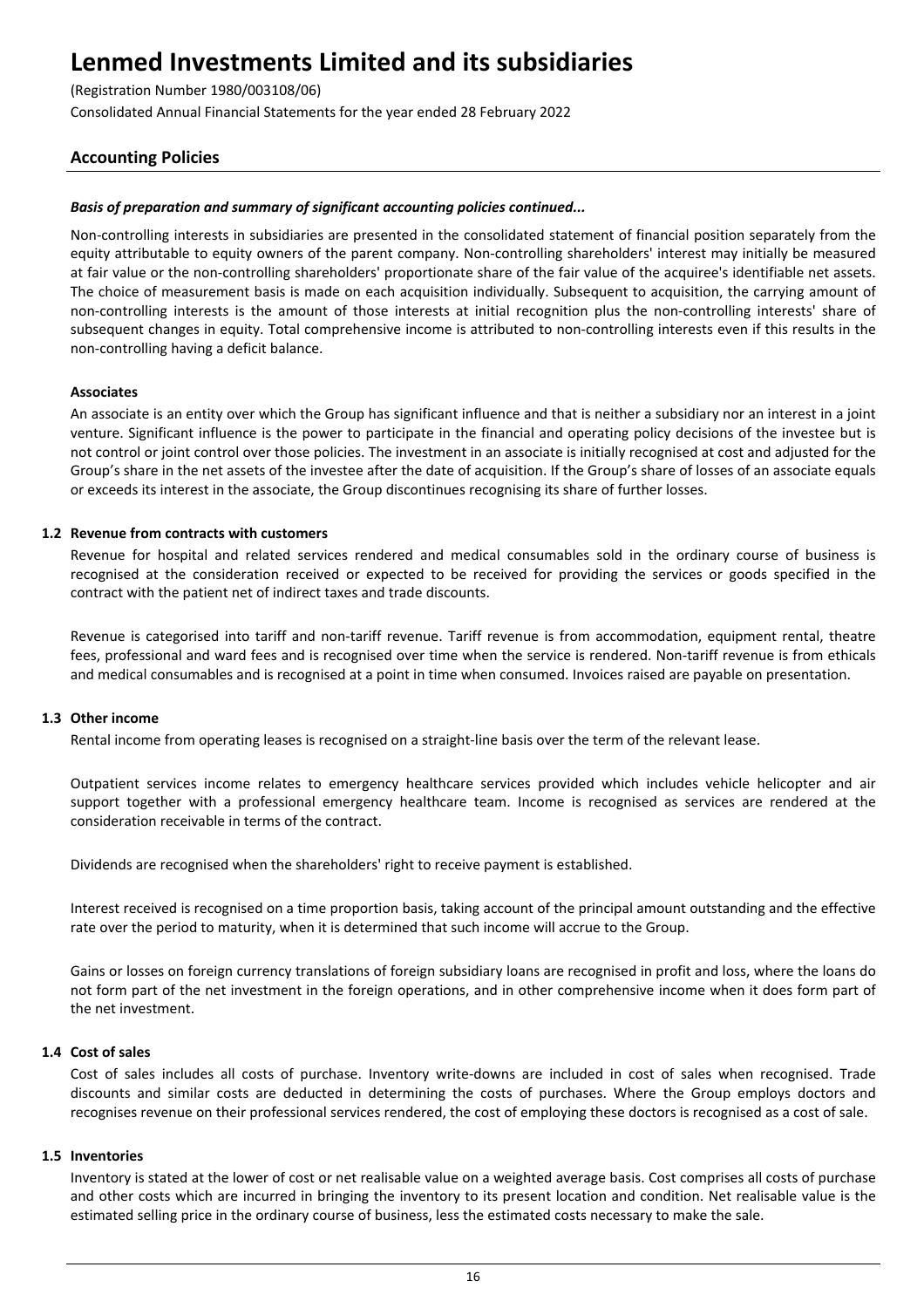(Registration Number 1980/003108/06)

Consolidated Annual Financial Statements for the year ended 28 February 2022

## **Accounting Policies**

## *Basis of preparation and summary of significant accounting policies continued...*

### **1.6 Tax**

## *Current tax*

The charge for current tax is based on the results for the year adjusted for items which are tax exempt or are not tax deductible. Tax is calculated using rates that have been enacted or substantively enacted by the reporting date.

## *Deferred tax*

Deferred tax is provided on the liability method and is computed as the difference between the tax base and carrying amounts of assets and liabilities. Deferred tax liabilities are recognised for all taxable temporary differences. Deferred tax assets are recognised for deductible temporary differences as well as unused tax losses to the extent that it is probable that taxable profits will be available against which the deductible temporary difference can be utilised. The probability of taxable profits are calculated based on business plans which includes estimates and assumptions regarding economic growth, interest and competitive forecasts. The carrying amount of the deferred tax assets are reviewed at each reporting date and reduced to the extent that it is no longer probable that sufficient taxable profit will be available to allow all or part of the asset to be recovered.

Deferred tax assets and liabilities are not recognised if they arise in the following situations: the initial recognition of goodwill; or the initial recognition of assets and liabilities that affect neither accounting nor taxable profit.

## **1.7 Leases**

The Group assesses whether a contract is or contains a lease, at inception of the contract. The Group recognises a right-of-use asset and a corresponding lease liability with respect to all lease arrangements in which it is the lessee, except for short term leases (defined as leases with a lease term of 12 months or less), leases of low value assets and variable lease payments that do not depend on an index or rate. For these leases, the company recognises the lease payments as an operating expense on a straight-line basis over the term of the lease unless another systematic basis is more representative of the time pattern in which economic benefits from the leased assets are consumed.

The lease liability is initially measured at the present value of the lease payments that are not paid at the commencement date, discounted by using the rate implicit in the lease. If this rate cannot be readily determined, the lessee uses its incremental borrowing rate.

Lease payments included in the measurement of the lease liability comprise:

- Fixed lease payments; and
- Variable lease payments that depend on an index or rate, initially measured using the index or rate at the commencement date.

The lease liability is presented as a separate line in the statement of financial position. The lease liability is subsequently measured by increasing the carrying amount to reflect interest on the lease liability (using the effective interest method) and by reducing the carrying amount to reflect the lease payments made.

The Group remeasures the lease liability (and makes a corresponding adjustment to the related right-of-use asset) whenever:

- The lease term has changed;
- The lease payments change due to changes in an index or rate, in which cases the lease liability is remeasured by discounting the revised lease payments using an unchanged discount rate (unless the lease payments change is due to a change in a floating interest rate, in which case a revised discount rate is used); or
- A lease contract is modified and the lease modification is not accounted for as a separate lease, in which case the lease liability is remeasured based on the lease term of the modified lease by discounting the revised lease payments using a revised discount rate at the effective date of the modification.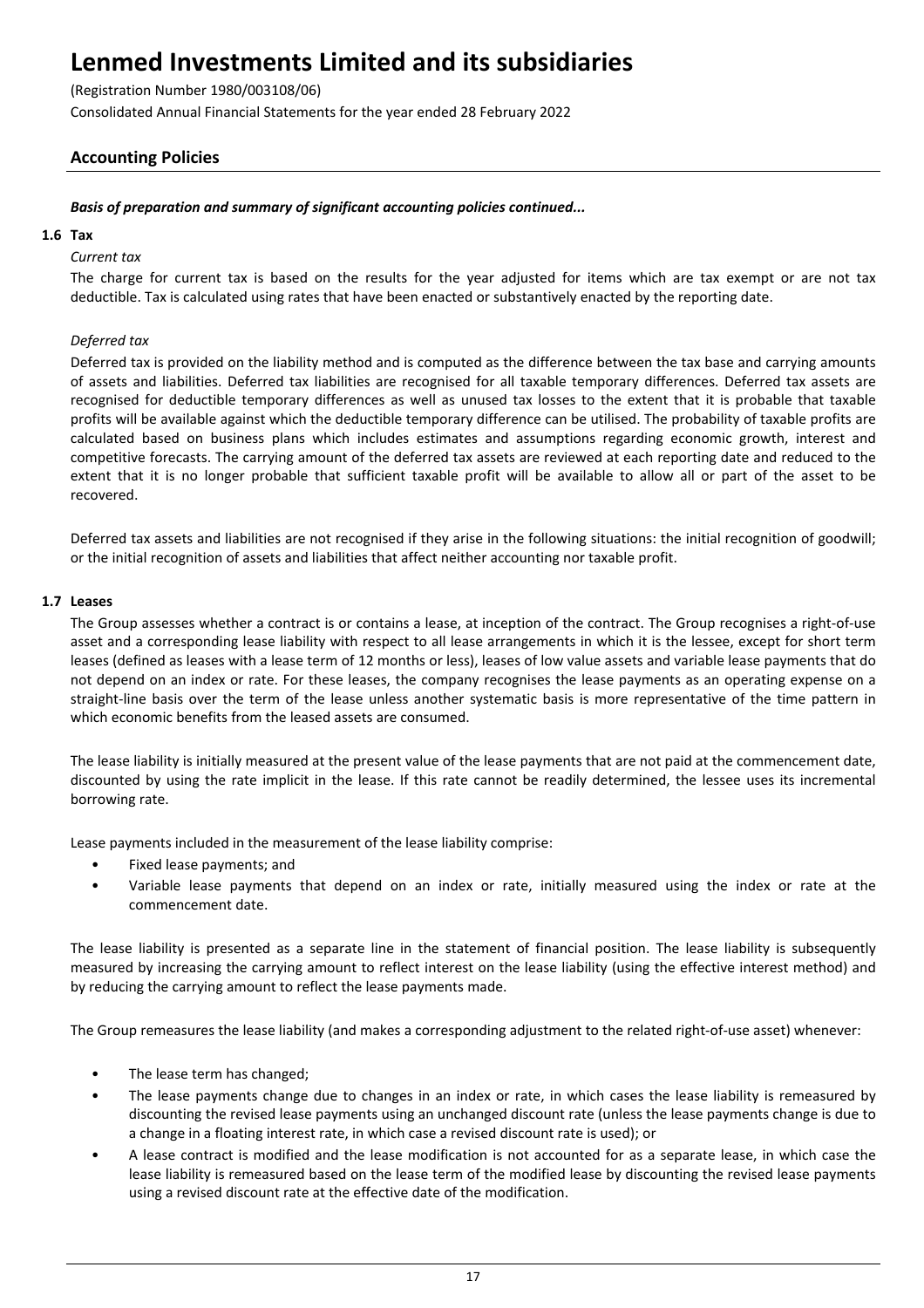(Registration Number 1980/003108/06)

Consolidated Annual Financial Statements for the year ended 28 February 2022

## **Accounting Policies**

## *Basis of preparation and summary of significant accounting policies continued...*

Right-of-use assets comprise the initial measurement of the corresponding lease liability, lease payments made at or before the commencement day, less any lease incentives received and any initial direct costs. They are subsequently measured at cost less accumulated depreciation and impairment losses.

Right-of-use assets are depreciated over the shorter period of lease term (ranging between 1 and 19 years) and useful life of the underlying asset (see note 1.9). If a lease transfers ownership of the underlying asset or the cost of the right-of-use asset reflects that the company expects to exercise a purchase option, the related right-of-use asset is depreciated over the useful life of the underlying asset. Depreciation is recorded from the commencement date of the lease.

Right-of-use assets are presented as a separate line in the consolidated statement of financial position.

Variable lease payments that do not depend on an index or rate are not included in the measurement of the lease liability and the right-of-use asset. The related payments are recognised as an expense in the period in which the event or condition that triggers those payments occurs.

Contingent rentals are recognised as expenses in the periods in which they are incurred.

## **1.8 Goodwill**

Goodwill on acquisitions comprises the excess of the aggregate of the fair value of the consideration transferred, the fair value of any previously held interests, and the recognised value of the non-controlling interest in the acquiree over the net identifiable assets acquired and liabilities assumed at acquisition date.

Goodwill is carried at cost less accumulated impairment losses. Goodwill is tested for impairment annually. Gains and losses on the disposal of an entity include the carrying amount of goodwill relating to the entity sold.

To the extent that the fair value of the net identifiable assets of the entity acquired exceeds the cost of acquisition, the excess is recognised in profit and loss on acquisition date.

### **1.9 Property, plant and equipment**

Property, plant and equipment are initially recorded at cost including any costs directly attributable to bringing the assets to the location and conditions necessary for them to be fully operation, less accumulated depreciation and any impairment losses.

The residual value represents the best estimate of the current recoverable amount of the asset at the end of its useful life.

Property, plant and equipment is depreciated to estimated residual value on a straight line basis over the asset's expected useful lives. Land is not depreciated. Buildings are depreciated to their estimated residual value.

The following are the current estimated useful lives:

| Indefinite                           |
|--------------------------------------|
| 50 years                             |
| Written off over the period of lease |
| 5-20 years                           |
| 5 years                              |
| 3-8 years                            |
| $10-20$ years                        |
| $10-20$ years                        |
|                                      |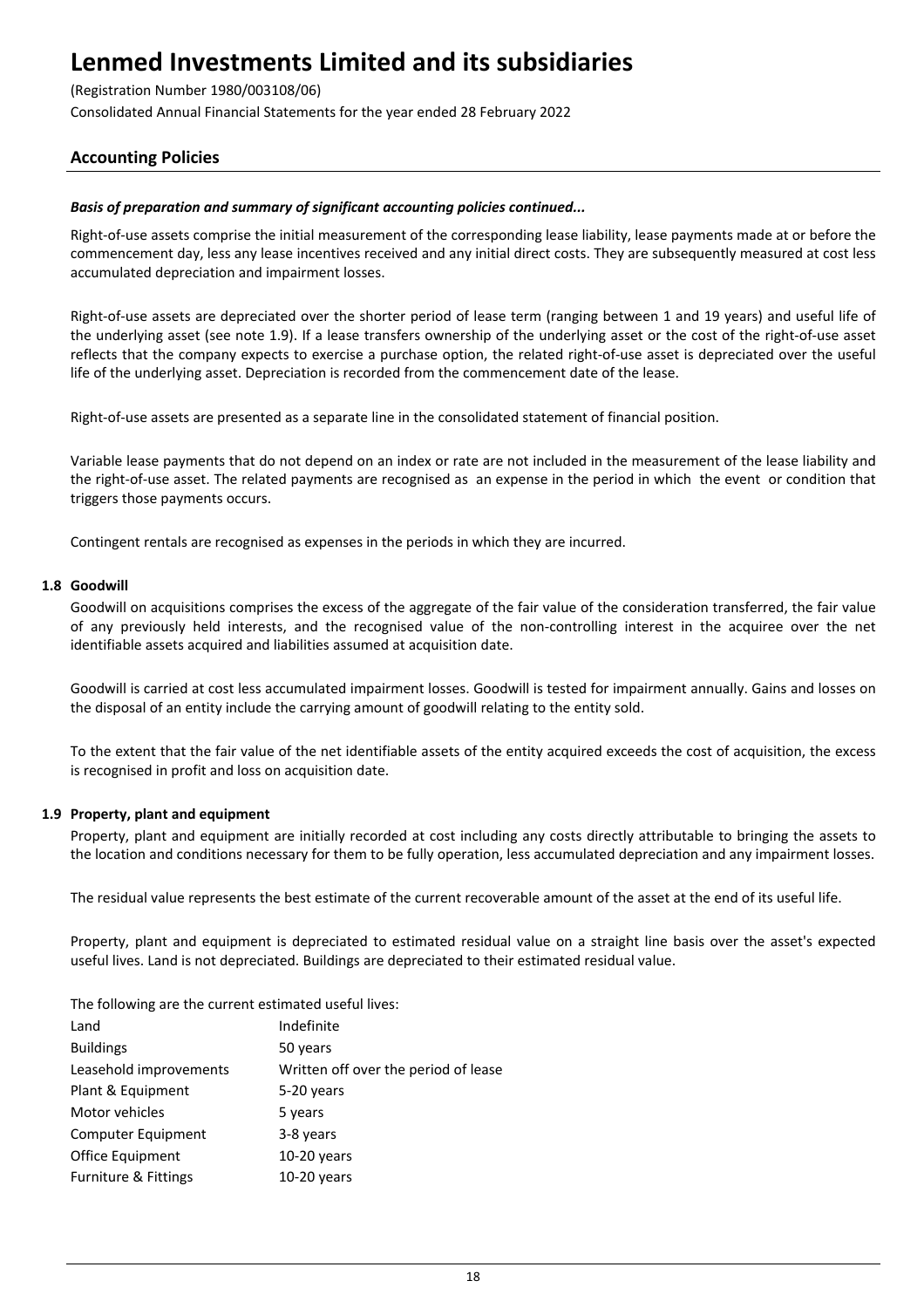(Registration Number 1980/003108/06)

Consolidated Annual Financial Statements for the year ended 28 February 2022

## **Accounting Policies**

## *Basis of preparation and summary of significant accounting policies continued...*

Gains or losses on disposal of assets are calculated as the fair value of the consideration received less the carrying amount at the date of sale and are recognised in profit and loss.

## **1.10 Impairment of a non-financial asset**

The carrying amounts of the assets other than deferred tax assets, inventory and financial assets are reviewed at each reporting date to determine whether there is any indication of impairment. If any such indication exists, or when annual impairment testing for an asset is required, the recoverable amount is estimated as the higher of the net selling price and value-in-use. For goodwill and intangible assets that have an indefinite useful life the recoverable amount is estimated at least annually.

In assessing value-in-use, the expected future cash flows are discounted to present value using pre-tax discount rates that reflect current market assessments of the time value of money and the risk specific to the asset. An impairment loss is recognised whenever the carrying amount exceeds the recoverable amount. Impairment losses and reversals of impairment losses are separately disclosed in profit and loss.

A previously recognised impairment loss is reversed if there has been a change in the estimate used to determine the recoverable amount, however not to an amount higher than the carrying amount that would have been determined (net of depreciation) had no impairment loss been recognised in prior years. An impairment loss in respect of goodwill is not reversed.

## **1.11 Provisions**

Provisions are recognised when the Group has a present legal or constructive obligation as a result of past events, for which it is probable that an outflow of economic benefits will occur, and when a reliable estimate can be made of the amount of the obligation. Where the effect of discounting is material, provisions are discounted. The discount rate used is a pre-tax rate that reflect current market assumptions of the time value of money and are risk specific where appropriate.

## **1.12 Employee benefits**

### *Short-term employee benefits*

The cost of all short-term benefits is recognised during the period in which the employee renders the related service.

The provisions for employee entitlements to wages, salaries and annual leave represent the amount which the Group has a present obligation to pay as a result of the employees' services provided during the reporting date. The provisions have been calculated at undiscounted amounts based on current wage and salary rates.

The expected cost of profit-sharing and bonus payments is recognised when there is a present legal or constructive obligation to make such payments as a result of past events, and a reliable estimate of the obligation can be made. A present obligation exists when there is no realistic alternative but to make the payments.

### **Retirement benefits**

The Group contribute to defined contribution funds on behalf of its employees. Contributions are charged against profit or loss as incurred.

When an employee has rendered service to an entity during a period, the contribution payable to a defined contribution plan in exchange for that service is recognised:

- As a liability, after deducting any contribution already paid. Where the contribution already paid exceeds the contribution due for service before the end of the reporting period, the excess is recognised as an asset to the extent that the prepayment will lead to a reduction in future payments or a cash refund.
- As an expense, except where the amount is allowed as an inclusion in the cost of an asset.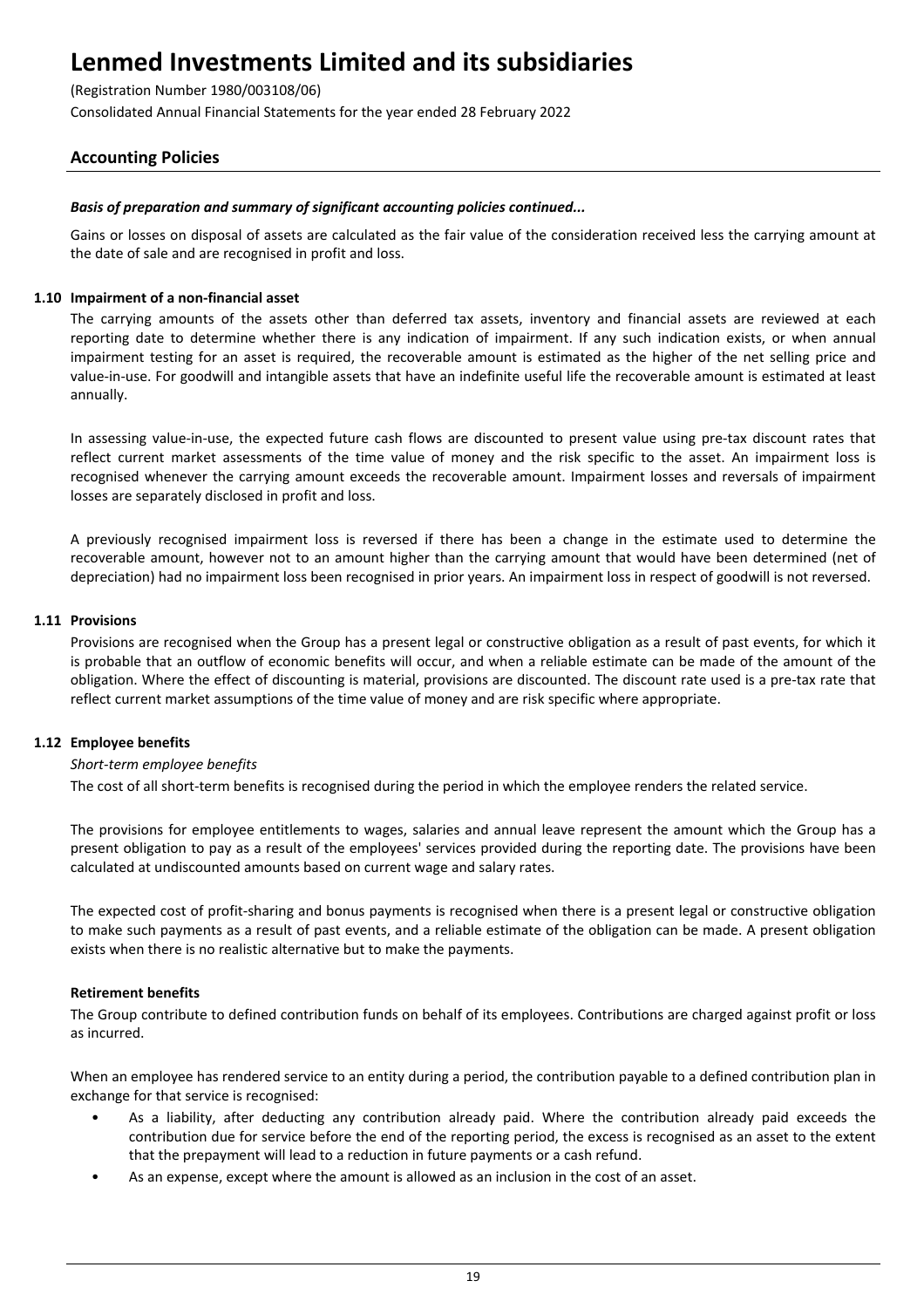(Registration Number 1980/003108/06)

Consolidated Annual Financial Statements for the year ended 28 February 2022

## **Accounting Policies**

## *Basis of preparation and summary of significant accounting policies continued...*

### **1.13 Financial instruments**

The Group classifies financial instruments on initial recognition as a financial asset, a financial liability or an equity instrument in accordance with the substance of the contractual arrangement.

Financial instruments are recognised in the statement of financial position at fair value when the Group becomes a party to the contractual provisions of the instrument. Direct transaction costs are included in the initial carrying value of the financial instrument except in the case of financial instruments classified at fair value through profit and loss, in which case the transaction costs are expensed as they are incurred.

The Group has divided its financial instruments into the classes based on the manner in which the financial instruments are managed and reported on for internal management purposes.

## *Cash and cash equivalents*

Cash and cash equivalents are initially measured at fair value and subsequently measured at amortised cost. In the statement of cash flows, bank overdrafts are offset against cash and cash equivalents.

## *Working capital balances*

These include trade and other receivables and trade and other payables which arise in the normal course of the Group's business.

Subsequent to initial measurement, the constituents of the above classes of financial instruments are measured as follows: *Trade and other receivables*

Trade receivables are initially recognised at the transaction price and subsequently measured at amortised cost using the effective interest rate method and reduced by impairment losses.

The Group recognises lifetime Expected Credit Losses "ECL" for trade and other receivables. Under the simplified approach, the loss allowance is calculated over the lifetime of the asset. Trade receivables is disaggregated into major categories and the credit risk is assessed for each category. The ECL on these financial assets are estimated using a provision matrix based on the Group's historical credit loss experience, adjusted for factors that are specific to the debtors, general economic conditions and an assessment of both the current as well as the forecast direction of conditions at the reporting date, including time value of money where appropriate. Loss allowances are reviewed at the end of each reporting period.

Subsequent recoveries of amounts previously written off are recognised in profit and loss.

### *Trade and other payables*

Trade and loans payables are initially measured at fair value and subsequently measured at their amortised cost using the effective interest rate method.

### *Hedge accounting*

Hedge accounting is applied to financial assets and financial liabilities only where all of the following criteria are met:

- The hedging relationship consists only of eligible hedging instruments and eligible hedged items.
- At the inception of the hedge there is a formal designation and documentation of the hedging relationship and the Group's risk management objective and strategy for undertaking the hedge;
- The hedge relationship meets all of the hedge effectiveness requirements including that an economic relationship exists between the hedged item and the hedging instrument, the credit risk effect does not dominate the value changes, and the hedge ratio of the hedging relationship is the same as that resulting from the quantity of the hedged item that the entity actually hedges and the quantity of the hedging instrument that the entity actually uses to hedge that quantity of hedged item.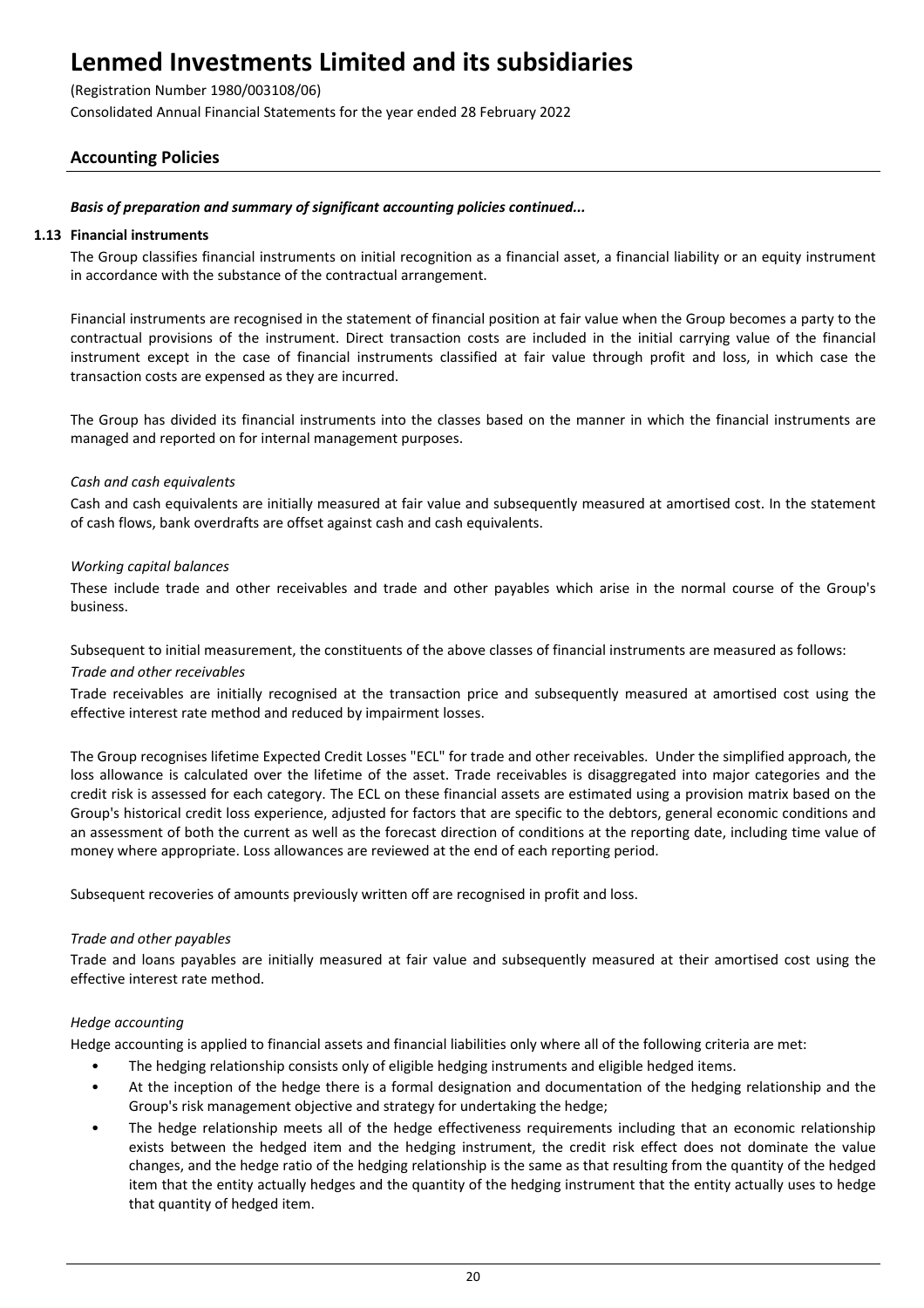(Registration Number 1980/003108/06)

Consolidated Annual Financial Statements for the year ended 28 February 2022

## **Accounting Policies**

## *Basis of preparation and summary of significant accounting policies continued...*

### *Cash flow hedges*

The effective part of hedging instruments designated as a hedge of the variability in cash flows of interest rate risk arising from fixed interest rate swaps are measured at fair value with changes in fair value recognised in other comprehensive income and accumulated in the cash flow hedge reserve. The Group used this contract to fix the cost of debt on some long term loans. The ineffective portion of gains and losses on derivatives used to manage cash flow interest rate risk are recognised in profit or loss within finance expense or finance income.

## *Borrowings*

Borrowings are recognised initially at fair value, net of transaction costs incurred. Borrowings are subsequently stated at amortised cost, using the effective interest rate method. Any difference between proceeds (net of transaction costs) and the redemption value is recognised in profit or loss over the period of the borrowings as interest.

## **1.14 Intangible assets**

Intangible assets are initially recognised at cost.

Intangible assets are considered for impairment if there is any reason to believe that impairment may be necessary. Factors taken into consideration include the economic viability of the asset itself and where it is a component of a larger cashgenerating unit, the viability of the unit.

Intangible assets are amortised on a straight-line basis over their estimated useful lives. The amortisation methods and remaining useful lives are reviewed at least annually. The estimation of the useful lives of intangible assets is based on historic performance as well as expectations about future use and therefore requires a significant degree of judgement.

An intangible asset is regarded as having an indefinite useful life when, based on all relevant factors, there is no foreseeable limit to the period over which the asset is expected to generate net cash inflows. Amortisation is not provided for these intangible assets but they are tested for impairment annually.

Management agreement acquired as part of a business combination are recognised at their fair value at the date of acquisition, and are subsequently amortised on a straight-line based on the timing of projected cash flows of the contracts over the remaining period of the agreement. In other words, they have a finite useful life and are subsequently carried at cost less accumulated amortisation and impairment losses.

The assumptions regarding estimated useful lives for the 2022 financial year were as follows:

| Computer software    | 5 years    |
|----------------------|------------|
| Management agreement | 61 months  |
| Hospital licences    | Indefinite |

## **1.15 Contingencies and commitments**

Contingent liabilities are a possible obligation whose existence will be confirmed by a future event or a present obligation which cannot be recognised because the probability of an outflow is remote or the amount cannot be measured reliably. Items are classified as commitments where the Group commits itself to future transactions, particularly in the acquisition of property, plant and equipment. Contingent liabilities are not recognised.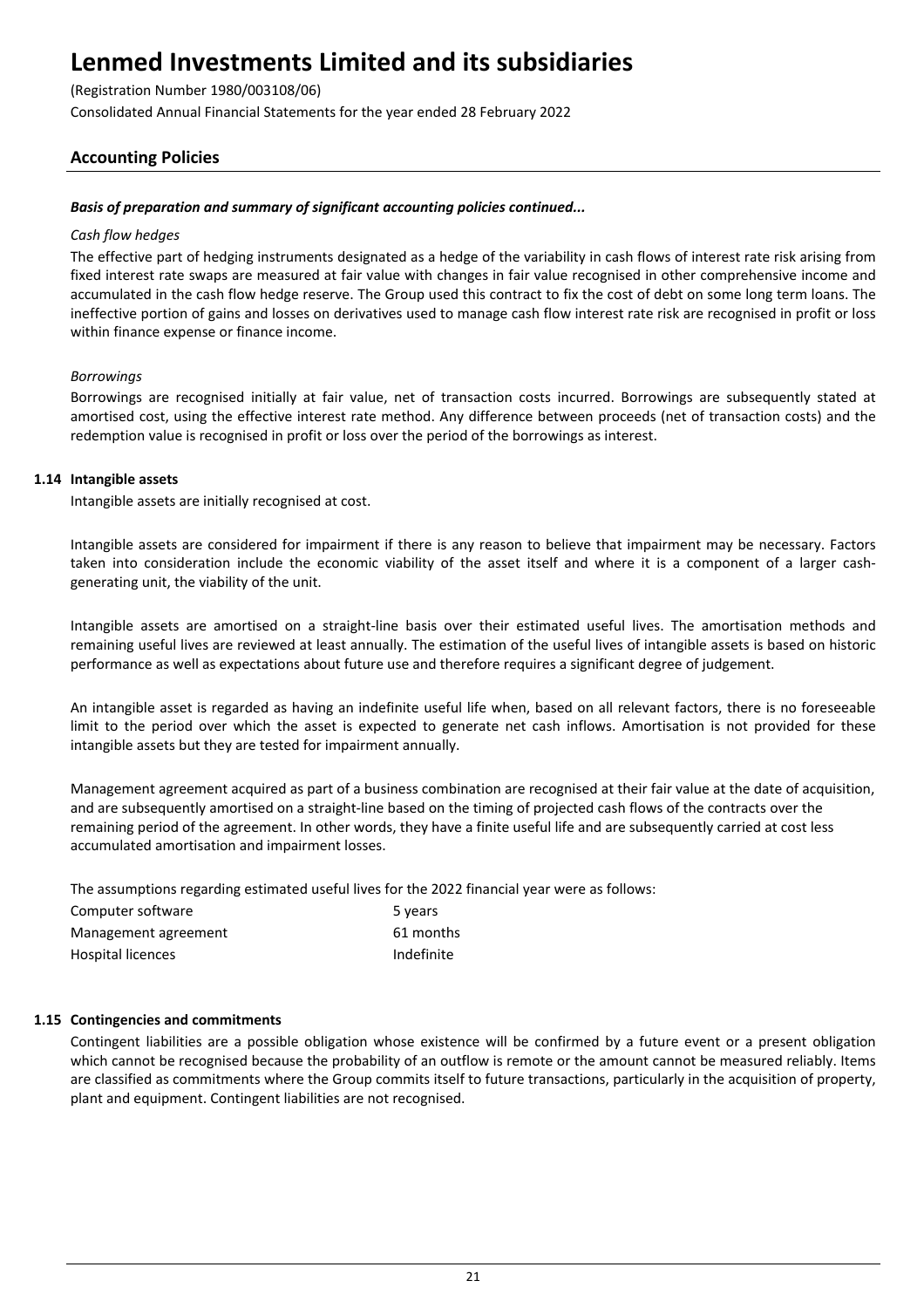(Registration Number 1980/003108/06)

Consolidated Annual Financial Statements for the year ended 28 February 2022

## **Accounting Policies**

## *Basis of preparation and summary of significant accounting policies continued...*

### **1.16 Share incentive scheme**

The Group operates a cash-settled share incentive scheme, under which it receives services from employees as consideration for cash with the fair value of the employee services received being measured by reference to the estimated fair value at the grant date of equity instruments granted and is recognised as an expense over the vesting period. The estimated fair value of the option granted is calculated using the Black Scholes option pricing model. The total amount expensed is recognised over the vesting period, which is the period over which all of the specified vesting conditions are to be satisfied.

## **1.17 Foreign currency translation**

Items included in the financial results of each entity are translated using the functional currency of that entity.

## *Foreign currency transactions*

Income and expenditure transactions are translated into the functional currency of the entity at the rate of exchange ruling at the transaction date. Monetary assets and liabilities are translated into the functional currency of the entity at the rate of the exchange ruling at the reporting date. Foreign exchange gains or losses resulting from the translation and settlement of monetary assets and liabilities are charged to profit or loss, except when they relate to cash flow hedging activities in which case these gains or losses are recognised in other comprehensive income and included in the cash flow hedge accounting reserve in equity.

## *Foreign operations*

The financial results of all entities that have a functional currency different from the presentation currency of their parent entity are translated into the presentation currency. Income and expenditure transactions of foreign operations are translated at the average rate of exchange for the year. All assets and liabilities, including fair value adjustments arising on acquisition, are translated at the rate of exchange ruling at the reporting date. Differences arising on translation are recognised in other comprehensive income and included in the foreign currency translation reserve in equity.

On consolidation, differences arising from the translation of the net investment in a foreign operation are recognised in other comprehensive income and included in the foreign currency translation reserve in equity.

On disposal of part or all of the investment, the proportionate share of the related cumulative gains or losses previously recognised in the foreign currency translation reserve in equity are included in determining the profit or loss on disposal of that investment charged to profit or loss.

Goodwill and fair value adjustments arising on the acquisition of a foreign operation are treated as assets and liabilities of the foreign operation and translated at the closing rate at each reporting date.

### **1.18 Earnings per share**

The Group presents basic and diluted earnings per share (EPS) for its ordinary shares. Basic EPS is calculated by dividing the profit or loss attributable to the ordinary shareholders by the weighted average number of outstanding shares during the period. Diluted EPS is determined by adjusting the profit or loss attributable to ordinary shareholders and the weighted average number of ordinary shares outstanding for the dilutive effect of all share options granted to employees.

### **1.19 Headline earnings per share**

Headline earnings per share are calculated on the headline earnings attributable to ordinary shareholders divided by the weighted average number of ordinary shares in issue during the year. Headline earnings are determined in accordance with the Headline Earnings Circular issued by the South African Institute of Chartered Accountants from time to time and effective as at year end.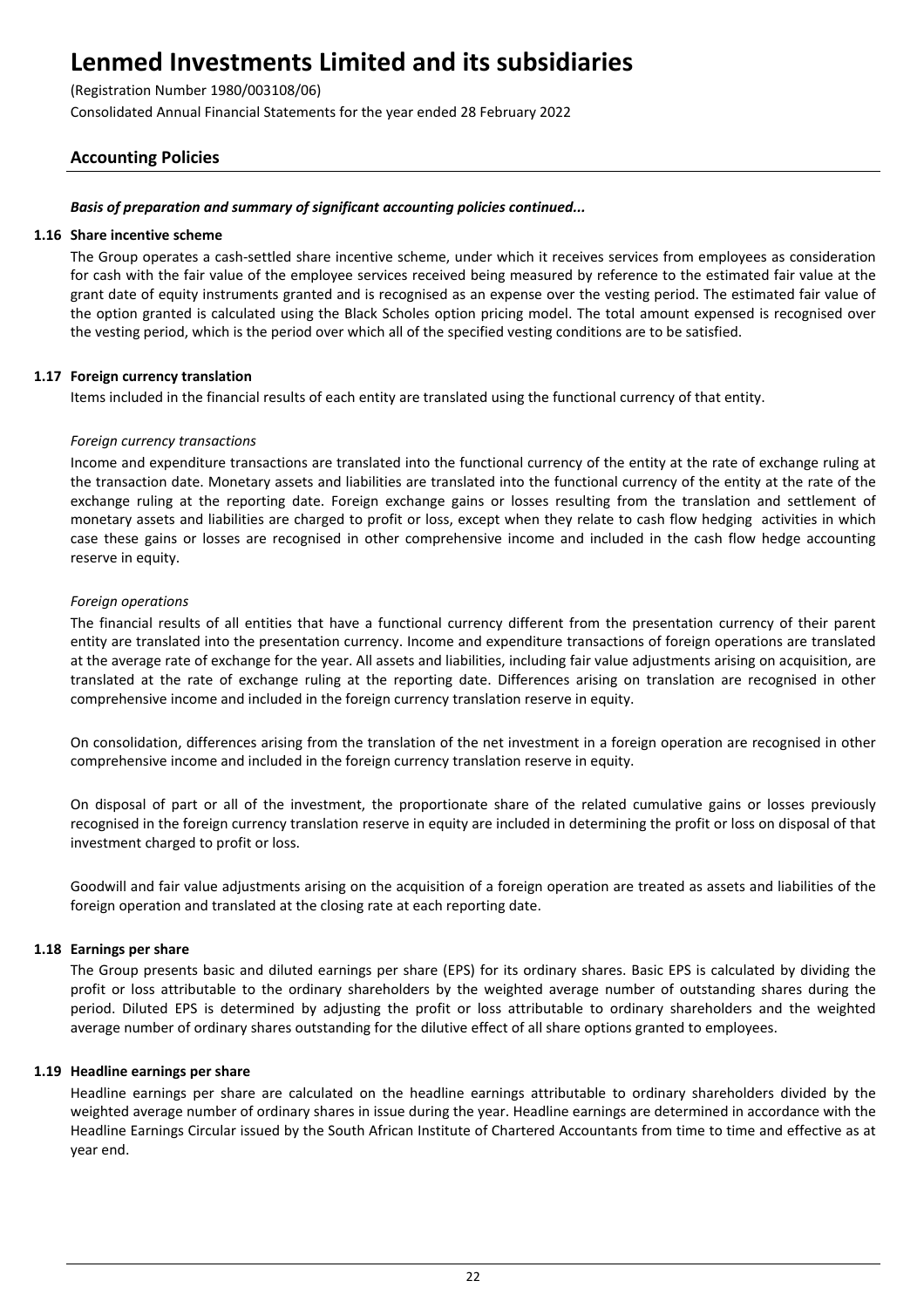(Registration Number 1980/003108/06)

Consolidated Annual Financial Statements for the year ended 28 February 2022

## **Accounting Policies**

## **2. Critical accounting estimates and judgements**

Estimates and judgements are continually evaluated and are based on historical experience and other factors, including expectations of future events that are believed to be reasonable under the circumstances. The Group makes estimates and assumptions concerning the future. The resulting accounting estimates will, by definition, seldom equal the related actual results. The estimates and assumptions that have a significant risk of causing a material adjustment to the carrying amounts of assets and liabilities within the next financial year are discussed below.

## *Key sources of estimation uncertainty*

## *2.1 Deferred tax*

A deferred tax asset is recognised on unused tax losses adjusted for the current year to the extent that it is probable that future taxable profit will be available against which the unused tax losses can be utilised. The Group considered the following criteria in assessing the probability that taxable profit will be available against which the unused tax losses can be utilised:

- Whether the entity has sufficient taxable temporary differences relating to the same taxation authority and the same taxable entity which will result in taxable amounts against which the unused tax losses can be utilised;
- Whether it is probable that the entity will have taxable profits before the unused tax losses expire; and
- Whether the unused tax losses result from identifiable causes which are unlikely to recur.

To the extent that it is not probable that taxable profits will be available against which the unused tax losses or unused tax credits can be utilised, the deferred tax asset is not recognised. To determine the probability that taxable profit will be available against which the unused tax losses can be utilised, the Group has reviewed its forecasts for the foreseeable future and compared that to its total tax losses.

## **2.2** *Financial instruments*

## *Impairment of financial assets*

The Group recognises lifetime Expected Credit Loss (ECL) for trade and other receivables. The expected credit losses on these financial assets are estimated using a provision matrix based on the Group's historical credit loss experience, adjusted for factors that are specific to the debtors, general economic conditions and an assessment of both the current as well as the forecast at the reporting date, including time value of money where appropriate.

The Group regularly monitors the effectiveness of the criteria used to identify whether there has been a significant increase in credit risk and revises them as appropriate to ensure that the criteria are capable of identifying significant increase in credit risk before the amount becomes past due.

## *Measurement and recognition of expected credit losses*

The measurement of expected credit losses is a function of the probability of default, loss given default (i.e. the magnitude of the loss if there is a default) and the exposure at default. The assessment of the probability of default and loss given default is based on historical data adjusted by forward-looking information such as:

- The credit control performance of each hospital.
- Discussions with significant medical aid funded.
- The impact of macro and micro economic factors on private debtors.
- Improvement to credit control and employment of more skilled resources.

As for the exposure at default, for financial assets, this is represented by the assets' gross carrying amount at the reporting date, the Group's understanding of the specific future financing needs of the debtors, and other relevant forward-looking information.

For financial assets, the expected credit loss is estimated as the difference between all contractual cash flows that are due to the Group in accordance with the contract and all the cash flows that the Group expects to receive, discounted at the original effective interest rate where applicable.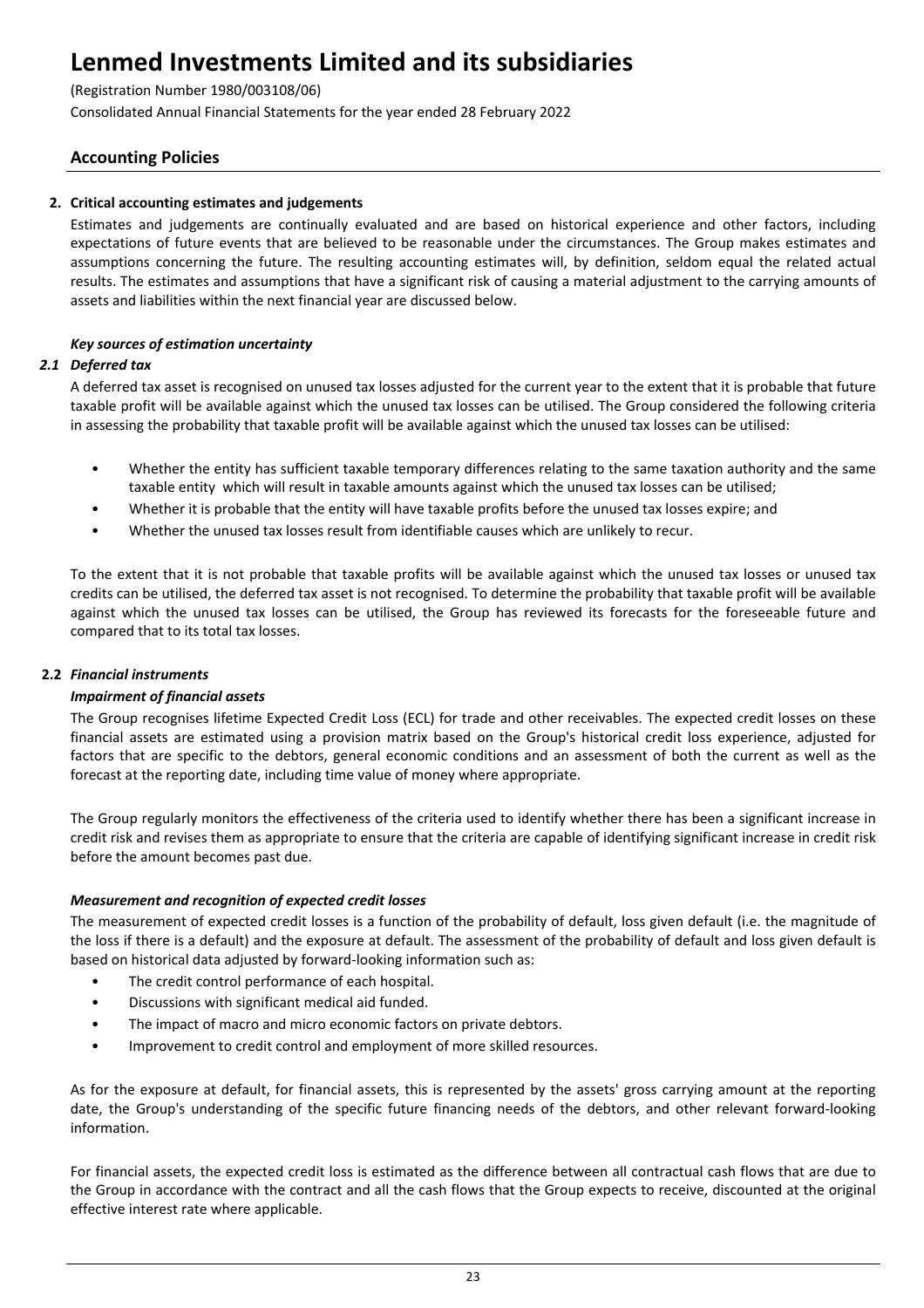(Registration Number 1980/003108/06)

Consolidated Annual Financial Statements for the year ended 28 February 2022

## **Accounting Policies**

## *Critical accounting estimates and judgements continued...*

## **2.3** *Determination of lease terms for determining lease liability*

The lease arrangements which one of the Group's subsidiaries is a party to, contain renewal clauses which depend on the future performance of the subsidiary. In determining whether the subsidiary will exercise its renewal option, management makes judgements on whether the subsidiary is likely to meet the financial conditions required in order to extend the lease term.

## **2.4** *Residual values and useful lives of items of property, plant and equipment*

## *Buildings*

The Group's estimate of the useful life of buildings is 50 years due to the specialised nature of the buildings. The residual value of buildings is determined by management taking into account significant judgements applied to various factors and external information available.

## *Plant and equipment*

Due to the specialised nature of the Group's plant and equipment, the residual value attached to these assets has been estimated to be nil with useful lives of between 3 and 20 years.

## **2.5** *Goodwill*

Goodwill is tested for impairment at each statement of financial position date. The recoverable amounts of cash- generatingunits have been estimated based on value-in-use calculations.

### **2.6** *Share-based payments*

The fair value is calculated using the Black Scholes option pricing model. Please refer to note 24 for assumptions used in the model.

## **2.7** *Control over subsidiaries*

An assessment of control was performed by the Group based on whether the Group has the practical ability to direct the relevant activities unilaterally. In making the judgement, the relative size and dispersion of other vote holders, potential voting rights held by them or others, rights from other contractual arrangements were considered. After the assessment, the Group concluded that they had a dominant voting interest to direct the relevant activities of the subsidiaries and it would take a number of vote holders to outvote the Group, therefore the Group has control over the subsidiaries.

### **2.8** *Fair value measurements and valuation processes*

The Group measures some of its assets and liabilities at fair value at each reporting date. Fair value is the price that would be received to sell an asset or paid to transfer a liability in an orderly transaction between market participants at the measurement date.

The fair value of an asset or liability is measured using the assumptions that market participants would use when pricing the asset or liability, assuming that market participants act in their economic best interest.

The Group uses valuation techniques that are appropriate in the circumstances and for which sufficient data are available to measure fair value.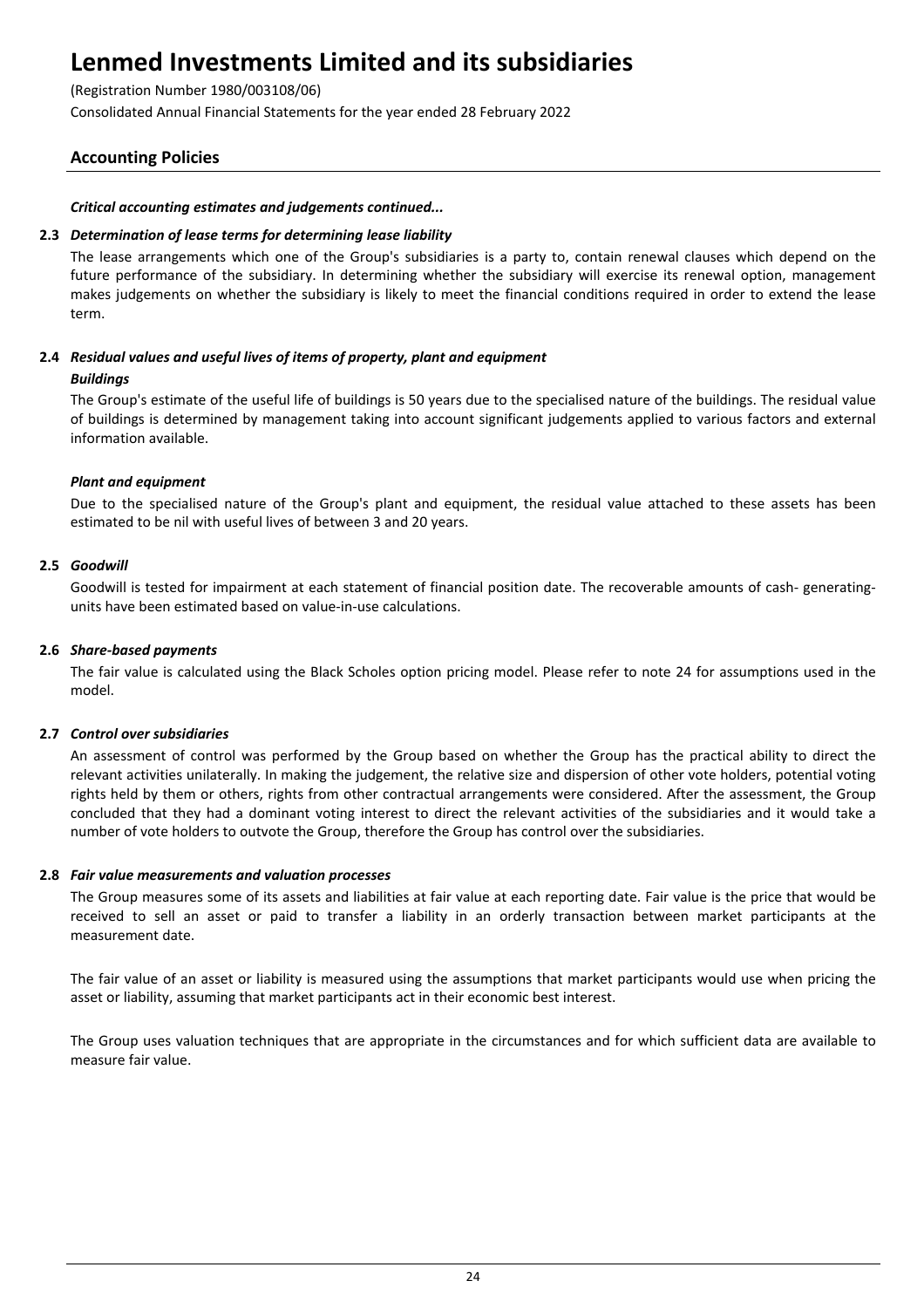(Registration Number 1980/003108/06)

Consolidated Annual Financial Statements for the year ended 28 February 2022

## **Accounting Policies**

## *Critical accounting estimates and judgements continued...*

All assets and liabilities for which fair value is measured or disclosed in the financial statements are categorised within the fair value hierarchy, described as follows, based on the lowest level input that is significant to the fair value measurement as a whole:

- Level 1: Quoted (unadjusted) market prices in active markets for identical assets or liabilities
- Level 2: Valuation techniques for which the lowest level input that is significant to the fair value measurement is directly or indirectly observable.
- Level 3: Valuation techniques for which the lowest level input that is significant to the fair value measurement is unobservable.

### **3. Changes in accounting policies and disclosures**

### **Standards and interpretations effective and adopted in the current year**

No relevant new, revised or amended standards were implemented during the financial reporting period ended 28 February 2022.

### **Standards and interpretations effective not yet adopted**

At the date of authorisation of these consolidated annual financial statements, the following relevant standards and interpretations were in issue but not yet effective. The directors have considered the impact of the below standards and interpretations and believe their effect to be immaterial.

|                                                                                                       | Annual financial period |
|-------------------------------------------------------------------------------------------------------|-------------------------|
|                                                                                                       | ending applicable to    |
| Standard                                                                                              | Lenmed:                 |
| IFRS 3 - Reference to the Conceptual Framework                                                        | 28 February 2023        |
| IFRS 9 - Annual Improvements to IFRS Standards 2018-2020                                              | 28 February 2023        |
| IAS 16 - Property, Plant and Equipment - Proceeds before Intended Use                                 | 28 February 2023        |
| IAS 37 - Onerous Contracts - Cost of Fulfilling a Contract                                            | 28 February 2023        |
| IAS 8 - Definition of accounting estimates                                                            | 29 February 2024        |
| IAS 1 - Classification of Liabilities as Current or Non-Current and disclosure of accounting policies | 29 February 2024        |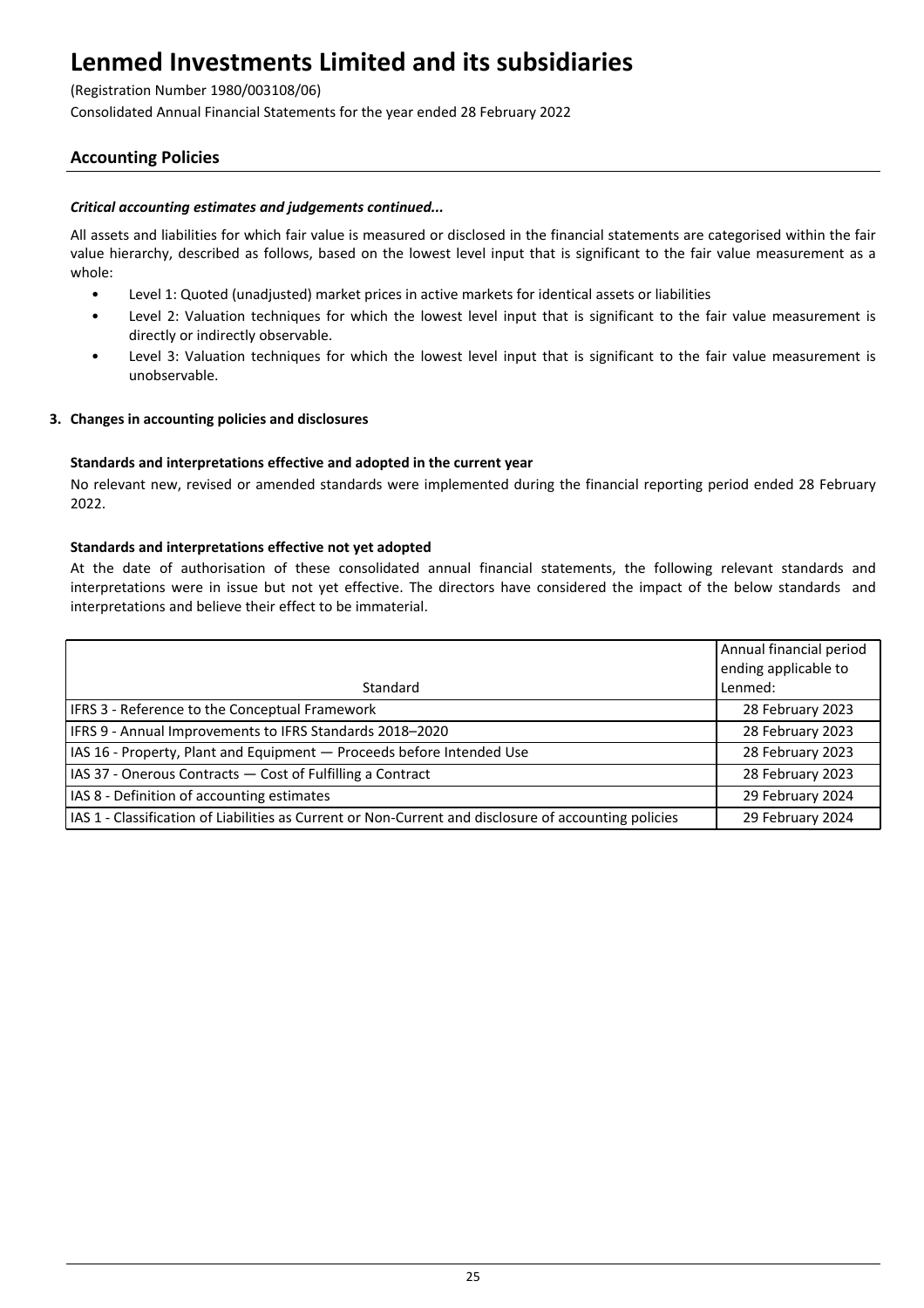(Registration Number 1980/003108/06)

Consolidated Annual Financial Statements for the year ended 28 February 2022

## **Notes to the Consolidated Annual Financial Statements**

| Figures in R `000                                                                     | Group<br>2022 | Group<br>2021 |
|---------------------------------------------------------------------------------------|---------------|---------------|
| 4. Revenue                                                                            |               |               |
| An analysis of revenue is as follows:                                                 |               |               |
| <b>Private healthcare services</b>                                                    |               |               |
| Non-tariff                                                                            | 1,001,803     | 692,871       |
| Tariff                                                                                | 2,384,320     | 2,144,282     |
| <b>Total revenue</b>                                                                  | 3,386,123     | 2,837,153     |
| There were no outstanding performance obligations at year end.                        |               |               |
| 5. Profit before interest and taxation                                                |               |               |
| Income                                                                                |               |               |
| Outpatient services income                                                            | 40,320        | 21,501        |
| Rental income                                                                         | 65,566        | 51,841        |
| (Loss)/profit on foreign currency transactions                                        | (4,909)       | 1,843         |
| Expenses                                                                              |               |               |
| Depreciation and amortisation on intangible assets, plant and equipment               | 112,244       | 102,164       |
| Depreciation on right-of-use assets                                                   | 19,825        | 23,095        |
| Employee benefit expenses                                                             | 1,122,936     | 893,157       |
| Loss on disposal of property, plant and equipment                                     | 33            | 953           |
| Short-term leases, low value leases and leases that do not depend on an index or rate |               |               |
| Property                                                                              | 25,399        | 22,303        |
| Equipment                                                                             | 23,370        | 12,568        |
| Other                                                                                 | 7,928         | 14,335        |
|                                                                                       | 56,697        | 49,206        |
| 6. Interest income                                                                    |               |               |
| Interest received                                                                     | 2,482         | 2,054         |
| 7. Finance costs                                                                      |               |               |
| Long-term loans                                                                       | 94,330        | 92,704        |
| Lease liabilities                                                                     | 14,160        | 16,019        |
| Instalment sales agreements                                                           | 117           | 562           |
| Bank overdraft                                                                        | 17,412        | 18,049        |
| <b>Total finance costs</b>                                                            | 126,019       | 127,334       |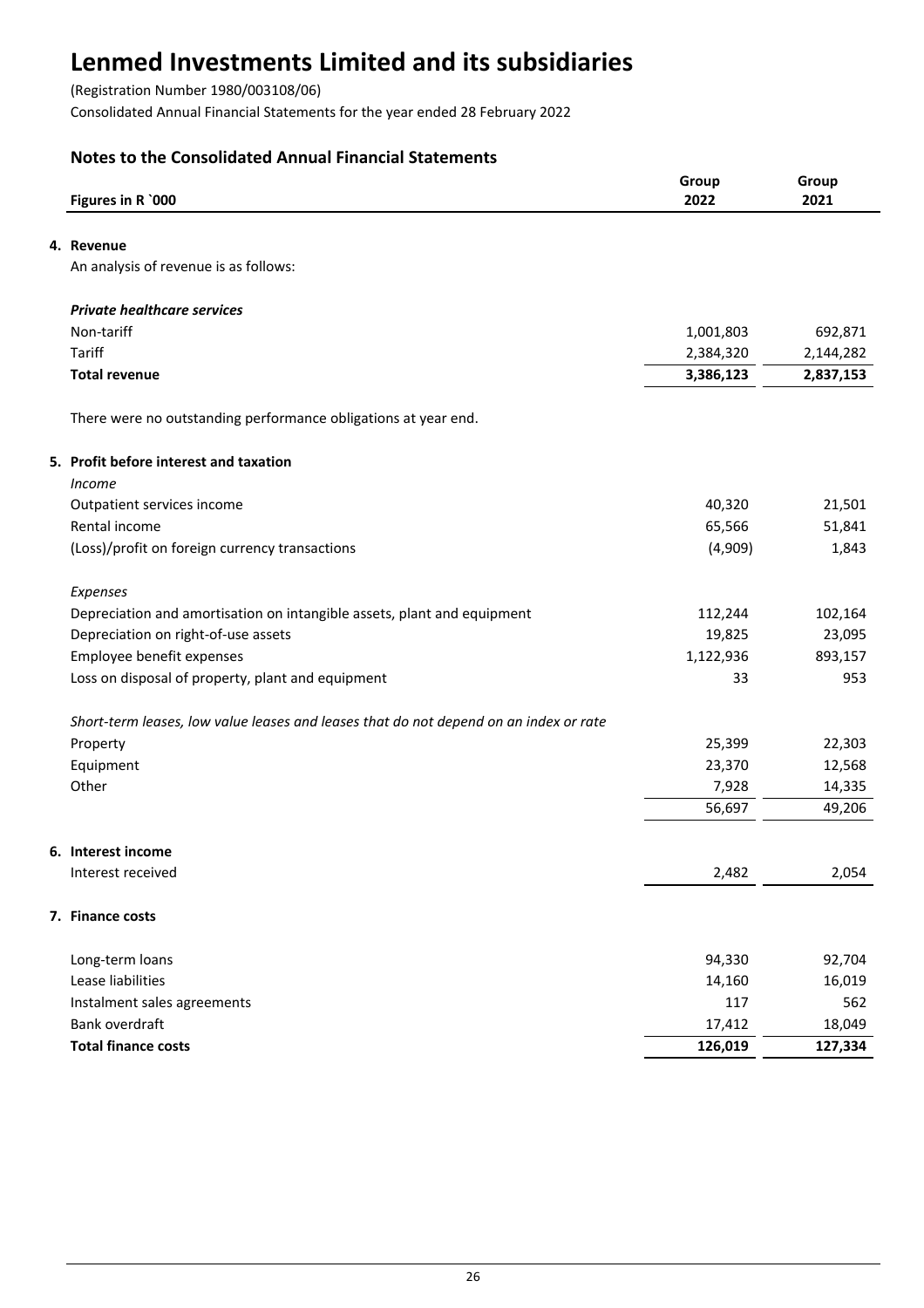(Registration Number 1980/003108/06)

Consolidated Annual Financial Statements for the year ended 28 February 2022

## **Notes to the Consolidated Annual Financial Statements**

| Figures in R `000                                                                                                                  | Group<br>2022 | Group<br>2021 |
|------------------------------------------------------------------------------------------------------------------------------------|---------------|---------------|
| 8. Income tax expense / (credit)                                                                                                   |               |               |
| 8.1 Income tax recognised in profit or loss:                                                                                       |               |               |
| <b>Current tax</b>                                                                                                                 |               |               |
| Current year                                                                                                                       | 29,179        | 6,025         |
| Prior year adjustment                                                                                                              | (2,877)       |               |
| <b>Total current tax</b>                                                                                                           | 26,302        | 6,025         |
| <b>Deferred tax</b>                                                                                                                |               |               |
| Originating and reversing temporary differences                                                                                    | 16,443        | (30, 988)     |
| Arising from prior period adjustments                                                                                              | (8, 819)      | (2, 123)      |
| <b>Total deferred tax</b>                                                                                                          | 7,624         | (33, 111)     |
| Total income tax expense / (credit)                                                                                                | 33,926        | (27,086)      |
| 8.2 The income tax for the year can be reconciled to accounting profit / (loss) as follows:                                        |               |               |
| Income tax calculated at 28.0%                                                                                                     | 28.00%        | 28.00%        |
| Tax effect of                                                                                                                      |               |               |
| Under provision in prior year                                                                                                      | (4.15%)       | (2.20%)       |
| Disallowed expenditure                                                                                                             | 0.35%         | 0.71%         |
| Income not taxable                                                                                                                 | (0.38%)       | (1.89%)       |
| Lower foreign tax rate                                                                                                             | (0.79%)       | $(0.60\%)$    |
| Unrecognised deferred tax asset                                                                                                    | (10.98%)      | (18.07%)      |
| Impairment                                                                                                                         | 0.00%         | 22.12%        |
| <b>Effective tax rate</b>                                                                                                          | 12.05%        | 28.07%        |
| 8.3 Estimated tax losses                                                                                                           |               |               |
| Utilised in the deferred tax balance                                                                                               | 351,928       | 340,659       |
| Not recognised as a deferred tax asset                                                                                             |               | 110,457       |
| Unused tax losses available for set-off against future taxable income                                                              | 351,928       | 451,116       |
| 9. Earnings / (loss) per share                                                                                                     |               |               |
| 9.1 Basic earnings / (loss) per share                                                                                              |               |               |
| The earnings and weighted average number of ordinary shares used in the calculation of<br>basic earnings per share are as follows: |               |               |
| Profit / (loss) for the year attributable to owners of the company for continuing<br>operations                                    | 221,223       | (73, 324)     |
| Weighted average number of ordinary shares used in the calculation of basic earnings<br>per share                                  | 709,534       | 709,534       |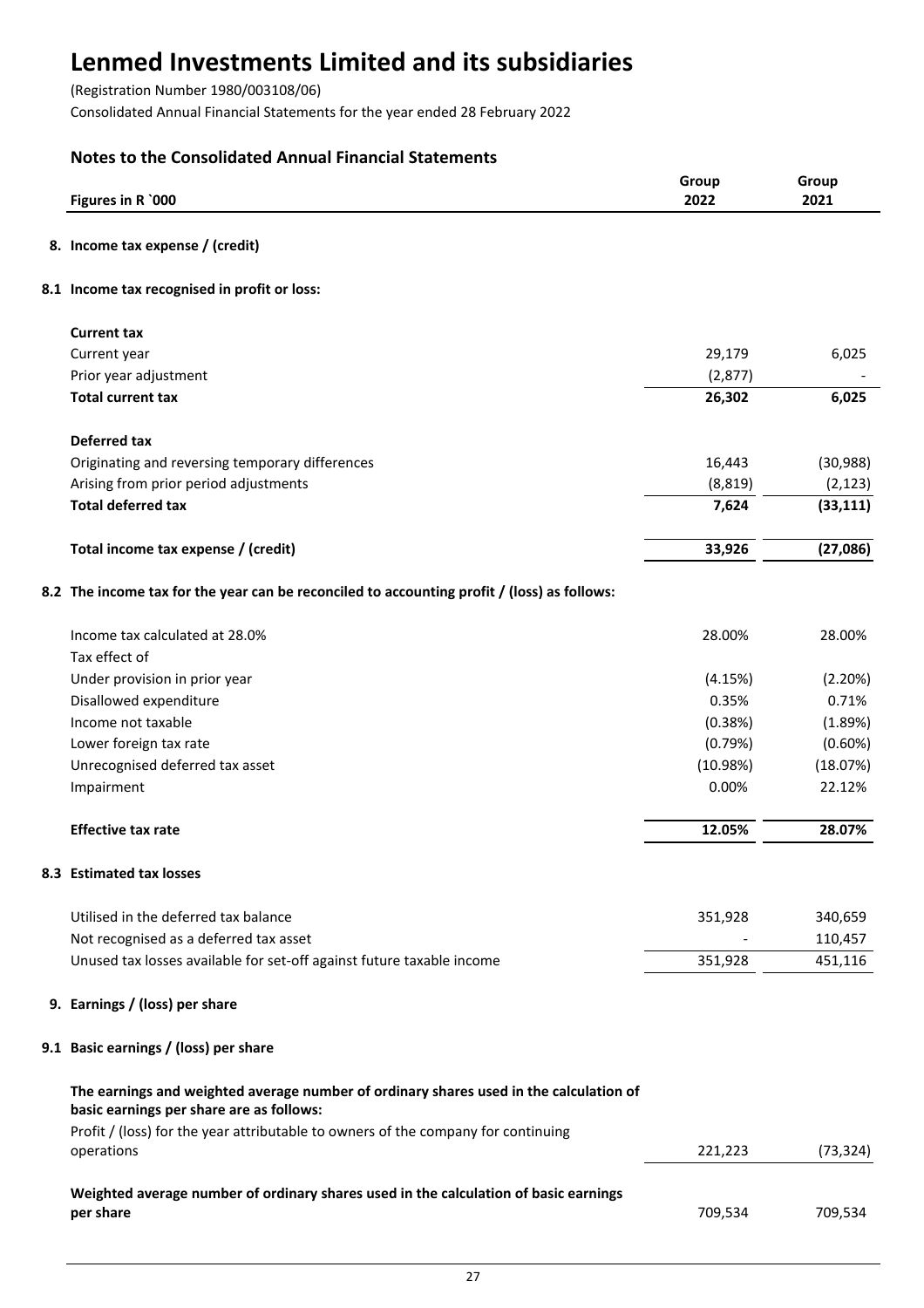(Registration Number 1980/003108/06)

Consolidated Annual Financial Statements for the year ended 28 February 2022

## **Notes to the Consolidated Annual Financial Statements**

| Figures in R `000                                                                                     | Group<br>2022 | Group<br>2021 |
|-------------------------------------------------------------------------------------------------------|---------------|---------------|
|                                                                                                       |               |               |
| Earnings / (loss) per share continued                                                                 |               |               |
| Basic and diluted earnings / (loss) per share (cents)                                                 | 31.18         | (10.33)       |
| 9.2 Headline earnings per share                                                                       |               |               |
| Headline earnings is calculated as follows:                                                           |               |               |
| Profit for the year attributable to owners of the company from continuing operations<br>Adjusted for: | 221,223       | (73, 324)     |
| Loss on disposal of property, plant and equipment                                                     | 33            | 953           |
| Impairment of goodwill                                                                                |               | 10,343        |
| Impairment of buildings                                                                               |               | 81,731        |
| Total tax effects of adjustments                                                                      | (9)           | (4, 747)      |
| <b>Headline earnings from continuing operations</b>                                                   | 221,247       | 14,956        |
| Weighted average number of ordinary shares used in the calculation of headline                        |               |               |
| earnings per share                                                                                    | 709,534       | 709,534       |
| Headline earnings per share (cents)                                                                   | 31.18         | 2.11          |
| 10. Goodwill                                                                                          |               |               |
| 10.1 Reconciliation of changes in goodwill                                                            |               |               |
|                                                                                                       |               | Goodwill      |
| Reconciliation for the year ended 28 February 2022                                                    |               |               |
| <b>Balance at 1 March 2021</b>                                                                        |               |               |
| At cost                                                                                               |               | 312,888       |
| Accumulated impairment                                                                                |               | (10, 343)     |
| Net book value                                                                                        |               | 302,545       |
| Movements for the year ended 28 February 2022                                                         |               |               |
| Acquisitions through business combinations - Howick (refer to note 29)                                |               | 5,983         |
| Goodwill at the end of the year                                                                       |               | 308,528       |
| <b>Closing balance at 28 February 2022</b>                                                            |               |               |
| At cost                                                                                               |               | 318,871       |
| Accumulated impairment                                                                                |               | (10, 343)     |
| Net book value                                                                                        |               | 308,528       |
| Reconciliation for the year ended 28 February 2021                                                    |               |               |
| At cost                                                                                               |               | 312,888       |
| Movements for the year ended 28 February 2021                                                         |               |               |
| Impairment loss recognised in profit or loss                                                          |               | (10, 343)     |
| Goodwill at the end of the year                                                                       |               | 302,545       |
|                                                                                                       |               |               |

Goodwill relates to the excess of the purchase price consideration over the fair value of the assets and liabilities of the following business acquisitions: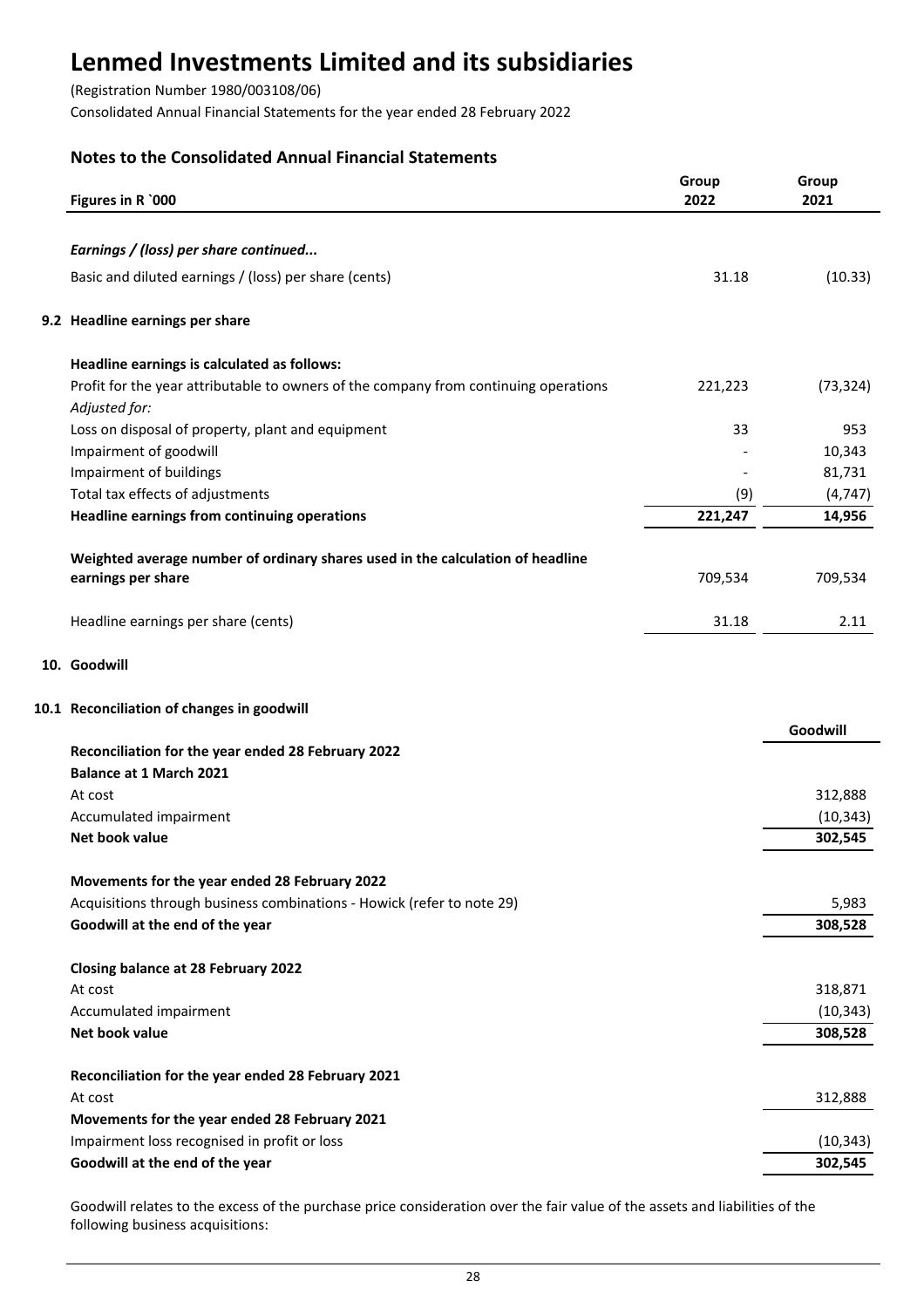(Registration Number 1980/003108/06)

Consolidated Annual Financial Statements for the year ended 28 February 2022

## **Notes to the Consolidated Annual Financial Statements**

| Figures in R `000                          | Group<br>2022 | Group<br>2021 |
|--------------------------------------------|---------------|---------------|
| Goodwill continued                         |               |               |
| Lenmed Health Laverna                      | 5,125         | 5,125         |
| Lenmed Health Shifa                        | 6,939         | 6,939         |
| Lenmed Health Kathu Private Hospital       | 10,378        | 10,378        |
| Lenmed Ethekwini Hospital and Heart Centre | 280,103       | 280,103       |
| Howick Private Hospital                    | 5,983         |               |
|                                            | 308,528       | 302,545       |

An annual impairment test is conducted on goodwill. Management determines the recoverable amounts of cash- generatingunits as being the higher of net selling price or value-in-use. In the absence of an active market, value-in-use is used to determine the recoverable amount. A traditional method of discounting management's best estimate of future cash flows attributable to the cash-generating-unit has been applied to the determine the value-in-use. A growth rate has been applied to the cash flow streams to take into account the effect of inflation. Management has based its cash flow projections covering a 5 year period.

Key assumptions used in the calculation of the discount rate:

- R213 rate was yielding 9.88% as at 28 February 2022 (R186 rate 2021: 7.31%)
- A market risk premium of 7.2% (2021: 10%), given the unlisted nature of the Group.
- Beta of 0.7 (2021: 0.7) is appropriate in the current environment and based on the defensive nature of the Group.

Value-in-use calculations have been based on a subjective pre-tax discount rate of between 13% and 17.5% (2021: 15.9% and 18.3%).

The net present value of these forecasts support the value of goodwill indicated above. Management has based their assumptions on past experience and external sources of information.

## **Sensitivity**

The Group has made estimates and assumptions in respect of impairment testing of cash generating units as detailed above. *Discount rate:*

Had the pre-tax discount rate been increased by 1%, the recoverable amounts of the goodwill of any the cash generating units would still exceed the carrying value.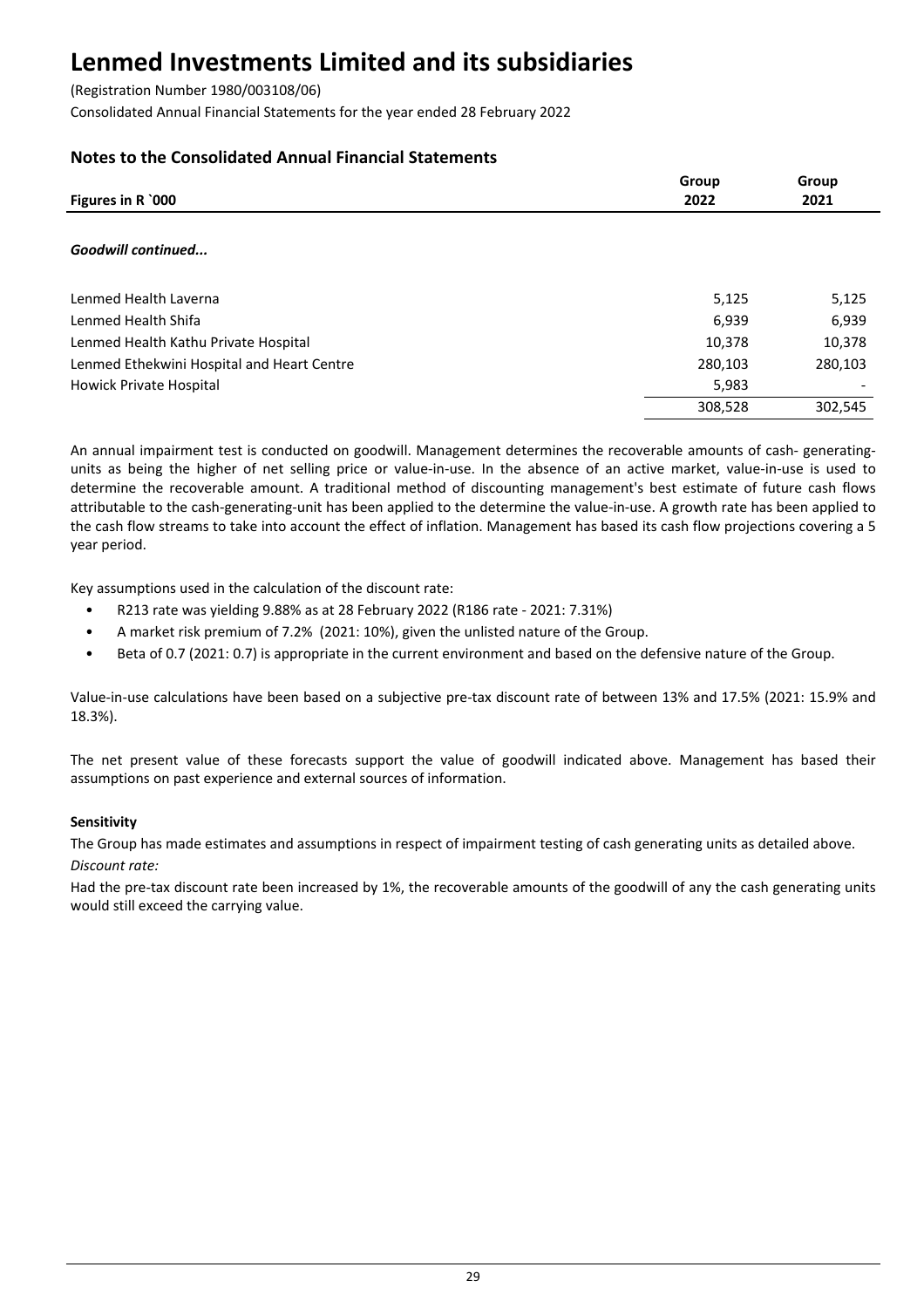(Registration Number 1980/003108/06)

Consolidated Annual Financial Statements for the year ended 28 February 2022

### **Notes to the Consolidated Annual Financial Statements**

**Figures in R `000**

#### **11. Property, plant and equipment**

#### **Balances at year end and movements for the year**

|                                                      | Land     | <b>Buildings</b> | Leasehold<br>improvements | <b>Plant and</b><br>equipment | <b>Motor vehicles</b> | <b>Furniture and</b><br>fittings | Office<br>equipment | Computer<br>equipment | Total      |
|------------------------------------------------------|----------|------------------|---------------------------|-------------------------------|-----------------------|----------------------------------|---------------------|-----------------------|------------|
| Reconciliation for the year ended 28 February 2022   |          |                  |                           |                               |                       |                                  |                     |                       |            |
| Carrying value at 1 March 2021                       | 298,487  | 1,976,405        | 217                       | 376,526                       | 1,662                 | 50,517                           | 1,385               | 28,461                | 2,733,660  |
| Movements for the year ended 28 February 2022        |          |                  |                           |                               |                       |                                  |                     |                       |            |
| Additions from acquisitions                          |          | 41,664           | $\overline{\phantom{a}}$  | 104,579                       | 1,284                 | 9,448                            | 945                 | 7,987                 | 165,908    |
| Acquisitions through business combinations           | 1,500    | 21,070           |                           | 6,276                         |                       | 450                              | 155                 | 9                     | 29,460     |
| Increase (decrease) through net exchange differences | 1,435    | 4,233            |                           | 7,593                         | 16                    | 437                              | (76)                | (498)                 | 13,140     |
| Depreciation                                         |          | (9,713)          | (15)                      | (71, 625)                     | (482)                 | (7,639)                          | (309)               | (6,073)               | (95, 856)  |
| <b>Disposals</b>                                     |          | (26)             |                           | (71)                          |                       | (134)                            |                     |                       | (231)      |
| Property, plant and equipment at the end of the year | 301,422  | 2,033,633        | 202                       | 423,278                       | 2,480                 | 53,079                           | 2,100               | 29,886                | 2,846,080  |
|                                                      |          |                  |                           |                               |                       |                                  |                     |                       |            |
| Closing balance at 28 February 2022                  |          |                  |                           |                               |                       |                                  |                     |                       |            |
| At cost                                              | 301,422  | 2,135,836        | 7,670                     | 945,798                       | 4,880                 | 111,515                          | 5,033               | 94,532                | 3,606,686  |
| Accumulated depreciation and impairment              |          | (102, 203)       | (7, 468)                  | (522, 520)                    | (2,400)               | (58, 436)                        | (2,933)             | (64, 646)             | (760, 606) |
| Net book value                                       | 301,422  | 2,033,633        | 202                       | 423,278                       | 2,480                 | 53,079                           | 2,100               | 29,886                | 2,846,080  |
| Reconciliation for the year ended 28 February 2021   |          |                  |                           |                               |                       |                                  |                     |                       |            |
| Carrying value at 1 March 2020                       | 298,690  | 2,069,562        | 648                       | 376,498                       | 1,130                 | 56,175                           | 2,017               | 23,994                | 2,828,714  |
| Movements for the year ended 28 February 2021        |          |                  |                           |                               |                       |                                  |                     |                       |            |
| Additions from acquisitions                          | 2,935    | 12,598           | 39                        | 76,542                        | 1,286                 | 4,859                            | 66                  | 13,848                | 112,172    |
| Decrease through net exchange differences            | (3, 138) | (15, 796)        |                           | (9, 192)                      | (94)                  | (3, 353)                         |                     | (415)                 | (31, 988)  |
| Depreciation                                         |          | (8, 228)         | (470)                     | (66,057)                      | (660)                 | (7,094)                          | (698)               | (8,966)               | (92, 173)  |
| Impairment loss recognised in profit or loss         |          | (81, 731)        |                           |                               |                       |                                  |                     |                       | (81,731)   |
| <b>Disposals</b>                                     |          |                  |                           | (1,265)                       |                       | (70)                             |                     |                       | (1,335)    |
| Property, plant and equipment at the end of the year | 298,487  | 1,976,405        | 217                       | 376,526                       | 1,662                 | 50,517                           | 1,385               | 28,461                | 2,733,660  |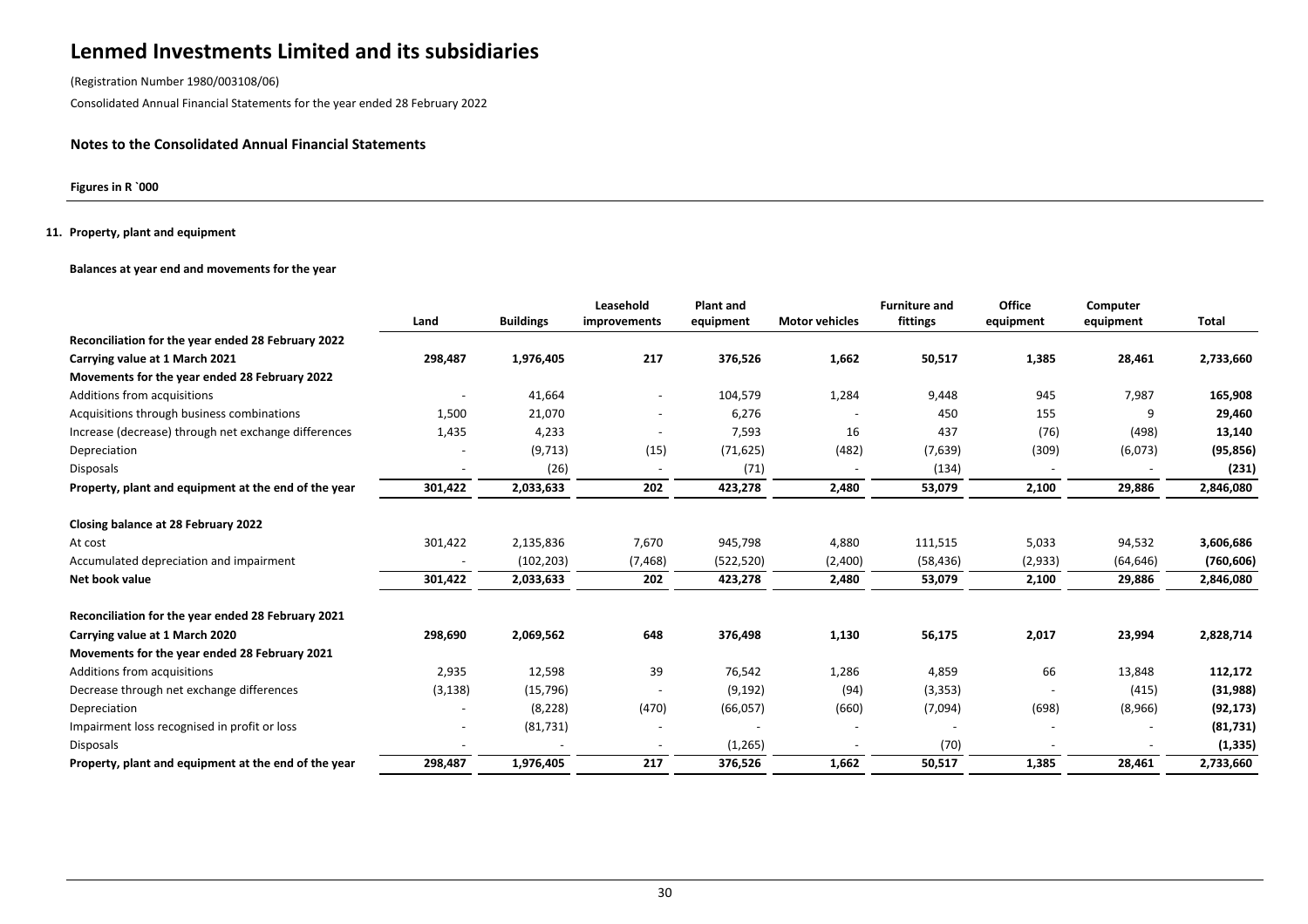(Registration Number 1980/003108/06)

Consolidated Annual Financial Statements for the year ended 28 February 2022

### **Notes to the Consolidated Annual Financial Statements**

**Figures in R `000**

#### *Property, plant and equipment continued...*

| Closing balance at 28 February 2021     |         |            |         |           |         |          |          |           |            |
|-----------------------------------------|---------|------------|---------|-----------|---------|----------|----------|-----------|------------|
| At cost                                 | 298,487 | 2,085,676  | 7,670   | 804,600   | 4.673   | 101,576  | 10,256   | 94,887    | 3,407,825  |
| Accumulated depreciation and impairment |         | (109, 271) | (7,453) | (428,074) | (3,011) | (51,059) | (8, 871) | (66, 426) | (674, 165) |
| Net book value                          | 298,487 | 1.976.405  | 217     | 376.526   | 1.662   | 50,517   | 1,385    | 28.461    | 2,733,660  |

Certain property, plant and equipment have been used as security for financing facilities. Refer to note 21.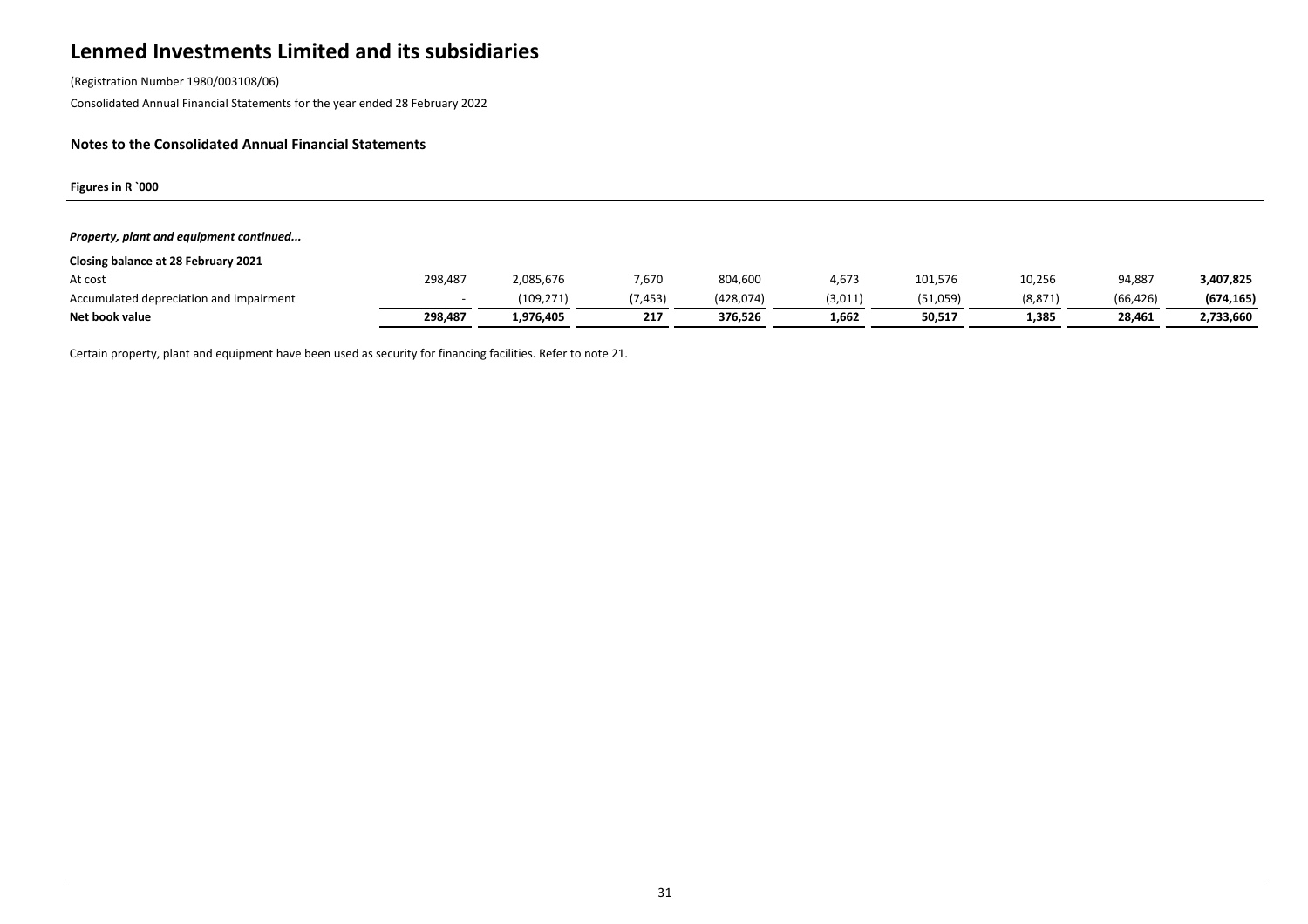(Registration Number 1980/003108/06)

Consolidated Annual Financial Statements for the year ended 28 February 2022

## **Notes to the Consolidated Annual Financial Statements**

## **Figures in R `000**

### **12. Intangible assets**

### **Reconciliation of changes in intangible assets**

|                                                    | Computer  | Management               |           |              |
|----------------------------------------------------|-----------|--------------------------|-----------|--------------|
|                                                    | software  | <b>Hospital licences</b> | agreement | <b>Total</b> |
| Reconciliation for the year ended 28 February 2022 |           |                          |           |              |
| Carrying value as at 1 March 2021                  | 18,180    | 2,479                    |           | 20,659       |
| Movements for the year ended 28 February 2022      |           |                          |           |              |
| Additions other than through business combinations | 9,487     |                          |           | 9,487        |
| Acquisitions through business combinations         |           |                          | 30,000    | 30,000       |
| Amortisation                                       | (13, 438) |                          | (2,950)   | (16, 388)    |
| Intangible assets at the end of the year           | 14,229    | 2,479                    | 27,050    | 43,758       |
| <b>Closing balance at 28 February 2022</b>         |           |                          |           |              |
| At cost                                            | 50,402    | 2,479                    | 30,000    | 82,881       |
| Accumulated amortisation                           | (36, 173) |                          | (2,950)   | (39, 123)    |
| Net book value                                     | 14,229    | 2,479                    | 27,050    | 43,758       |
| Reconciliation for the year ended 28 February 2021 |           |                          |           |              |
| Carrying value as at 1 March 2020                  | 23,803    | 2,479                    |           | 26,282       |
| Movements for the year ended 28 February 2021      |           |                          |           |              |
| Additions                                          | 4,368     |                          |           | 4,368        |
| Amortisation                                       | (9,991)   |                          |           | (9,991)      |
| Intangible assets at the end of the year           | 18,180    | 2,479                    |           | 20,659       |
| Closing balance at 28 February 2021                |           |                          |           |              |
| At cost                                            | 40,915    | 2,479                    |           | 43,394       |
| Accumulated amortisation                           | (22, 735) |                          |           | (22, 735)    |
| Net book value                                     | 18,180    | 2,479                    |           | 20,659       |

Intangibles are valued as per note 1.14. All intangibles are tested annually for impairment. The estimation of the indefinite useful life of hospital licences is based on historic performance as well as expectations about future use. Software relates to the Group's deployment of SAP software at its various facilities. Management agreement relates to a hospital management agreement acquired in the new business combination with Halcom Management Services Limited.

The recoverable amount of the hospital licence is determined by projecting a future cash flow expected to be generated by the intangible asset. The present value of these cash flows is determined using an appropriate discount rate.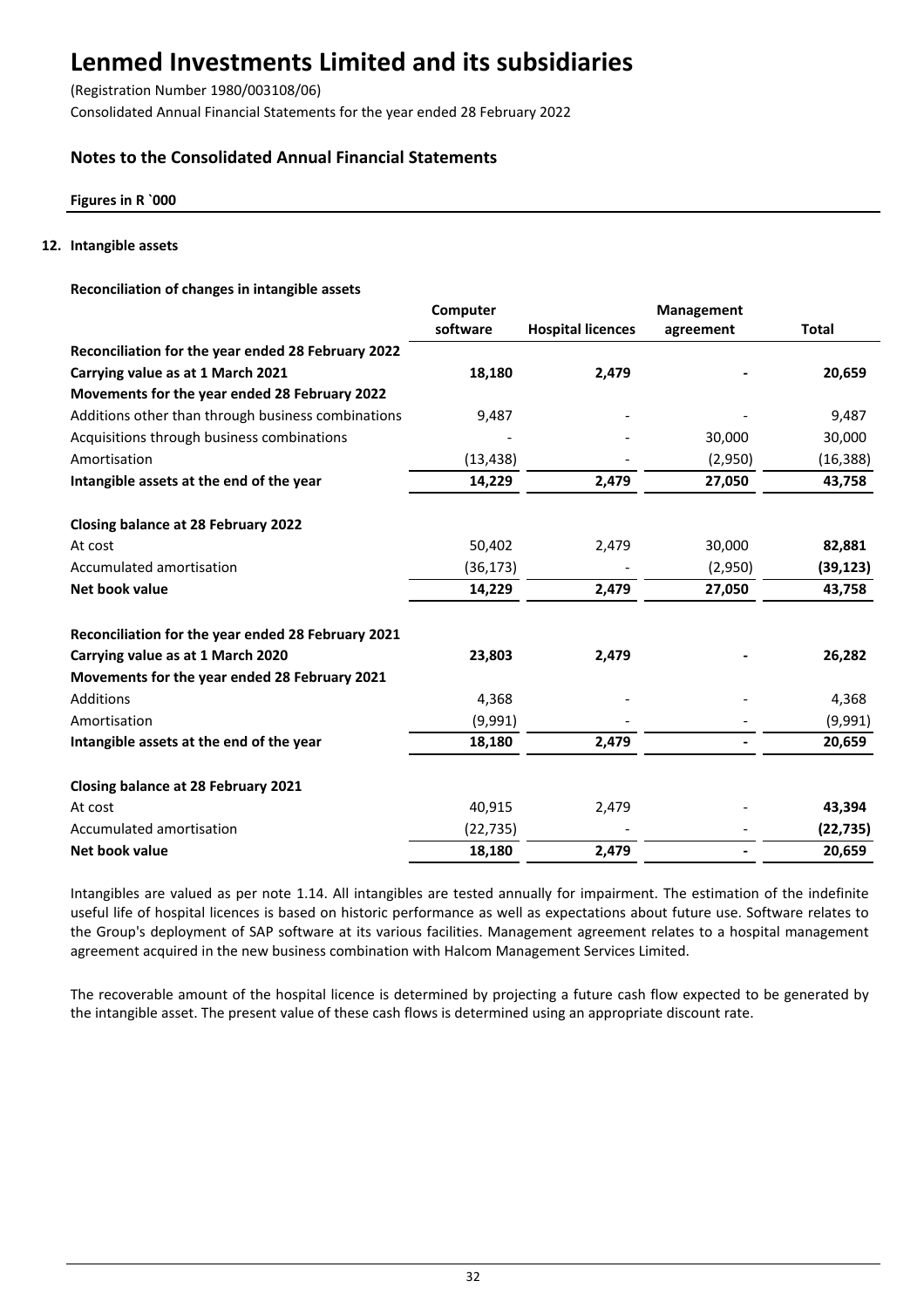(Registration Number 1980/003108/06)

Consolidated Annual Financial Statements for the year ended 28 February 2022

## **Notes to the Consolidated Annual Financial Statements**

**Figures in R `000**

## **13. Investment in subsidiaries and associates**

## **13.1 Composition of the group**

Information about the incorporation of the Group is as follows: **Name of subsidiary % shareholding**

| <b>Direct</b>                                        |      |
|------------------------------------------------------|------|
| Lenmed Health (Pty) Ltd                              | 100% |
| Lenmed Health Africa (Pty) Ltd                       | 100% |
| Lenmed Health Finance Company (Pty) Ltd              | 100% |
| Indirect                                             |      |
| Ahmed Kathrada Private Hospital (Pty) Ltd            | 100% |
| Lenmed Health Daxina Private Hospital (Pty) Ltd      | 100% |
| Lenmed Health Management Company (Pty) Ltd           | 100% |
| Lenmed Health Nursing College (Pty) Ltd              | 100% |
| Lenmed Health Properties (Pty) Ltd                   | 100% |
| Lenmed Health Randfontein Private Hospital (Pty) Ltd | 100% |
| Lenmed Health Shifa (Pty) Ltd                        | 100% |
| Lenmed Health Zamokuhle (Pty) Ltd                    | 100% |
| Maputo Private Hospital Limitada                     | 100% |
| Mozambique Private Laboratory Limitada               | 100% |
| LMPH Real Estate, Lda                                | 100% |
| <b>Nu-Yale Trust</b>                                 | 100% |
| Royal Hospital and Heart Centre (Pty) Ltd            | 100% |
| Halcom Management Services Limited                   | 100% |
| Lenmed Howick Pharmacy (Pty) Ltd                     | 100% |
| Howick Private Hospital Holdings (Pty) Ltd           | 99%  |
| Howick Private Hospital (Pty) Ltd                    | 99%  |
| Lenmed Health Laverna (Pty) Ltd                      | 93%  |
| Lenmed Ethekwini Hospital and Heart Centre (Pty) Ltd | 77%  |
| Lenmed Health Bokamoso Private Hospital (Pty) Ltd    | 70%  |
| Lenmed Health Kathu Private Hospital (Pty) Ltd       | 67%  |
| Lenmed Health Kathu Properties (Pty) Ltd             | 60%  |

All the subsidiaries have a place of business within the Republic of South Africa except for Lenmed Health Bokamoso Private Hospital (Pty) Ltd (Incorporated in Botswana), Maputo Private Hospital Limitada (Incorporated in Mozambique), Mozambique Private Laboratory Limitada (Incorporated in Mozambique), LMPH Real Estate, Lda (Incorporated in Mozambique) and Halcom Management Services Limited (Incorporated in Seychelles).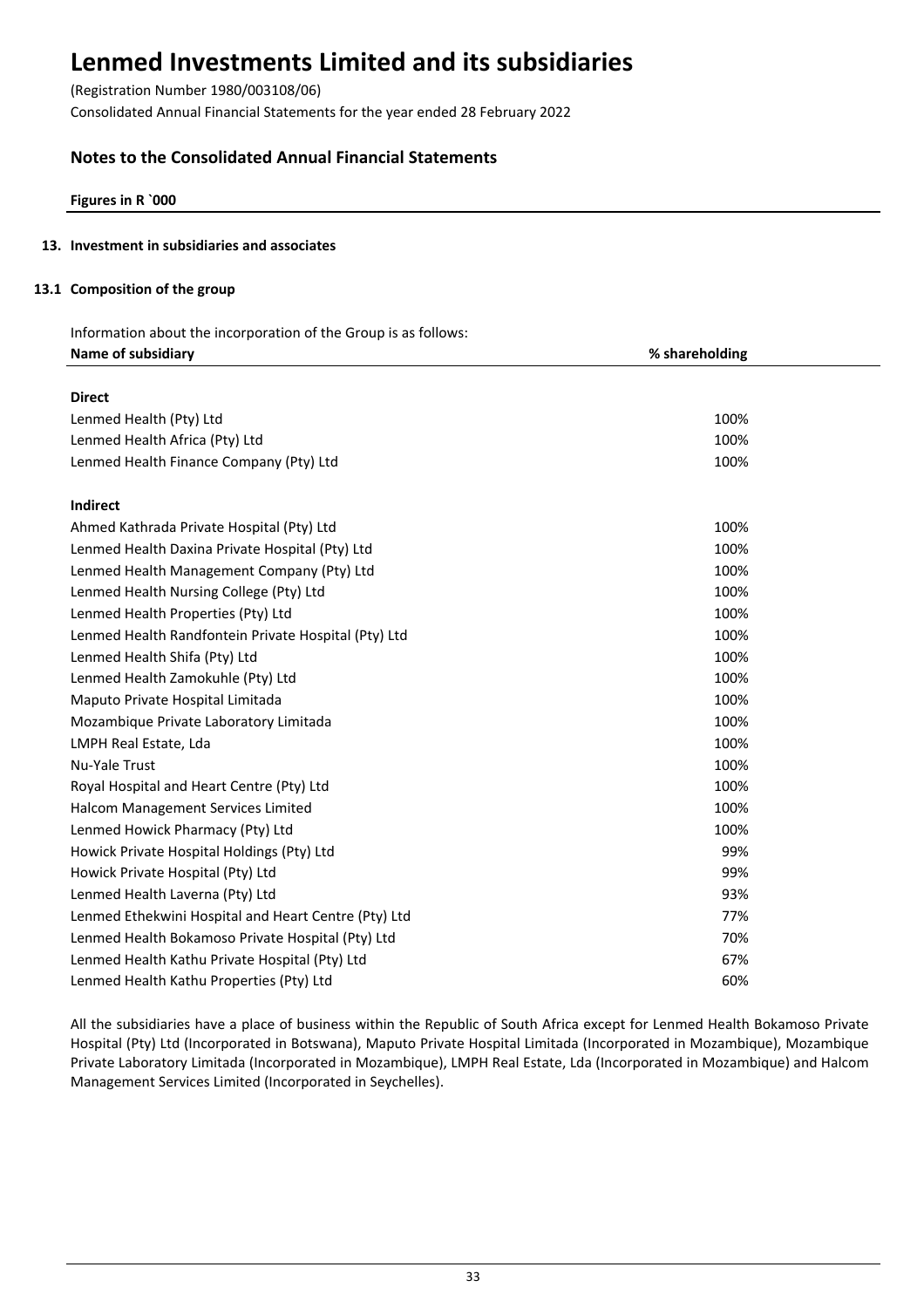(Registration Number 1980/003108/06)

Consolidated Annual Financial Statements for the year ended 28 February 2022

## **Notes to the Consolidated Annual Financial Statements**

**Figures in R `000**

## *Investment in subsidiaries and associates continued...*

**13.2.1 Summarised financial information for subsidiaries with material non-controlling interests before inter-company eliminations**

|                                                                          | Lenmed<br>Ethekwini<br><b>Hospital and</b><br><b>Heart Centre</b><br>(Pty) Ltd | <b>Lenmed Health</b><br><b>Bokamoso</b><br><b>Private Hospital</b><br>(Pty) Ltd |
|--------------------------------------------------------------------------|--------------------------------------------------------------------------------|---------------------------------------------------------------------------------|
| % of interest and voting rights held by non-controlling interests        | 23%                                                                            | 30%                                                                             |
| At 28 February 2022                                                      |                                                                                |                                                                                 |
| <b>Extract from statement of financial position</b>                      |                                                                                |                                                                                 |
| Non-current assets                                                       | 879,572                                                                        | 235,699                                                                         |
| <b>Current assets</b>                                                    | 157,404                                                                        | 419,570                                                                         |
| Non-current liabilities                                                  | (179, 867)                                                                     | (197, 334)                                                                      |
| <b>Current liabilities</b>                                               | (112, 912)                                                                     | (235, 716)                                                                      |
| Accumulated non-controlling interests at the end of the reporting period | (172, 504)                                                                     | (68, 523)                                                                       |
| <b>Extract from statement of comprehensive income</b>                    |                                                                                |                                                                                 |
| Revenue                                                                  | 731,788                                                                        | 523,421                                                                         |
| Profit or loss                                                           | 76,962                                                                         | 38,405                                                                          |
| Profit for the year allocated to non-controlling interests               | 17,701                                                                         | 11,522                                                                          |
| <b>Extract from statement of cash flows</b>                              |                                                                                |                                                                                 |
| Cash inflow from operating activities                                    | 111,415                                                                        | 53,396                                                                          |
| Cash outflow from investing activities                                   | (43, 248)                                                                      | (19, 879)                                                                       |
| Cash (outflow)/inflow from financing activities                          | (39,083)                                                                       | 2,627                                                                           |
| Net cash inflow                                                          | 29,084                                                                         | 36,144                                                                          |
| At 28 February 2021                                                      |                                                                                |                                                                                 |
| <b>Extract from statement of financial position</b>                      |                                                                                |                                                                                 |
| Non-current assets                                                       | 848,053                                                                        | 261,996                                                                         |
| Current assets                                                           | 137,432                                                                        | 316,194                                                                         |
| Non-current liabilities                                                  | (197, 225)                                                                     | (204, 425)                                                                      |
| <b>Current liabilities</b>                                               | (121, 548)                                                                     | (182, 226)                                                                      |
| Accumulated non-controlling interests at the end of the reporting period | (154, 812)                                                                     | (59, 142)                                                                       |
| <b>Extract from statement of comprehensive income</b>                    |                                                                                |                                                                                 |
| Revenue                                                                  | 591,707                                                                        | 433,023                                                                         |
| Profit or loss                                                           | 25,722                                                                         | (4, 843)                                                                        |
| Profit for the year allocated to non-controlling interests               | 5,913                                                                          | (1, 453)                                                                        |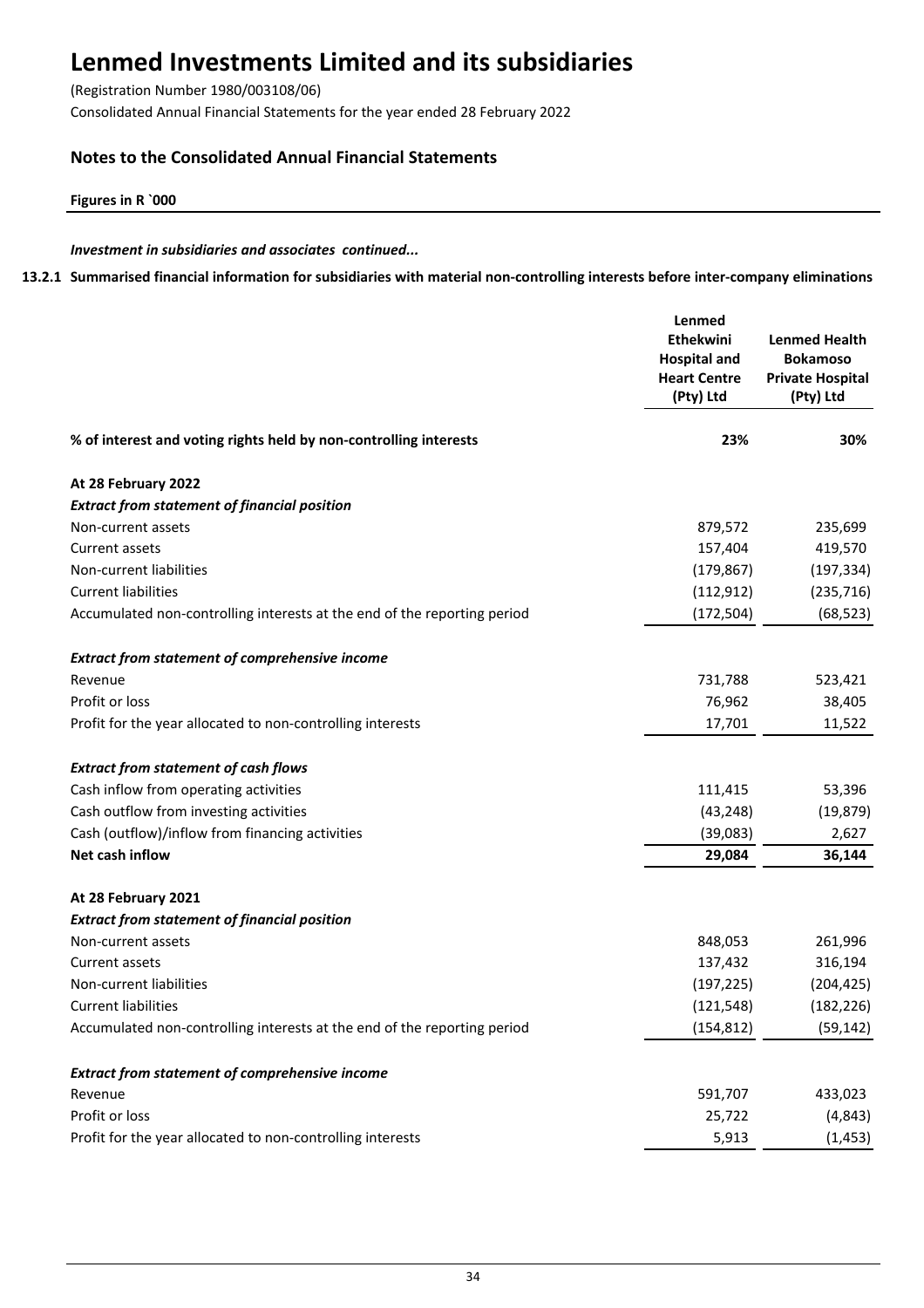(Registration Number 1980/003108/06)

Consolidated Annual Financial Statements for the year ended 28 February 2022

## **Notes to the Consolidated Annual Financial Statements**

### **Figures in R `000**

## *Investment in subsidiaries and associates continued...*

**13.2.1** *Summarised financial information for subsidiaries with material non-controlling interests before inter-company eliminations continued*

| <b>Extract from statement of cash flows</b> |           |           |
|---------------------------------------------|-----------|-----------|
| Cash inflow from operating activities       | 63,111    | 78,593    |
| Cash outflow from investing activities      | (28, 513) | (29, 348) |
| Cash outflow from financing activities      | (35.480)  | (37, 532) |
| Net cash (outflow)/inflow                   | (882)     | 11.713    |
|                                             |           |           |

| Group | Group |
|-------|-------|
| 2022  | 2021  |
|       |       |

The Group's investment in Lenasia Renal Care (Pty) Ltd and Renal Care Holdings (Pty) Ltd are accounted for under the equity method of accounting.

## *Lenasia Renal Centre (Pty) Ltd.*

The Group owns 30% of Lenasia Renal Care Centre (Pty) Ltd, a renal dialysis unit situated adjacent to Ahmed Kathrada Private Hospital.

| Opening balance             | 2,036                    | 1,966 |
|-----------------------------|--------------------------|-------|
| Share of associate earnings | 677                      | 370   |
| Dividends received          | $\overline{\phantom{0}}$ | (300) |
| Closing balance             | 2.713                    | 2,036 |

### *Renal Care Holdings (Pty) Ltd*

The Group owns 40% of Renal Care Holdings (Pty) Ltd, a renal dialysis holding company.

| Investment in associates    | 9,897 | 6,344 |
|-----------------------------|-------|-------|
| Closing balance             | 7.184 | 4,308 |
| Dividends received          |       | (320) |
| Share of associate earnings | 2,876 | 2,486 |
| Opening balance             | 4,308 | 2,142 |
|                             |       |       |

The directors are of the opinion that the fair value of the above investments exceeds its carrying value.

### **14. Lease liabilities**

## **14.1 Amounts recognised in the statement of financial position**

# **Right-of-use assets**

Buildings 185,168 197,458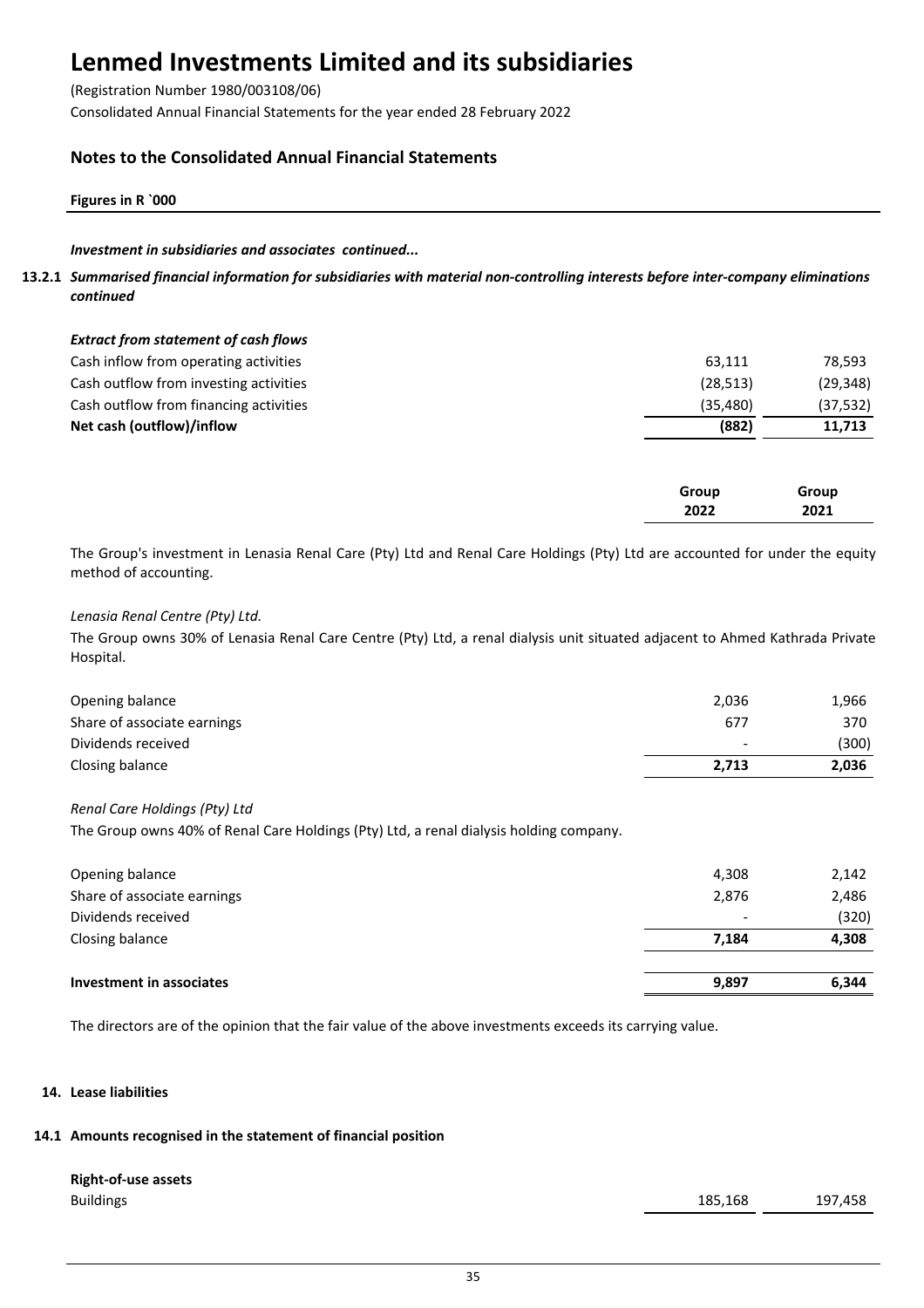(Registration Number 1980/003108/06)

Consolidated Annual Financial Statements for the year ended 28 February 2022

## **Notes to the Consolidated Annual Financial Statements**

|                                       | Group     | Group    |
|---------------------------------------|-----------|----------|
| Figures in R `000                     | 2022      | 2021     |
|                                       |           |          |
| Lease liabilities continued           |           |          |
| Reconciliation of right-of-use asset: |           |          |
| Opening carrying value                | 197,458   | 222,273  |
| Additions                             | 14,821    | 3,595    |
| Depreciation                          | (19, 825) | (23,095) |
| Reassessment of lease contract        |           | (1,730)  |
| Foreign currency exchange difference  | (7, 286)  | (3,585)  |
| Carrying value                        | 185,168   | 197,458  |

Right-of-use-assets represent the present value of future minimum lease payments discounted at a rate of between 6.5% and 9.5% (2021: 6.5% and 9.5%) after taking the lease term ranging between 1 and 19 years into account.

| Lease liabilities                  |         |         |
|------------------------------------|---------|---------|
| Non-current lease liability        | 205.970 | 210,911 |
| Current portion of lease liability | 10.697  | 9.324   |
|                                    | 216.667 | 220,235 |

*Maturity analysis of future lease payments outstanding at the reporting date:*

| <b>Total</b>                         | 216,667   | 220,235   |
|--------------------------------------|-----------|-----------|
| Total future lease payments          | 335,975   | 356,596   |
| Due within 1 year                    | 24,939    | 22,562    |
| Due between 2 and 5 years            | 95,786    | 110,517   |
| Greater than 5 years                 | 215,250   | 223,517   |
| Total future finance costs           | 119,308   | 136,361   |
| Due within 1 year                    | 14,242    | 14,249    |
| Due between 2 and 5 years            | 46,764    | 61,238    |
| Greater than 5 years                 | 58,302    | 60,874    |
| Total lease liability                | 216,667   | 220,235   |
| Due within 1 year                    | 10,697    | 8,313     |
| Due between 2 and 5 years            | 49,022    | 49,279    |
| Greater than 5 years                 | 156,948   | 162,643   |
| Reconciliation of lease liabilities  |           |           |
| Opening carrying value               | 220,235   | 231,571   |
| Additions                            | 14,821    | 3,595     |
| Lease payments                       | (10, 348) | (10, 766) |
| Foreign currency exchange difference | (8,041)   | (4, 165)  |
| Carrying value                       | 216,667   | 220,235   |
|                                      |           |           |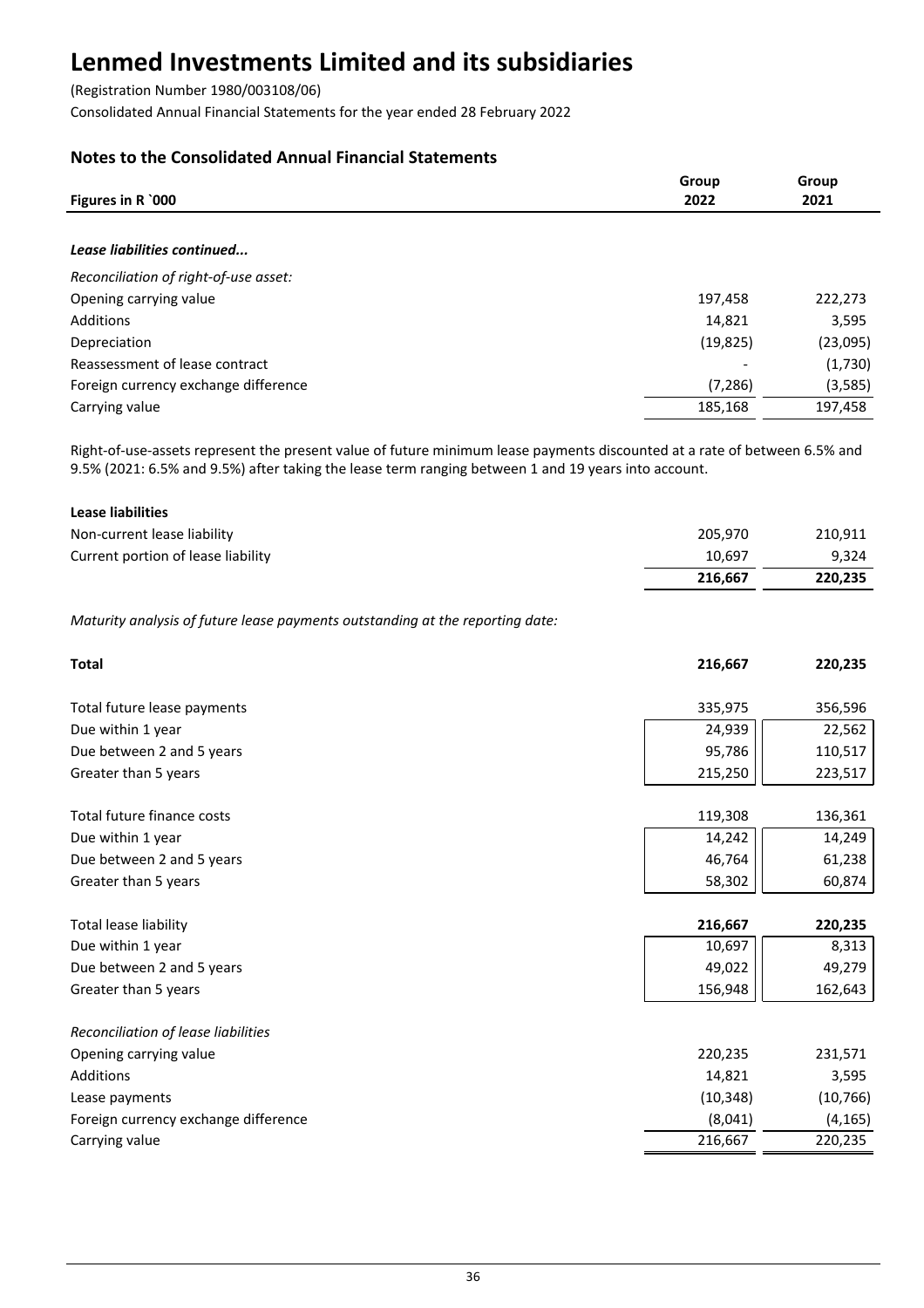(Registration Number 1980/003108/06)

Consolidated Annual Financial Statements for the year ended 28 February 2022

## **Notes to the Consolidated Annual Financial Statements**

| Figures in R `000                                                                         | Group<br>2022 | Group<br>2021 |
|-------------------------------------------------------------------------------------------|---------------|---------------|
| Lease liabilities continued                                                               |               |               |
| 14.2 Amounts recognised in the statement of profit or loss and other comprehensive income |               |               |
| Depreciation                                                                              |               |               |
| <b>Buildings</b>                                                                          | 19,825        | 23,095        |
| Other expenses and gains                                                                  |               |               |
| Interest expense                                                                          | 14,160        | 16,019        |
| Short-term lease expenses                                                                 | 56,701        | 49,206        |
| 14.3 Amounts recognised in the statement of cash flows                                    |               |               |
| Cash flow from operations                                                                 |               |               |
| - Interest paid                                                                           | (14, 160)     | (16, 019)     |
| Cash flow from financing activities                                                       |               |               |
| - Lease liabilities                                                                       | (10, 348)     | (10, 766)     |
| 15. Deferred tax                                                                          |               |               |
| 15.1 The analysis of deferred tax assets and deferred tax liabilities is as follows:      |               |               |
| Deferred tax assets:                                                                      |               |               |
| - Deferred tax assets to be recovered                                                     | 80,691        | 77,206        |
|                                                                                           | 80,691        | 77,206        |
| Deferred tax liabilities:                                                                 |               |               |
| - Deferred tax liability to be recovered                                                  | (230, 491)    | (221, 454)    |
|                                                                                           | (230, 491)    | (221, 454)    |
| Net deferred tax liabilities                                                              | (149, 800)    | (144, 248)    |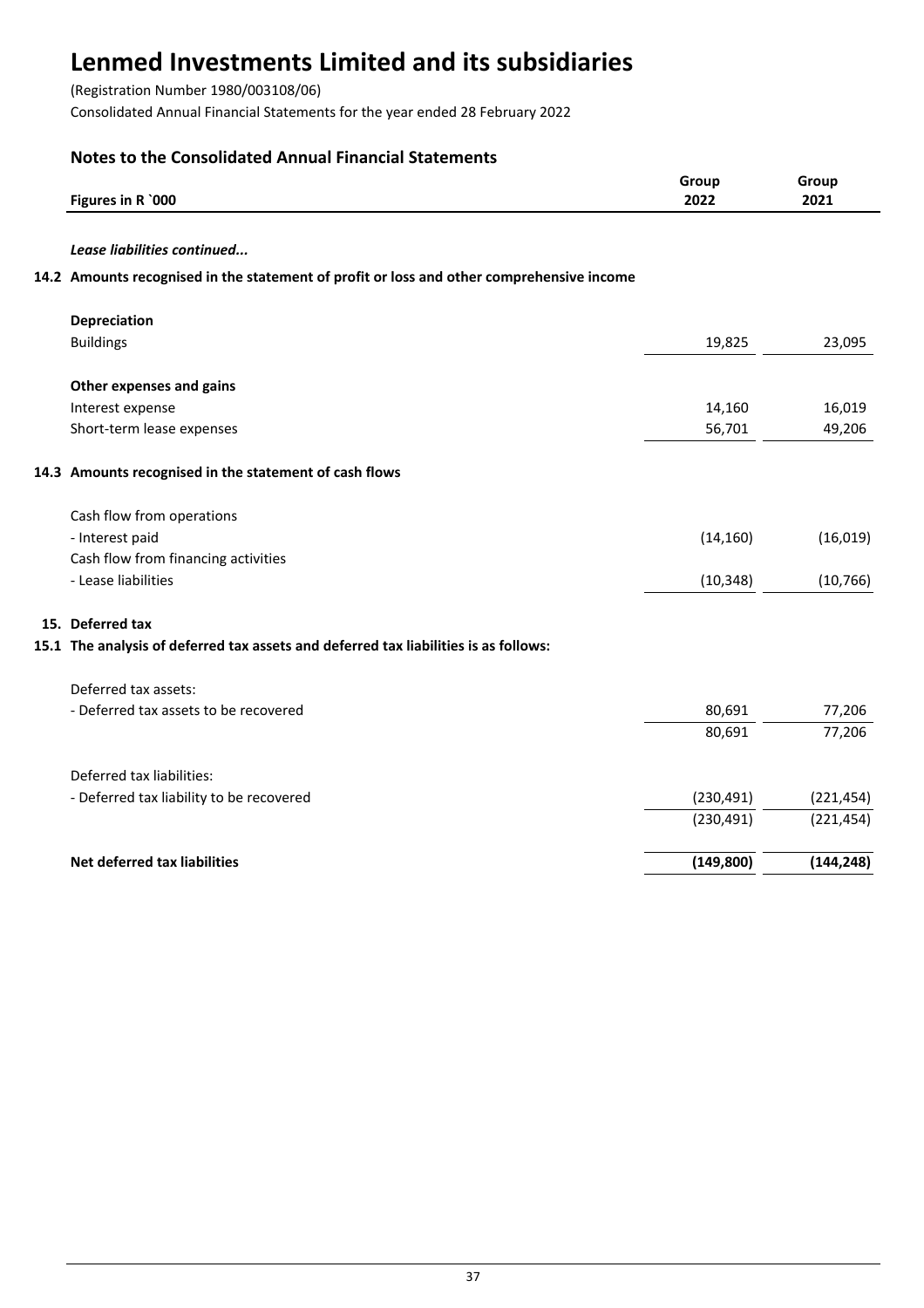(Registration Number 1980/003108/06)

Consolidated Annual Financial Statements for the year ended 28 February 2022

## **Notes to the Consolidated Annual Financial Statements**

**Figures in R `000**

#### *Deferred tax continued...*

#### **15.2** *Reconciliation of deferred tax asset*

|                                          | Property, plant                  |                   |                           |                               |                      |                        | <b>Cash flow</b> |              |
|------------------------------------------|----------------------------------|-------------------|---------------------------|-------------------------------|----------------------|------------------------|------------------|--------------|
|                                          | and equipment                    | <b>Provisions</b> | <b>Assessed losses</b>    | Other*                        | Lease liability      | Prepaid expense        | hedging reserve  | <b>Total</b> |
| Opening balance at 1 March 2021          | (39, 527)                        | 25,352            | 82,544                    | 266                           | 4,970                | (3, 210)               | 6,811            | 77,206       |
| (Charged) / credited to profit or loss   | (25, 299)                        | 22,317            | 18,423                    | (14, 642)                     | 2,052                | (1, 438)               |                  | 1,413        |
| Credited to other comprehensive income   |                                  |                   |                           |                               |                      |                        | (5, 591)         | (5, 591)     |
| Acquisition of subsidiary                | (3, 426)                         | 413               | 9,007                     |                               |                      |                        |                  | 5,994        |
| Exchange difference                      |                                  |                   | 1,669                     |                               |                      |                        |                  | 1,669        |
| Closing balance at 28 February 2022      | (68, 252)                        | 48,082            | 111,643                   | (14, 376)                     | 7,022                | (4, 648)               | 1,220            | 80,691       |
| Opening balance at 1 March 2020          | (6, 263)                         | 20,668            | 54,597                    | 715                           | 2,332                | (802)                  | 1,291            | 72,538       |
| (Charged) / credited to profit or loss   | (33, 264)                        | 4,684             | 28,948                    | (449)                         | 2,638                | (2,408)                |                  | 149          |
| Credited to other comprehensive income   |                                  |                   |                           |                               |                      |                        | 5,520            | 5,520        |
| Exchange difference                      |                                  |                   | (1,001)                   |                               |                      |                        |                  | (1,001)      |
| Closing balance at 28 February 2021      | (39, 527)                        | 25,352            | 82,544                    | 266                           | 4,970                | (3, 210)               | 6,811            | 77,206       |
| Reconciliation of deferred tax liability |                                  |                   |                           |                               |                      |                        |                  |              |
|                                          | Property, plant<br>and equipment | <b>Provisions</b> | FV in Step<br>acquisition | Lease smoothing<br>adjustment | <b>Assessed loss</b> | <b>Prepaid expense</b> | Other*           | <b>Total</b> |
| Opening balance at 1 March 2021          | (192, 554)                       | 6,362             | (46, 866)                 | (1,657)                       | 18,993               | (1,489)                | (4, 243)         | (221, 454)   |
| (Charged) / credited to profit or loss   | (9,992)                          | 5,649             | 49                        | 1,657                         | (8, 845)             | 564                    | 1,881            | (9,037)      |
| Closing balance at 28 February 2022      | (202, 546)                       | 12,011            | (46, 817)                 |                               | 10,148               | (925)                  | (2,362)          | (230, 491)   |
| Opening balance at 1 March 2020          | (218, 447)                       | 14,115            | (46, 866)                 | (1,728)                       | 2,431                | (1, 127)               | (2,794)          | (254, 416)   |
| Credited/ (charged) to profit or loss    | 25,893                           | (7, 753)          |                           | 71                            | 16,562               | (362)                  | (1, 449)         | 32,962       |
| Closing balance at 28 February 2021      | (192, 554)                       | 6,362             | (46, 866)                 | (1,657)                       | 18,993               | (1, 489)               | (4,243)          | (221, 454)   |

\*Other comprises of lease liability and foreign currency translation on loan.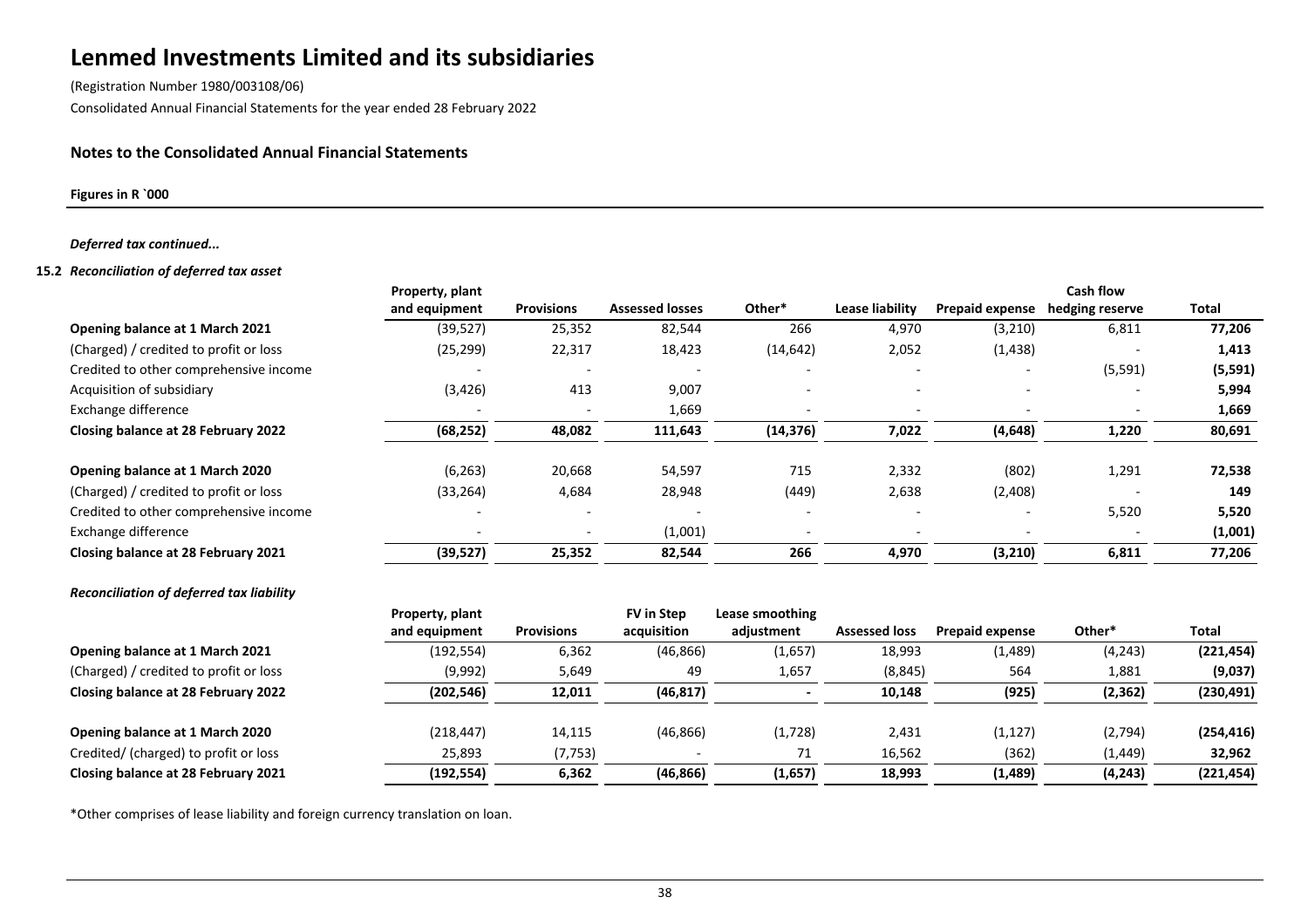(Registration Number 1980/003108/06)

Consolidated Annual Financial Statements for the year ended 28 February 2022

## **Notes to the Consolidated Annual Financial Statements**

|                                                                                                                                               | Group<br>2022 | Group<br>2021 |
|-----------------------------------------------------------------------------------------------------------------------------------------------|---------------|---------------|
| Figures in R `000                                                                                                                             |               |               |
| Deferred tax continued                                                                                                                        |               |               |
| 15.3 Deferred tax assets where utilisation is dependent on future taxable profits                                                             |               |               |
| Amount of the deferred tax asset raised where utilisation is dependent on future taxable<br>profits                                           | 98,540        | 96,073        |
| Deferred tax assets not recognised because of uncertainty of availability of future taxable profits amounts to nil (2021: R30.928<br>million) |               |               |
| 16. Inventories                                                                                                                               |               |               |
| Inventories comprise:                                                                                                                         |               |               |
| Merchandise                                                                                                                                   | 74,636        | 93,599        |
| Allowance for obsolete stock                                                                                                                  | (1,054)       | (16, 982)     |
|                                                                                                                                               | 73,582        | 76,617        |
| <b>Allowance for obsolete stock</b>                                                                                                           |               |               |
| Balance at beginning of year                                                                                                                  | 16,982        | 327           |
| Allowance raised                                                                                                                              |               | 16,655        |
| Stock written off                                                                                                                             | (15, 928)     |               |
| <b>Balance at end of year</b>                                                                                                                 | 1,054         | 16,982        |
| 17. Trade and other receivables                                                                                                               |               |               |
| 17.1 Trade and other receivables comprise:                                                                                                    |               |               |
| Trade receivables                                                                                                                             | 1,006,036     | 1,015,414     |
| Allowance for expected credit loss                                                                                                            | (230, 773)    | (177, 671)    |
| Trade receivables - net                                                                                                                       | 775,263       | 837,743       |
| Sundry debtors                                                                                                                                | 53,457        | 57,040        |
| Doctors rental                                                                                                                                | 22,389        | 22,494        |
| Allowance for expected credit loss                                                                                                            | (23, 102)     | (13, 937)     |
| Sundry debtors - net                                                                                                                          | 52,744        | 65,597        |
| RAF prefunding                                                                                                                                | 36,660        | 45,698        |
| Allowance for expected credit loss                                                                                                            | (5, 512)      | (8, 739)      |
| RAF prefunding - net                                                                                                                          | 31,148        | 36,959        |
| Prepaid expenses                                                                                                                              | 20,581        | 18,890        |
| Deposits                                                                                                                                      | 12,724        | 11,042        |
| Value added tax                                                                                                                               |               | 3,931         |
|                                                                                                                                               |               |               |

**Total trade and other receivables 892,460 892,460 974,162** 

The carrying value of trade and other receivables approximated their fair value due to the short-term nature of these receivables.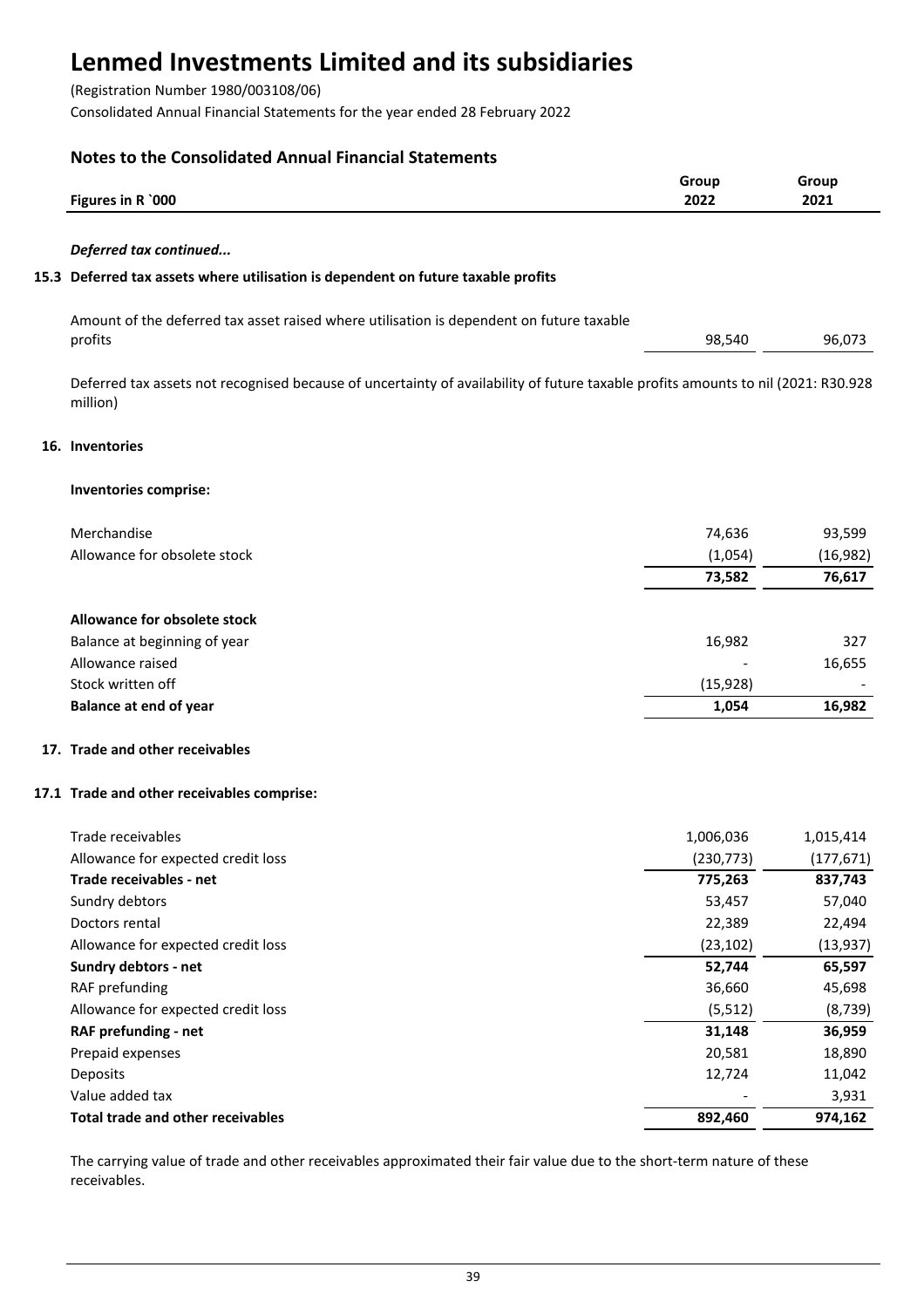(Registration Number 1980/003108/06)

Consolidated Annual Financial Statements for the year ended 28 February 2022

## **Notes to the Consolidated Annual Financial Statements**

| Figures in R `000                                    | Group<br>2022 | Group<br>2021 |
|------------------------------------------------------|---------------|---------------|
| Trade and other receivables continued                |               |               |
| 17.2 Movements in allowance for expected credit loss |               |               |

| At the beginning of the year | 200,347  | 147.914   |
|------------------------------|----------|-----------|
| Impairment raised            | 94.526   | 76.160    |
| Written off during the year  | (35.486) | (23, 727) |
| At the end of the year       | 259.387  | 200.347   |

The Group determines the trade receivables and RAF prefunding expected credit loss allowance using the provision matrix approach. The provision rates are based on days past due for groupings of various customer categories with similar loss patterns (mainly by customer type). The customer types are Medical Aid funders, Government, Workmen's Compensation, Private patients and the Road Accident Fund. Credit risk per category is determined using past information and experience with debtors as well as expectations of the future recoverability of amounts due from debtors. Trade and other receivables are written off when there is no reasonable expectation of recovery. Debtors written off are subject to enforcement activities under the Group's debtor collection procedures, taking into account legal advice where appropriate. Any recoveries made are recognised in profit or loss. The loss allowance is summarised as:

## **Group**

*Allowance for expected credit losses for trade receivables and RAF prefunding:*

| Less than 30 days | 8,834   | 5,725   |
|-------------------|---------|---------|
| 30-59 days        | 5,640   | 8,132   |
| 60-89 days        | 6,308   | 8,148   |
| 90-119 days       | 6,341   | 7,155   |
| 120 days and over | 209,162 | 157,250 |
|                   | 236,285 | 186,410 |

*Weighted average allowance for expected credit losses rate for trade receivables and RAF prefunding:*

| Less than 30 days | 3 %  | 3 %  |
|-------------------|------|------|
| 30-59 days        | 8%   | 11 % |
| 60-89 days        | 9%   | 14 % |
| 90-119 days       | 13 % | 16 % |
| 120 days and over | 44 % | 55 % |
|                   | 24 % | 20 % |

During the year, the method of analysing historical data used in the estimation of expected credit losses for trade receivables and RAF prefunding was refined. This change in estimate resulted in a R3.971 million increase in the allowance for expected credit loss.

## **18. Cash and cash equivalents**

### **18.1 Cash and cash equivalents included in current assets:**

| Cash                |         |        |
|---------------------|---------|--------|
| Cash on hand        | 1,297   | 2,402  |
| Balances with banks | 199,982 | 50,395 |
|                     | 201,279 | 52,797 |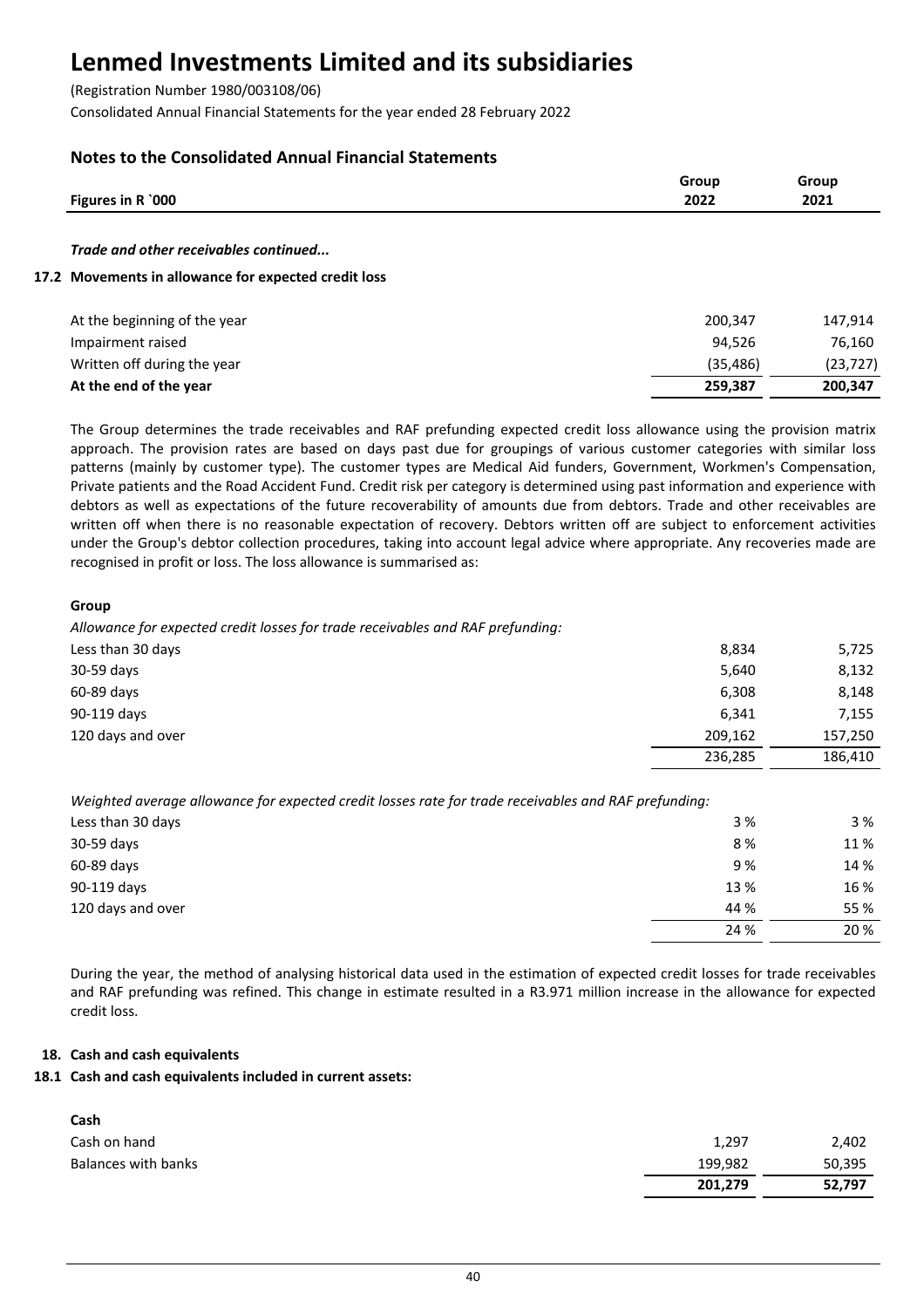(Registration Number 1980/003108/06)

Consolidated Annual Financial Statements for the year ended 28 February 2022

## **Notes to the Consolidated Annual Financial Statements**

| Figures in R `000                                                        | Group<br>2022 | Group<br>2021 |
|--------------------------------------------------------------------------|---------------|---------------|
| Cash and cash equivalents continued                                      |               |               |
| 18.2 Overdrawn cash and cash equivalents included in current liabilities |               |               |
| <b>Bank overdrafts</b>                                                   | (39, 160)     | (132, 262)    |
| Current assets                                                           | 201,279       | 52,797        |
| <b>Current liabilities</b>                                               | (39, 160)     | (132, 262)    |

Favourable cash balances to the value of R55.762 million (2021: R29.682 million) have been ceded to Rand Merchant Bank as security for facilities provided.

**162,119 (79,465)**

## **19. Issued capital**

**Authorised and issued share capital**

## **Authorised**

1 000 000 000 (2021: 1 000 000 000) ordinary shares at no par value.

### **Issued**

| 709 533 909 ordinary shares at no par value (2021: 709 533 909 ordinary shares) | 426,006 | 426,006 |
|---------------------------------------------------------------------------------|---------|---------|
|---------------------------------------------------------------------------------|---------|---------|

The directors are authorised, in terms of the company's Memorandum of Incorporation, to issue and allot any of the unissued share capital for any purpose and upon such terms and conditions as they deem fit.

### **20. Reserves**

| Cash flow hedging reserve            | (3, 139) | (17, 514) |
|--------------------------------------|----------|-----------|
| Foreign currency translation reserve | 164.181  | 158.295   |
| <b>Total reserves</b>                | 161.042  | 140.781   |

### *Cash flow hedging reserve*

The effective portion of gains and losses on interest rate swaps used to manage cash flow interest rate risk are recognised in other comprehensive income and accumulated in the cash flow hedging reserve. Refer to note 23 for further information.

### *Foreign currency translation reserve*

This reserve exists due to exchange differences arising on translation of assets and liabilities of the Group's foreign subsidiaries. Refer to note 13.1 for the list of foreign subsidiaries.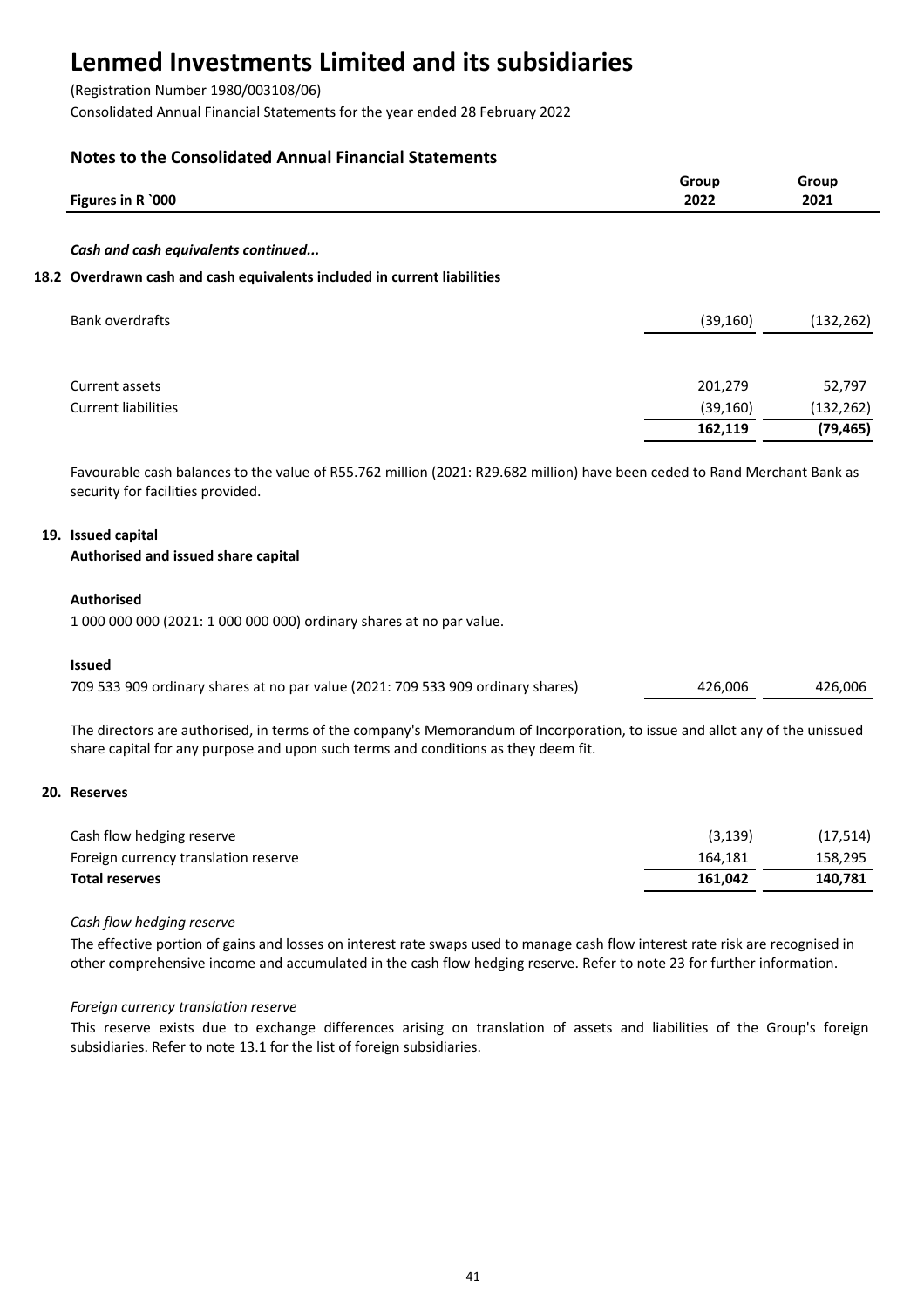(Registration Number 1980/003108/06)

Consolidated Annual Financial Statements for the year ended 28 February 2022

## **Notes to the Consolidated Annual Financial Statements**

|                           | Grour        | Group        |
|---------------------------|--------------|--------------|
| 000'<br>Figures in<br>. R | 2022<br>____ | 2021<br>____ |
|                           |              |              |

## **21. Long term liabilities**

## **21.1 Mortgage bonds**

| <b>Rand Merchant Bank</b><br>These loans are secured by a first ranking mortgage bond over the Group's land and<br>buildings with a carrying amount of R1.910 billion (2021: R1.863 billion) and a notarial<br>bond of movable assets with a carrying value of R449.083 million (2021: R389.777<br>million). Interest has been charged at rates linked to JIBAR. The loan is split in 4 facilities.<br>Facility A is a 5 year term loan with 4 years remaining and with a balance outstanding of<br>R300 million. Interest repayable quarterly and capital repayable every 6 months. Facility B<br>is a 5 year term loan with 4 years remaining and with a balance outstanding of R650<br>million. Interest is payable quarterly with no capital repayments until the end of the term<br>where the full capital is meant to be repaid. Facility C is a 5 year term loan with 4 years<br>remaining and with a balance outstanding of R65 million. Interest is payable quarterly | 1,044,561          | 1,067,690           |
|--------------------------------------------------------------------------------------------------------------------------------------------------------------------------------------------------------------------------------------------------------------------------------------------------------------------------------------------------------------------------------------------------------------------------------------------------------------------------------------------------------------------------------------------------------------------------------------------------------------------------------------------------------------------------------------------------------------------------------------------------------------------------------------------------------------------------------------------------------------------------------------------------------------------------------------------------------------------------------|--------------------|---------------------|
| with no capital repayments until the end of the term where the full capital is meant to be<br>repaid. Facility D is USD denominated loan with interest payable quarterly. The loan is<br>repayable in 3 months. The USD balance outstanding as at 28 February 2022 is USD1.919<br>million (2021: USD3.485 million). The Group hedges a portion of its interest rate risk by<br>using interest rate swaps exchanging variable rate interest for fixed rate interest - refer to<br>note 23.                                                                                                                                                                                                                                                                                                                                                                                                                                                                                      |                    |                     |
| <b>First National Bank Limited</b><br>These loans from First National Bank are secured by land and buildings with a carrying<br>amount of R87.216 million (2021: R87.052 million) (refer to note 11). Interest has been<br>charged at rates linked to prime. This loan is repayable in monthly instalments of R1.198<br>million (2021: R1 million).                                                                                                                                                                                                                                                                                                                                                                                                                                                                                                                                                                                                                            | 27,972             | 34,999              |
|                                                                                                                                                                                                                                                                                                                                                                                                                                                                                                                                                                                                                                                                                                                                                                                                                                                                                                                                                                                | 1,072,533          | 1,102,689           |
| Non-current portion of long term liabilities<br>Current portion of long term liabilities                                                                                                                                                                                                                                                                                                                                                                                                                                                                                                                                                                                                                                                                                                                                                                                                                                                                                       | 967,972<br>104,561 | 1,008,753<br>93,936 |
|                                                                                                                                                                                                                                                                                                                                                                                                                                                                                                                                                                                                                                                                                                                                                                                                                                                                                                                                                                                | 1,072,533          | 1,102,689           |
| 21.2 Instalment sales agreements                                                                                                                                                                                                                                                                                                                                                                                                                                                                                                                                                                                                                                                                                                                                                                                                                                                                                                                                               |                    |                     |
| Wesbank, a division of FirstRand Bank Ltd<br>Repayable in monthly instalments of R1.265 million (2021: R1.339 million). Interest has<br>been charged at rates of interest linked to the prime lending rate. Secured by plant and<br>equipment with a book value of R45.974 million (2021: R54.368 million).                                                                                                                                                                                                                                                                                                                                                                                                                                                                                                                                                                                                                                                                    | 28,524             | 31,322              |
|                                                                                                                                                                                                                                                                                                                                                                                                                                                                                                                                                                                                                                                                                                                                                                                                                                                                                                                                                                                | 28,524             | 31,322              |
| Non-current portion of instalment sales agreements                                                                                                                                                                                                                                                                                                                                                                                                                                                                                                                                                                                                                                                                                                                                                                                                                                                                                                                             | 21,791             | 12,414              |

Current portion of instalment sales agreements 6,733 and 18,908

**28,524 31,322**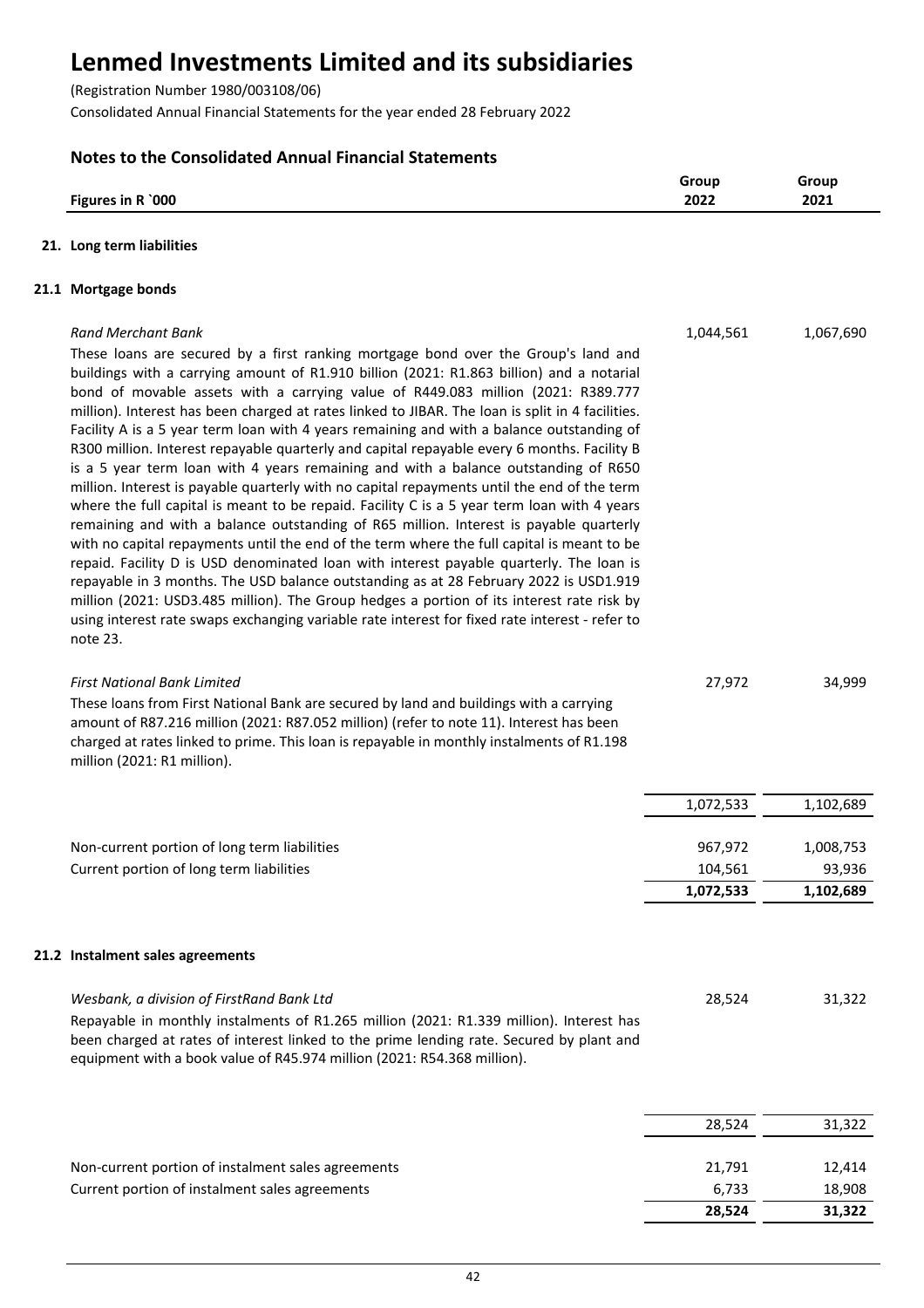(Registration Number 1980/003108/06)

Consolidated Annual Financial Statements for the year ended 28 February 2022

## **Notes to the Consolidated Annual Financial Statements**

| Figures in R `000                                                                                                                          | Group<br>2022 | Group<br>2021 |
|--------------------------------------------------------------------------------------------------------------------------------------------|---------------|---------------|
| 22. Loans from non-controlling interests                                                                                                   |               |               |
| Loans from non-controlling interests comprise:                                                                                             |               |               |
| ATM Healthcare (Pty) Ltd                                                                                                                   | 20,146        | 18,782        |
| The loan is unsecured, has no fixed terms of repayment but will not be paid within the<br>next 12 months and bears interest at prime rate. |               |               |
| Howick Holdings Hospital (Pty) Ltd                                                                                                         | 1,775         |               |
| The loan is unsecured, has no fixed terms of repayment but will not be paid within the<br>next 12 months and bears no interest.            |               |               |
| Lenmed Ethekwini Hospital and Heart Centre (Pty) Ltd non-controlling shareholders                                                          | 10,762        | 15,112        |
| These loans are unsecured, bears no interest and are expected to be repaid within 12<br>months.                                            |               |               |
|                                                                                                                                            | 32,683        | 33,894        |
| Non-current liabilities                                                                                                                    | 21,921        | 18,782        |
| <b>Current liabilities</b>                                                                                                                 | 10,762        | 15,112        |
|                                                                                                                                            | 32,683        | 33,894        |
| 23. Derivative financial liabilities                                                                                                       |               |               |
| Derivates designated as hedging instruments                                                                                                |               |               |
| Interest rate swaps - cash flow hedge                                                                                                      | 4,358         | 24,324        |
| Reconciliation of interest rate swaps                                                                                                      |               |               |
| Opening balance                                                                                                                            | 24,324        | 4,609         |
| Fair value through other comprehensive income                                                                                              | (14, 375)     | 14,195        |
| Deferred tax on fair value adjustment                                                                                                      | (5, 591)      | 5,520         |
| <b>Closing balance</b>                                                                                                                     | 4,358         | 24,324        |
| Non-current portion of derivative financial liabilities                                                                                    |               | 5,681         |
| Current portion of derivative financial liabilities                                                                                        | 4,358         | 18,643        |
|                                                                                                                                            | 4,358         | 24,324        |

The Group manages a portion of its cash flow interest rate risk by using variable to fixed interest rate swaps. Gains and losses recognised in the cash flow hedging reserve in equity on interest rate swap contracts as at 28 February 2022 will be released to profit and loss as the related interest expense is recognised. The interest rate swaps expire on 31 May 2022 and relate to a notional amount of R750 million worth of borrowings from Rand Merchant Bank with the 3 month JIBAR fixed at an average rate of 6.55%. The 3 month JIBAR rate at year end was 3.97% (2021: 3.34%).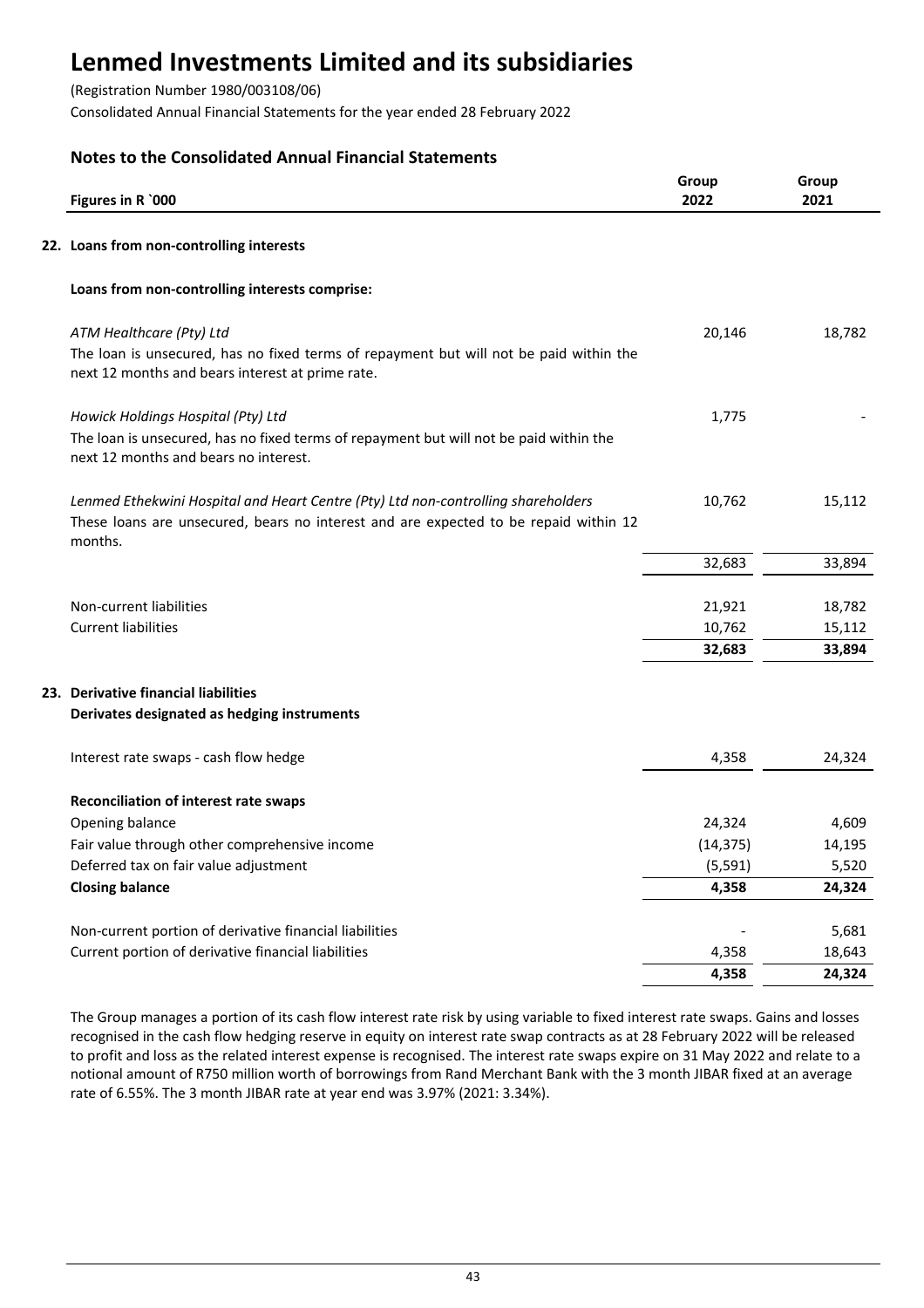(Registration Number 1980/003108/06)

Consolidated Annual Financial Statements for the year ended 28 February 2022

## **Notes to the Consolidated Annual Financial Statements**

| Figures in R `000                  | Group<br>2022 | Group<br>2021 |
|------------------------------------|---------------|---------------|
| 24. Trade and other payables       |               |               |
| Trade and other payables comprise: |               |               |
| Trade creditors                    | 467,721       | 414,841       |
| Cash settled share based payments  | 3,009         | 951           |
| Other payables                     | 11,110        | 18,708        |
| Value added tax                    | 10,096        | 20,650        |
| Total trade and other payables     | 491,936       | 455.150       |

## *Cash-settled share based payments*

This is made up of three allocations of share appreciation rights (SARs):

## *1) Nil (2021: 7.700 million) SARs*

9.600 million SARs were issued on 1st of August 2018 to three executive directors and fifteen members of senior management, at a price of R3.56 each. As at 28 February 2022, the rights had vested (2021:7.700 million SARs were in issue).

## *2) 5.600 million SARs (2021: 8.750 million) SARs*

9.800 million SARs were issued on 1st of August 2019 to three executive directors and sixteen members of senior management, at a price of R3.71 each. As at 28 February 2022, 5,600 million (2021: 8.750 million) SARs were in issue. The reduction from the prior is due to the senior management attrition during the year.

### *3) 9.250 million SARs (2021: 9.650 million) SARs*

9.650 million SARs were issued on 1st of August 2020 to two executive directors and twenty two members of senior management, at a price of R2.73 each. As at 28 February 2022, 9.250 million (2021: 9.650 million) SARs were in issue. The reduction from the prior is due to the senior management attrition during the year.

### *4) 11.200 million SARs*

11.200 million SARs were issued on 1st of August 2021 to two executive directors and twenty three members of senior management, at a price of R2.77 each.

The Group has determined that the allocation should be accounted for as a cash-settled share-based payment transaction. The fair value of the SARs was calculated using the Black Scholes option pricing model. The amount recognised in the annual financial statements for the current year, in accordance with IFRS 2: Share-based payments, is an expense accrual of R2.057 million (2021: (R1.549 million — expense reversal)).

*The assumptions used in determining the fair value of the SARs granted are summarised below:*

|                                              |        |        | 4      |
|----------------------------------------------|--------|--------|--------|
| Last determined price as at 28 February 2022 | R 2.77 | R 2.77 | R 2.77 |
| Last determined price as at 29 February 2021 | R 2.94 | R 2.94 | R 2.94 |
| l Risk-free rate                             | 7.88%  | 7.88%  | 7.88%  |
| Volatility                                   | 37 %   | 37 %   | 37 %   |
| Dividend yield                               | $0\%$  | 0%     | 0%     |
| Long-term inflation                          | 6 %    | 6 %    | 6 %    |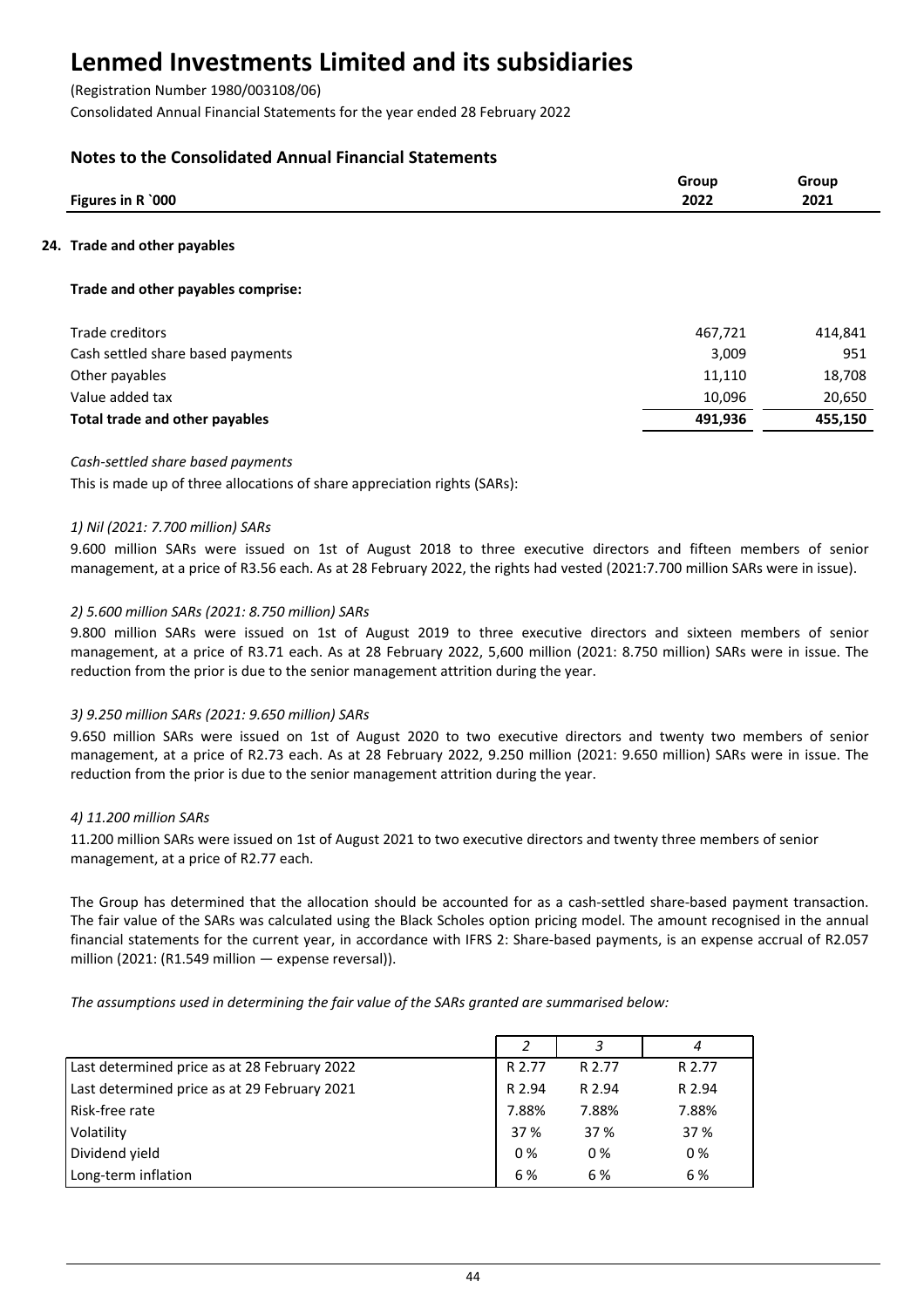(Registration Number 1980/003108/06)

Consolidated Annual Financial Statements for the year ended 28 February 2022

## **Notes to the Consolidated Annual Financial Statements**

### **Figures in R `000**

### *Trade and other payables continued...*

The risk-free rate of 7.88% (2021: 7.31%) has been assumed based on the prevailing return on a five-year RSA Government Bond as at year end.

The volatility of 37% (2021: 13%) was determined based on the historic volatility of the Group's share price over the previous year.

The carrying value of trade and other payables approximated their fair value due to the short-term nature of these payables.

### **25. Provisions**

## **25.1 Provisions comprise:**

| Provisions for employee benefits | 97.165  | 66,846 |
|----------------------------------|---------|--------|
| Other provisions                 | 7.409   | 16,556 |
|                                  | 104.574 | 83.402 |

## **25.2 Reconciliation for provisions**

|                                                         | Leave pay<br>provision | <b>Bonus Provision</b> | <b>Other provisions</b> | Total     |
|---------------------------------------------------------|------------------------|------------------------|-------------------------|-----------|
| <b>Balance at 1 March 2021</b>                          | 41,882                 | 24,964                 | 16,556                  | 83,402    |
| Increase in existing provisions                         | 6,263                  | 47,164                 | 6,054                   | 59,481    |
| Provisions utilised                                     | (6, 870)               | (15,750)               | (15, 171)               | (37, 791) |
| Increase (decrease) through net exchange<br>differences | (353)                  | (135)                  | (30)                    | (518)     |
| <b>Balance at 28 February 2022</b>                      | 40,922                 | 56,243                 | 7,409                   | 104,574   |
| Balance at 1 March 2020                                 | 23,342                 | 21,651                 | 20,917                  | 65,910    |
| Increase in existing provisions                         | 36,272                 | 24,194                 |                         | 60,466    |
| Provisions utilised                                     | (17, 732)              | (20, 881)              | (4, 361)                | (42, 974) |
| <b>Balance at 28 February 2021</b>                      | 41,882                 | 24,964                 | 16,556                  | 83,402    |
| 26. Income tax paid                                     |                        |                        |                         |           |

| Amounts (payable)/ receivable at the beginning of the year | 11.486    | (2,997)   |
|------------------------------------------------------------|-----------|-----------|
| Amounts (receivable)/ payable at the end of the year       | (7, 952)  | (11, 486) |
| Taxation (expense)/credit                                  | (33.926)  | 27,086    |
| Less deferred tax included in taxation expense             | 7.624     | (33, 111) |
| Foreign exchange movements                                 | (181)     | (331)     |
|                                                            | (22, 949) | (20, 839) |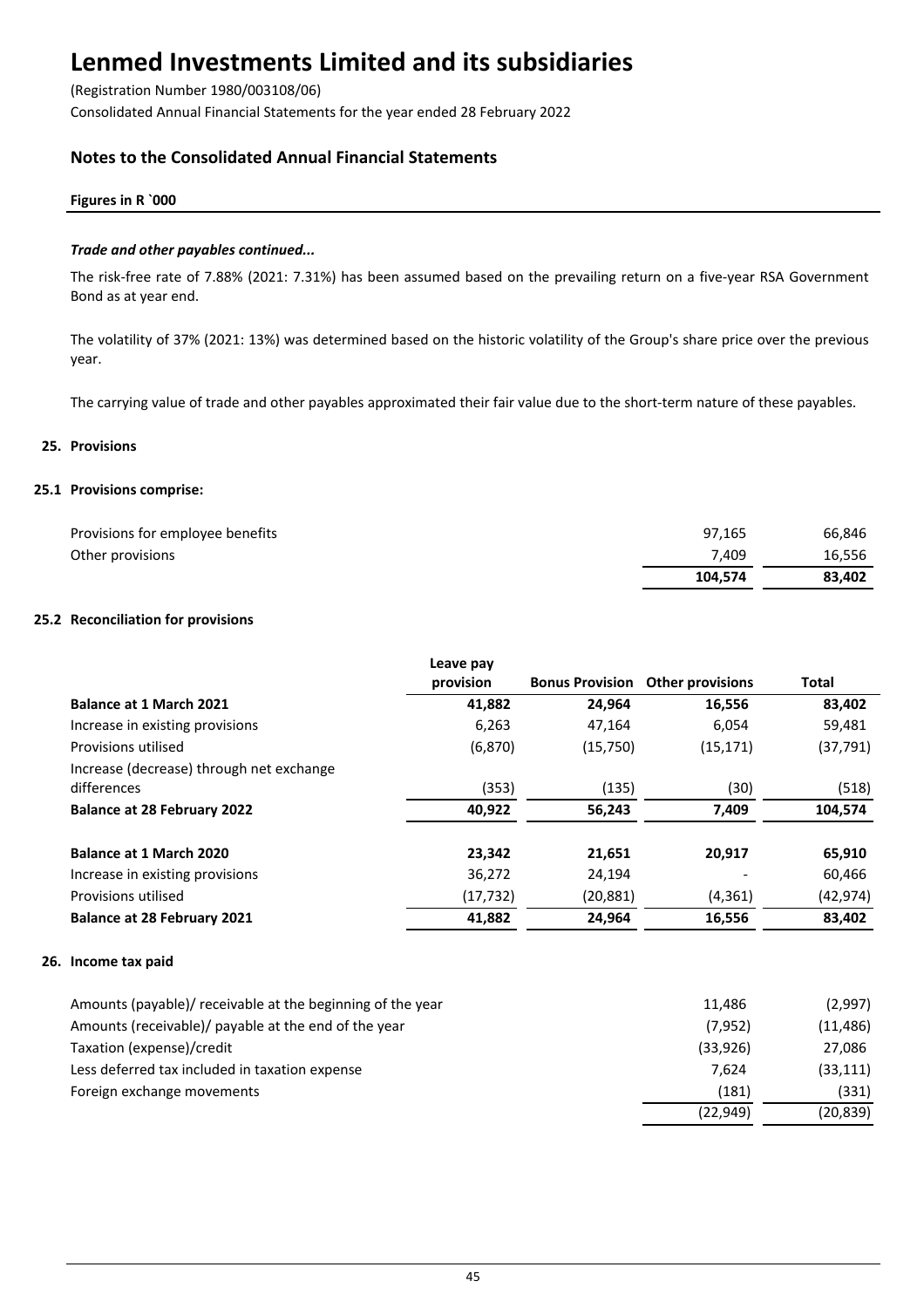(Registration Number 1980/003108/06)

Consolidated Annual Financial Statements for the year ended 28 February 2022

## **Notes to the Consolidated Annual Financial Statements**

### **Figures in R `000**

### **27. Related parties**

## **27.1 Related parties transactions**

Transactions and balances between the Group and its subsidiaries, which are related parties of the Group, have been eliminated on consolidation.

The Group paid rentals to a non-subsidiary related party property company amounting to R2.017 million (2021: R1.811 million). The directors deem this rental to be market-related.

The remuneration and benefits received by the directors are disclosed in note 27.2

| <b>Entity name</b>                 | Relationship    | <b>Transaction</b> | 2022  | 2021  |
|------------------------------------|-----------------|--------------------|-------|-------|
| Central City Investments (Pty) Ltd | Common director | Rental paid        | 2.017 | 1,811 |

## **27.2 Compensation paid to or receivable by directors and prescribed officers**

|                                             |                  | <b>Salaries and</b> |                |              |
|---------------------------------------------|------------------|---------------------|----------------|--------------|
|                                             |                  | guaranteed          |                | <b>Total</b> |
| <b>Name</b>                                 | <b>Fees paid</b> | remuneration        | <b>Bonuses</b> | remuneration |
| 2022                                        |                  |                     |                |              |
| Mr P Devchand                               |                  | 2,080               |                | 2,080        |
| Mr A Devchand                               |                  | 4,700               | 4,465          | 9,165        |
| Mr F J Meiring                              |                  | 3,728               | 3,495          | 7,223        |
| Mr M G Meehan                               | 582              |                     |                | 582          |
| Ms B Harie                                  | 546              |                     |                | 546          |
| Ms N V Simamane                             | 548              |                     |                | 548          |
| Prof B D Goolab                             | 493              |                     |                | 493          |
| Dr G Goolab                                 | 496              |                     |                | 496          |
| Total compensation paid to or receivable by |                  |                     | $\ast$         |              |
| directors and prescribed officers           | 2,665            | 10,508              | 7,960          | 21,133       |
| 2021                                        |                  |                     |                |              |
| Mr P Devchand                               |                  | 2,000               |                | 2,000        |
| Mr A Devchand                               |                  | 4,700               | 1,410          | 6,110        |
| Mr F J Meiring                              |                  | 3,585               | 1,076          | 4,661        |
| Mr M G Meehan                               | 509              |                     |                | 509          |
| Ms B Harie                                  | 492              |                     |                | 492          |
| Ms N V Simamane                             | 492              |                     |                | 492          |
| Prof B D Goolab                             | 474              |                     |                | 474          |
| Dr G Goolab**                               | 234              |                     |                | 234          |
| Total compensation paid to or receivable by |                  |                     | #              |              |
| directors and prescribed officers           | 2,201            | 10,285              | 2,486          | 14,972       |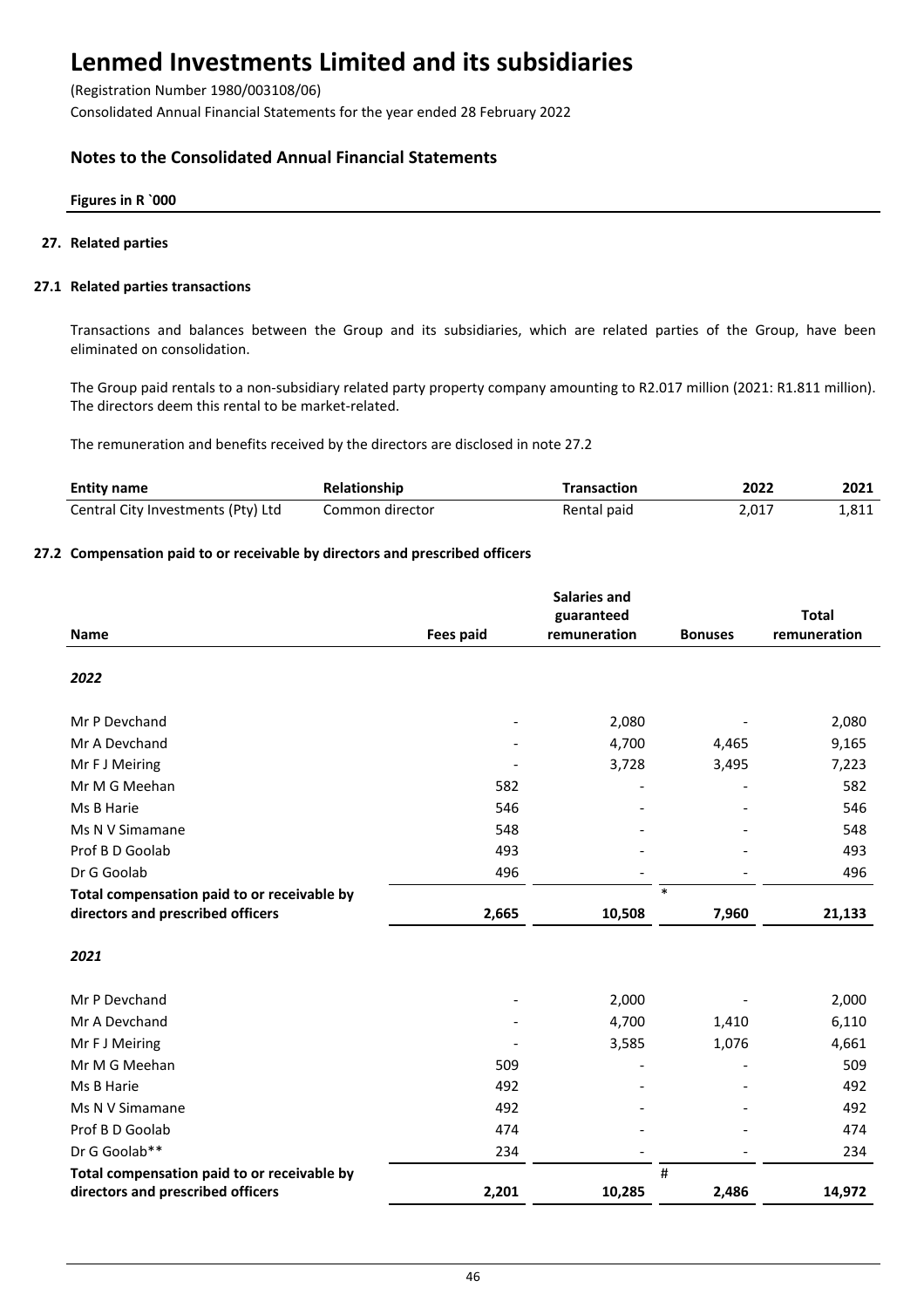(Registration Number 1980/003108/06)

Consolidated Annual Financial Statements for the year ended 28 February 2022

## **Notes to the Consolidated Annual Financial Statements**

### **Figures in R `000**

#### *Related parties continued...*

\* The bonuses disclosed are based on the performance for the period ended 28 February 2022 but paid after the financial year end.

# The bonuses disclosed are based on the performance for the period ended 28 February 2021 but paid after the financial year end.

\*\* Dr G Goolab was appointed on the 1st of August 2020.

#### **28. Contingent liabilities**

Certain Compensation for Occupational Injuries and Diseases (COID) debtors are factored between 83% and 84% of their original value. The factoring houses have recourse should they not be able to recover the debt. The total funds received but still open to recourse amounted to R10.040 million as at reporting date (2021: R14.559 million).

Within the framework of the annual review of contingent liabilities, medical malpractice contingent liabilities for a total amount of R17.220 million (2021: R8.800 million) have been identified at 28 February 2022. The Group does not recognise contingent liabilities in the statement of financial position until future events indicate that it is probable that an outflow of resources will take place and a reliable estimate can be made, at which time a provision is raised. A provision has been created of R4.556 million (2021: R7.200 million) for current and pending legal cases and reflected within other provisions (note 25). The Group is not aware of any other current or pending legal cases that would have a material adverse effect on the Group.

#### **29. Business combinations**

### **29.1 Details of acquisition**

| Name of acquiree                               | <b>Principal activity</b> | Date of<br>acquisition | <b>Proportion of voting equity</b><br>interests acquired |
|------------------------------------------------|---------------------------|------------------------|----------------------------------------------------------|
|                                                |                           |                        | %                                                        |
| Howick Private Hospital Holdings (Pty) Limited | Hospital                  | 01/03/2021             | 50.04                                                    |
| Halcom Management Services Limited             | Management                |                        |                                                          |
|                                                | services                  | 01/09/2021             | 100.00                                                   |

The primary reasons for acquiring Howick Private Hospital Holdings (Pty) Limited and Halcom Management Services Limited were to expand the Group's footprint in KwaZulu Natal and in Africa outside of South Africa respectively. Control was obtained by holding a majority shareholding in each company.

The Group subsequently acquired an additional 49.28% shares during the 2022 financial year increasing the shareholding in Howick Private Hospital Holdings to 99.32%.

#### **29.2 Consideration transferred**

|                  | <b>Howick Private</b><br><b>Hospital Holdings</b><br>(Pty) Limited | Halcom<br>Management<br><b>Services Limited</b> | <b>Total</b> |
|------------------|--------------------------------------------------------------------|-------------------------------------------------|--------------|
| Cash transferred | 20,300                                                             | 30.000                                          | 50,300       |
|                  |                                                                    |                                                 |              |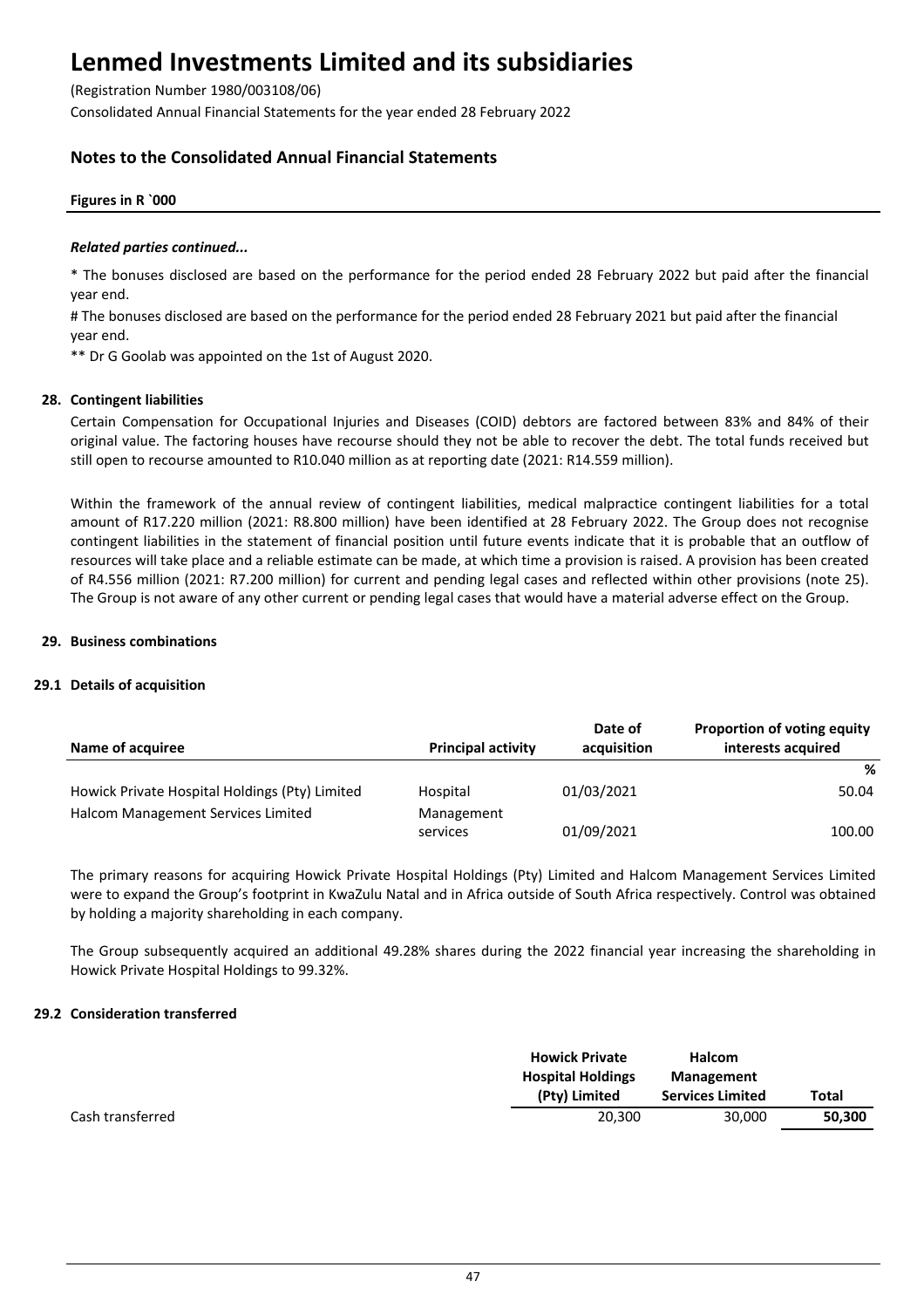(Registration Number 1980/003108/06)

Consolidated Annual Financial Statements for the year ended 28 February 2022

## **Notes to the Consolidated Annual Financial Statements**

|                   | Group | Group |
|-------------------|-------|-------|
| Figures in R `000 | 2022  | 2021  |
|                   |       |       |

*Business combinations continued...*

## **29.3 Assets acquired and liabilities recognised at the date of acquisition**

|                                                                       | <b>Howick Private</b><br><b>Hospital Holdings</b><br>(Pty) Limited | <b>Halcom</b><br><b>Management</b><br><b>Services Limited</b> | Total   |
|-----------------------------------------------------------------------|--------------------------------------------------------------------|---------------------------------------------------------------|---------|
| <b>Non-current assets</b>                                             |                                                                    |                                                               |         |
| Property, plant and equipment                                         | 29,460                                                             |                                                               | 29,460  |
| Intangible assets                                                     |                                                                    | 30,000                                                        | 30,000  |
| Deferred tax assets                                                   | 5,994                                                              |                                                               | 5,994   |
| <b>Current assets</b>                                                 |                                                                    |                                                               |         |
| Other current financial assets                                        | 153                                                                |                                                               | 153     |
| <b>Non-current liabilities</b>                                        |                                                                    |                                                               |         |
| Other non-current financial liabilities                               | (6,995)                                                            |                                                               | (6,995) |
| Assets acquired and liabilities recognised at the date of acquisition | 28,612                                                             | 30,000                                                        | 58,612  |

### **29.4 Goodwill arising on acquisition**

|                                        | <b>Howick Private</b><br><b>Hospital Holdings</b><br>(Pty) Limited | Halcom<br><b>Management</b><br><b>Services Limited</b> | Total     |
|----------------------------------------|--------------------------------------------------------------------|--------------------------------------------------------|-----------|
| Consideration transferred              | 20.300                                                             | 30,000                                                 | 50,300    |
| Plus non-controlling interest          | 14.295                                                             | $\overline{\phantom{0}}$                               | 14,295    |
| Less fair value of net assets acquired | (28, 612)                                                          | (30,000)                                               | (58, 612) |
| <b>Goodwill arising on acquisition</b> | 5,983                                                              | $\,$                                                   | 5,983     |

The goodwill of R5.983 million is attributable to the potential high profitability of the acquired business. It will not be deductible for tax purposes.

### **29.5 Non-controlling interests**

| Non-controlling interest recognised at acquisition |        |  |
|----------------------------------------------------|--------|--|
| date                                               | 14,295 |  |

For the non-controlling interests in Howick, the Group elected to recognise the non-controlling interests at its proportionate share of the acquired net identifiable assets.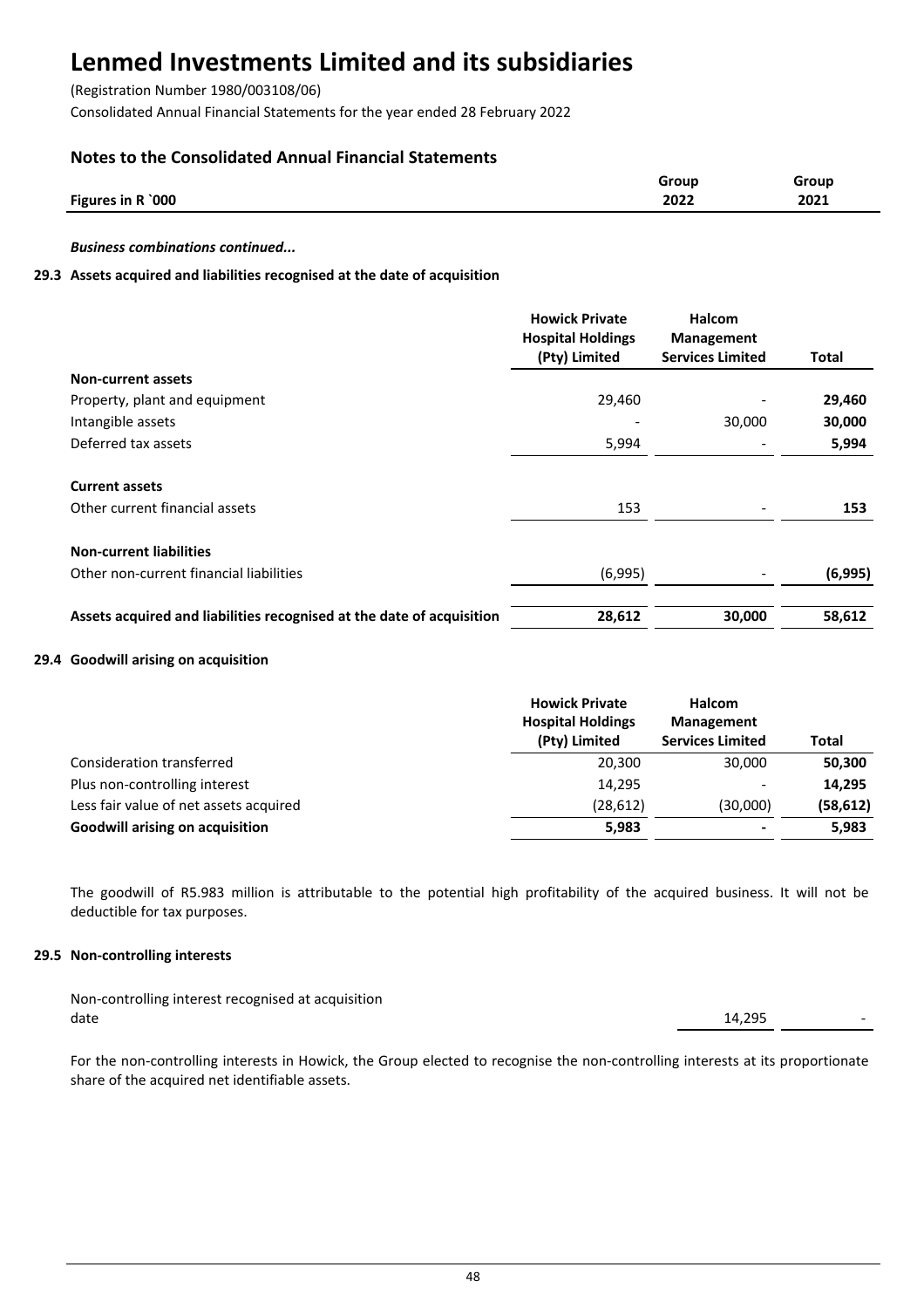(Registration Number 1980/003108/06)

Consolidated Annual Financial Statements for the year ended 28 February 2022

## **Notes to the Consolidated Annual Financial Statements**

|                   | Group | <b>Group</b> |
|-------------------|-------|--------------|
| Figures in R `000 | 2022  | 2021         |
|                   |       |              |

*Business combinations continued...*

### **29.6 Impact of acquisitions on the results of the group**

|                                                                                   | <b>Howick Private</b><br><b>Hospital Holdings</b><br>(Pty) Limited | <b>Halcom</b><br><b>Management</b><br><b>Services Limited</b> |
|-----------------------------------------------------------------------------------|--------------------------------------------------------------------|---------------------------------------------------------------|
| Revenue since acquisition included in results                                     | 36,292                                                             | 13,893                                                        |
| Profit or loss since acquisition included in results                              | (10,651)                                                           | 6,578                                                         |
| Group revenue had the business combination been included for the full year        | 3,386,123                                                          | 3,400,016                                                     |
| Group profit or loss had the business combination been included for the full year | 247,692                                                            | 254,270                                                       |

### **30. Financial risk management**

This note explains the Group's exposure to financial risks and how these risks could affect the Group's future financial performance. Current year profit and loss information has been included where relevant to add further context.

The Group's financial liabilities comprise long-term liabilities, short-term liabilities, trade and other payables and bank overdrafts. The main purpose of these financial liabilities is to raise finance for the Group's operations. The Group has various financial assets such as loan accounts, trade receivables and cash and cash equivalents, which arise directly from its operations. The main risks arising from the Group's financial instruments are interest rate risk, credit risk, liquidity risk and foreign currency risk. These risks are managed as follows:

### **30.1 Interest rate risk**

Interest rate risk is the risk that changes in the interest rate will affect the Group's income or value of its financial instruments. The Group is exposed to interest rate risk through its commitments in interest bearing borrowings, lease liabilities, cash and cash equivalents and instalment sale agreements. The Group enters into derivative interest rate swap instruments in order to mitigate a portion of its interest rate risk and applies hedge accounting where the effectiveness criteria are met.

### Interest risk table

*Group*

The following table demonstrates the sensitivity of profit before tax (through the impact on floating rate borrowings) to a possible change in interest rates, with all other variables held constant and without taking into account the hedging benefits of the interest rate swap referred to in note 23:

| u vu v                                                                |           |           |
|-----------------------------------------------------------------------|-----------|-----------|
| Interest bearing loans payable                                        | 1,072,533 | 1,102,689 |
| Instalment sale liabilities                                           | 28,524    | 31,322    |
| Lease liabilities                                                     | 216,667   | 220,235   |
| Loans from non-controlling interests                                  | 20,146    | 18,782    |
| Bank overdraft                                                        | 39,160    | 132,262   |
|                                                                       | 1,377,030 | 1,505,290 |
| Sensitivity analysis                                                  |           |           |
| Increase of 100 basis points would result in a reduction in profit    |           |           |
| before tax of                                                         | (13, 770) | (15,053)  |
| Decrease of 100 basis points would result in an improvement in profit |           |           |
| before tax of                                                         | 13,770    | 15,053    |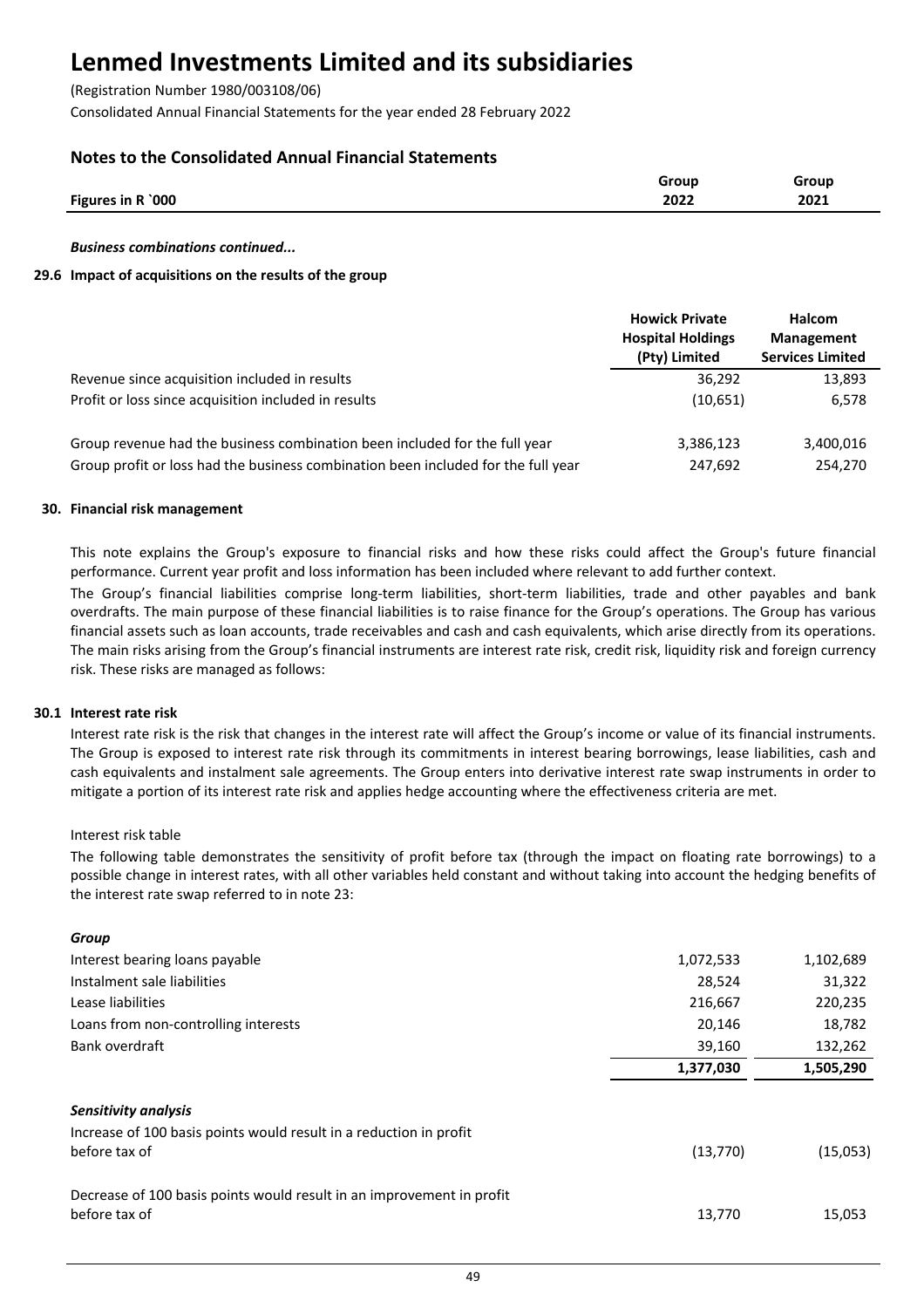(Registration Number 1980/003108/06)

Consolidated Annual Financial Statements for the year ended 28 February 2022

## **Notes to the Consolidated Annual Financial Statements**

| Figures in R `000<br>2022<br>2021 | Group | Group |
|-----------------------------------|-------|-------|
|                                   |       |       |

### *Financial risk management continued...*

#### **30.2 Credit risk**

Credit risk is the risk of financial loss due to counterparties to financial instruments not meeting their contractual obligations.

The Group deposits surplus cash with major reputable banks with high credit standing and between various financial institutions to limit the exposure to any one counterparty.

The Group evaluates credit risk relating to customers using credit verification and independent rating procedures. Individual risk limits are set for patients without medical aid insurance. Services to customers without medical aid insurance are settled in cash or using major credit cards on discharge date as far as possible.

The Group applies the IFRS 9 simplified approach to measure expected credit losses which uses a lifetime expected loss allowance for all trade and other receivables.

To measure the expected credit losses, trade receivables and contract assets have been grouped based on shared credit risk characteristics and the days past due. The expected loss rates are based on the payment profiles of revenue over a period of more than 12 months and the corresponding historical credit losses experienced within the same period. The historical cost rates are adjusted to reflect current and forward-looking information on macroeconomic factors affecting the ability of the patients to settle the receivables. The maximum exposure is the carrying amount as disclosed in trade and other receivables note 17.

### **30.3 Liquidity risk**

Liquidity risk is the risk that the Group will not be able to meet its financial obligations as they fall due.

The Group manages liquidity risk by monitoring forecast cash flows and ensuring that adequate un-utilised borrowing facilities are available. In addition, the Group maintains a strong business relationship with its bankers.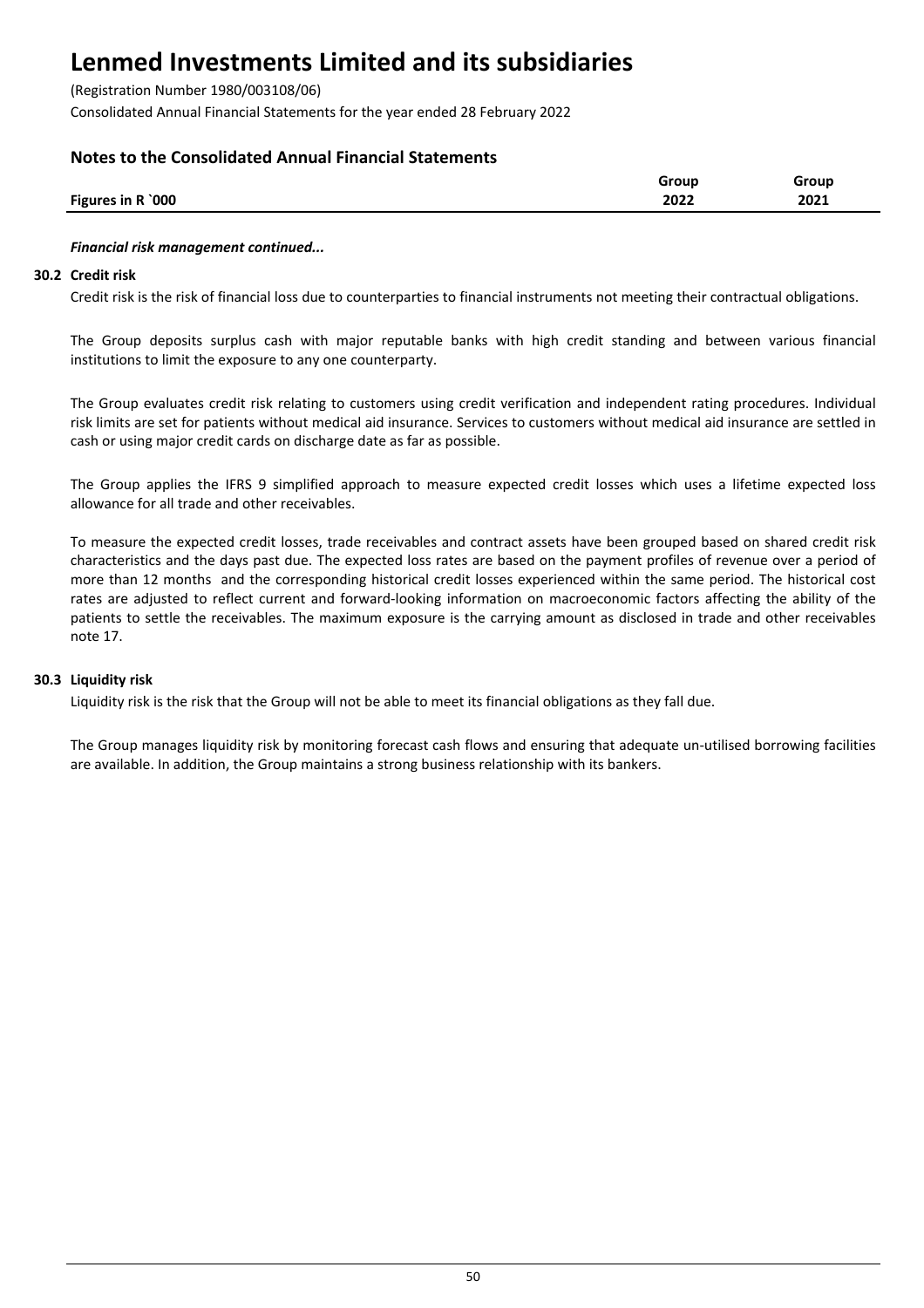(Registration Number 1980/003108/06) Consolidated Annual Financial Statements for the year ended 28 February 2022

## **Notes to the Consolidated Annual Financial Statements**

#### **Figures in R `000**

#### *Financial risk management continued...*

#### **30.3.1 Maturities of financial liabilities**

The tables below analyse the Group's financial liabilities into relevant maturity groupings based on their contractual maturities for all non-derivative financial liabilities, and net and gross settled derivative financial instruments for which the contractual maturities are essential for an understanding of the timing of the cash flows.

The amounts disclosed in the table are the contractual undiscounted cash flows. Balances due within 12 months equal their carrying balances as the impact of discounting is not significant. For interest rate swaps the cash flows have been estimated using forward interest rates applicable at the end of the reporting period.

|                                                                        |                  | <b>Between 1</b> | <b>Between 2</b>         | <b>Total contractual</b> |                        |
|------------------------------------------------------------------------|------------------|------------------|--------------------------|--------------------------|------------------------|
| <b>Contractual maturities of financial liabilities</b>                 | Less than 1 year | and 2 years      | and 5 years              | cash flows               | <b>Carrying amount</b> |
| Year ended 28 February 2022                                            |                  |                  |                          |                          |                        |
| Trade and other payables excluding non-financial liabilities (Note 24) | 481,840          |                  | $\overline{\phantom{0}}$ | 481.840                  | 481,840                |
| Derivatives (Note 23)                                                  | 4,358            |                  |                          | 4,358                    | 4,358                  |
| Lease liabilities (Note 14)                                            | 24,939           | 95,786           | 215,250                  | 335,975                  | 216,667                |
| Mortgage bonds (Note 21)                                               | 170,645          | 164,408          | 977,157                  | 1,312,210                | 1,072,533              |
| Instalment sale agreements                                             | 6,733            | 23,816           |                          | 30,549                   | 28,524                 |
| Loans from non-controlling interests (Note 22)                         | 10,762           | 23,432           |                          | 34,194                   | 32,683                 |
| Bank overdraft (Note 18)                                               | 39,160           |                  |                          | 39,160                   | 39,160                 |
| Total                                                                  | 738,437          | 307,442          | 1,192,407                | 2,238,287                | 1,875,765              |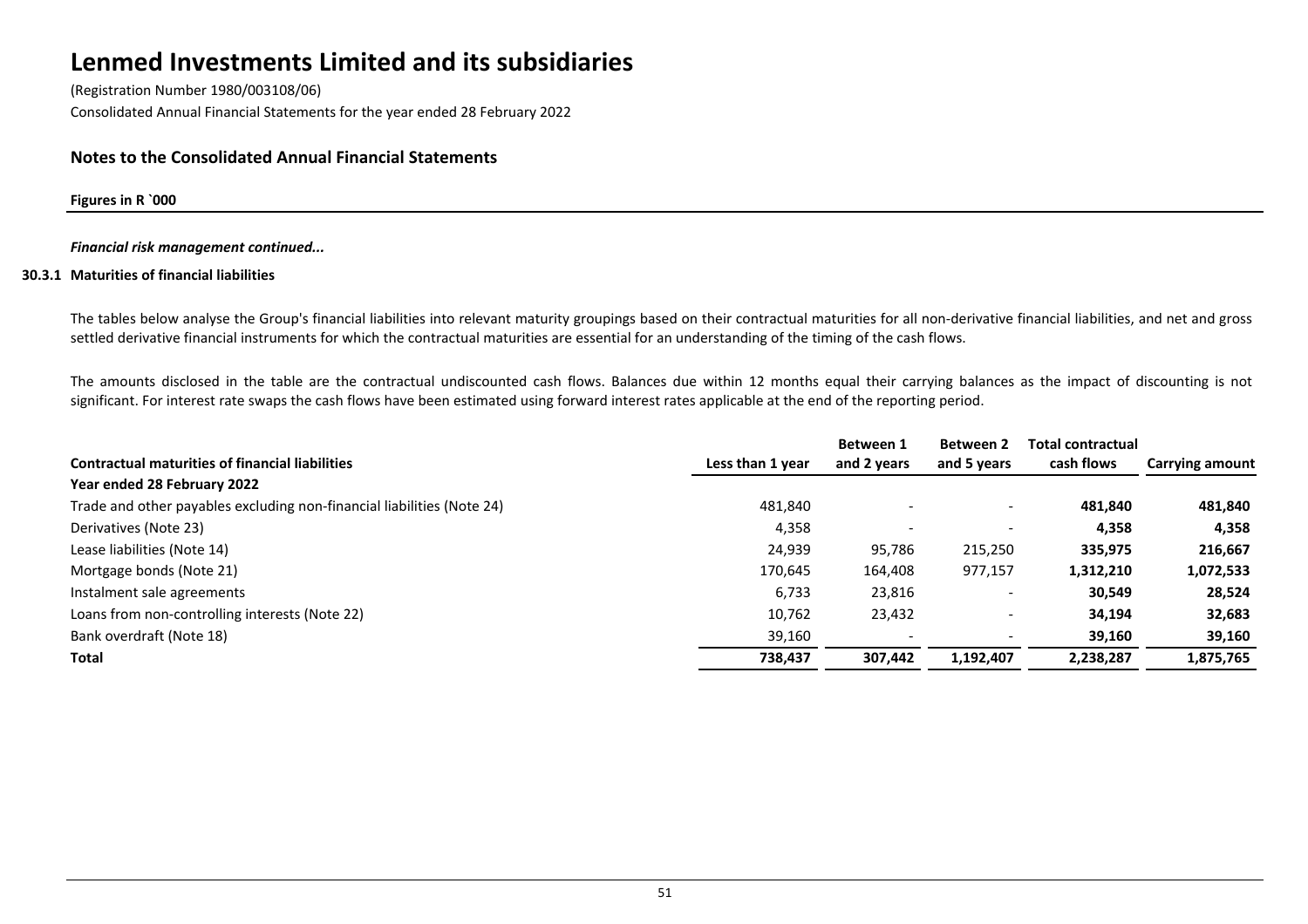(Registration Number 1980/003108/06) Consolidated Annual Financial Statements for the year ended 28 February 2022

## **Notes to the Consolidated Annual Financial Statements**

## **Figures in R `000**

| Financial risk management continued                                    |         |                          |                          |           |           |
|------------------------------------------------------------------------|---------|--------------------------|--------------------------|-----------|-----------|
| Year ended 28 February 2021                                            |         |                          |                          |           |           |
| Trade and other payables excluding non-financial liabilities (Note 24) | 434,500 |                          | $\overline{\phantom{a}}$ | 434,500   | 434,500   |
| Derivatives (Note 23)                                                  | 18,643  |                          | 5,681                    | 24.324    | 24,324    |
| Lease liabilities (Note 14)                                            | 22,562  | 110,517                  | 223,517                  | 356,596   | 220,235   |
| Mortgage bonds (Note 21)                                               | 169,204 | 239,683                  | 828,157                  | 1,237,044 | 1,102,689 |
| Instalment sale agreements                                             | 18,908  |                          | 14.148                   | 33,056    | 31,322    |
| Loans from non-controlling interests (Note 22)                         | 15,112  | $\overline{\phantom{0}}$ | 20,097                   | 35,209    | 33,894    |
| Bank overdraft (Note 18)                                               | 132,262 |                          | $\overline{\phantom{a}}$ | 132,262   | 168,013   |
| Total                                                                  | 811,191 | 350.200                  | 1,091,600                | 2,252,991 | 2,014,977 |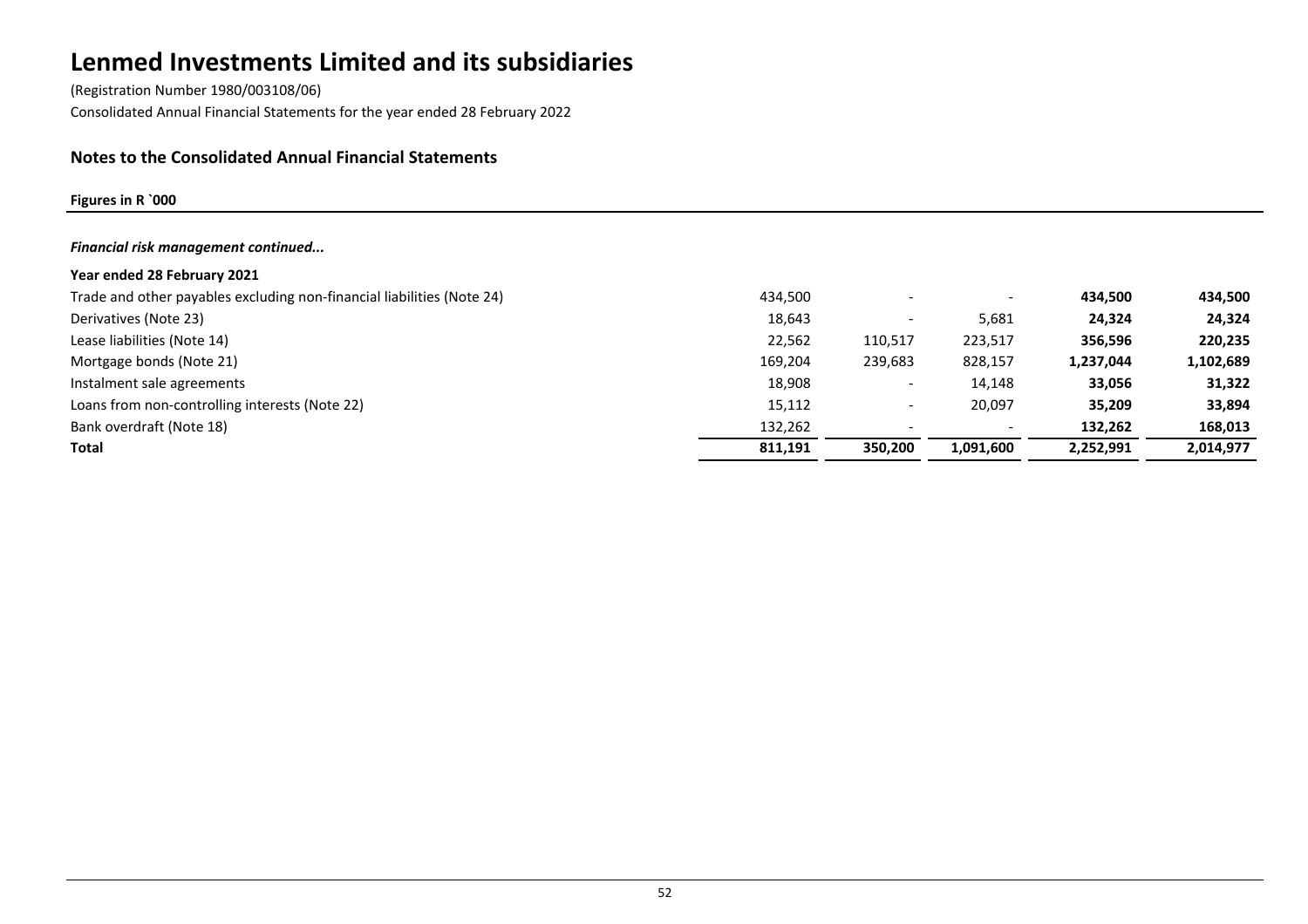(Registration Number 1980/003108/06)

Consolidated Annual Financial Statements for the year ended 28 February 2022

## **Notes to the Consolidated Annual Financial Statements**

|                   | Group | Group |
|-------------------|-------|-------|
| Figures in R `000 | 2022  | 2021  |
|                   |       |       |

### *Financial risk management continued...*

### **30.4 Capital management**

The Group's objectives when managing capital are to safeguard the entity's ability to continue as a going concern, so that it can continue to provide returns for shareholders and benefit for other stakeholders.

The Group manages the capital structure in light of changes in business activities and economic conditions. In order to maintain or adjust the capital structure, the Group may adjust the amount of dividends paid to shareholders, return capital to shareholders, issue new shares, or sell assets to reduce debt.

The Group monitors risk to capital on the basis of the interest bearing debt to capital ratio. This ratio is calculated as net interest bearing debt divided by capital. Net interest bearing debt is calculated as total bank interest bearing debt excluding lease liabilities less cash and cash equivalents. Capital comprises all components of equity (i.e. ordinary shares, minority interest, retained earnings and other reserves).

The debt to capital ratio at year end is as follows:

| Mortgage bonds              | 1,072,533  | 1,102,689 |
|-----------------------------|------------|-----------|
| Instalment sale agreements  | 28,524     | 31,322    |
| Total interest bearing debt | 1,101,057  | 1,134,011 |
| Cash and cash equivalents   | $-162.119$ | 79,465    |
| Net interest bearing debt   | 938,938    | 1,213,476 |
| <b>Total capital</b>        | 2,428,468  | 2,148,202 |
| Debt to capital ratio       | 39 %       | 56 %      |

## **30.5 Foreign currency risk**

The Group is exposed to foreign currency risk through its offshore subsidiaries, Maputo Private Hospital SA (Maputo hospital), Lenmed Health Bokamoso Private Hospital (Pty) Ltd (Bokamoso hospital) and Halcom Management Services Limited (HMS) which have different functional currencies. A US dollar denominated long term loan exists at Maputo hospital, however revenue at the hospital is partially US dollar denominated, thus forming a natural hedge. The net working capital at Maputo hospital is denominated in Mozambican Meticais. This amount is considered immaterial and no hedging takes place. To date, the Group has not suffered any material currency loss. Revenue at the Bokamoso hospital is denominated in Pula, also forming a natural hedge. Revenue and profits generated by this hospital are expected to be sufficient to settle the shareholders' loans over a maximum period of seven years. The Group does not formally hedge its foreign currency risk.

| <b>Foreign Currency Translation Reserve</b>                                              | 164.181 | 158,295 |
|------------------------------------------------------------------------------------------|---------|---------|
| Refer to Note 1 for the exchange rates used to translate its foreign operations.         |         |         |
| Rand Merchant Bank USD denominated loan facility at year end was:                        |         |         |
| Loan                                                                                     |         |         |
| Valued in USD                                                                            | 1.919   | 3,485   |
| Valued in Rands                                                                          | 29,561  | 52,698  |
| Sensitivity analysis                                                                     |         |         |
| If the Rand weakened by 10%, it would result in a decrease of profit before tax of:      | (2,956) | (5,270) |
| If the Rand strengthened by 10%, it would result in an increase of profit before tax of: | 2,956   | 5.270   |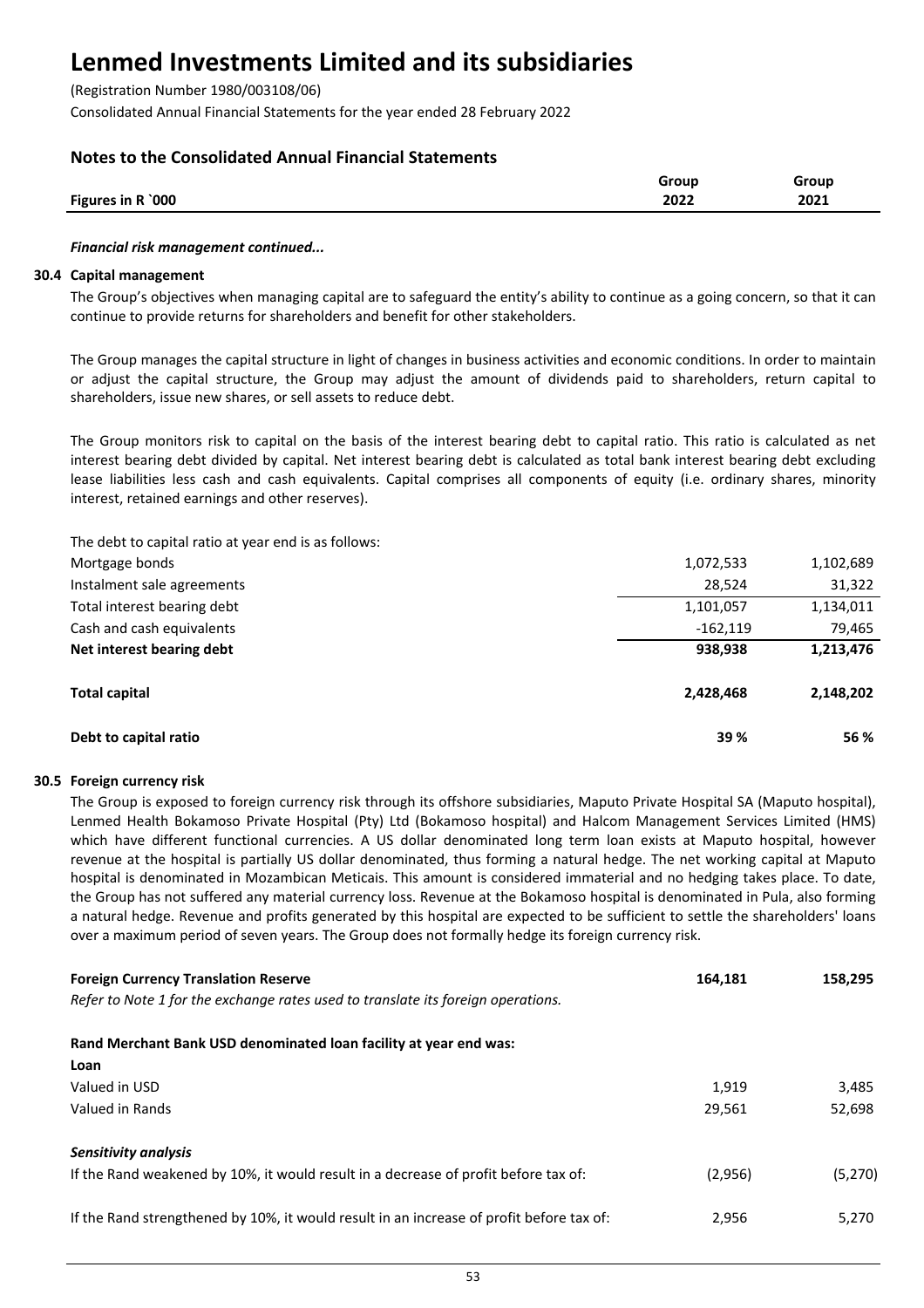(Registration Number 1980/003108/06)

Consolidated Annual Financial Statements for the year ended 28 February 2022

## **Notes to the Consolidated Annual Financial Statements**

## **Figures in R `000**

## **31. Financial assets**

## **31.1 Carrying amount of financial assets by category**

|                                                                      | At amortised |           |
|----------------------------------------------------------------------|--------------|-----------|
|                                                                      | cost         | Total     |
| Year ended 28 February 2022                                          |              |           |
| Trade and other receivables excluding non-financial assets (Note 17) | 871.879      | 871,879   |
| Cash and cash equivalents (Note 18)                                  | 201,279      | 201,279   |
|                                                                      | 1,073,158    | 1,073,158 |

|                                                                      | At amortised |           |
|----------------------------------------------------------------------|--------------|-----------|
|                                                                      | cost         | Total     |
| Year ended 28 February 2021                                          |              |           |
| Trade and other receivables excluding non-financial assets (Note 17) | 955.272      | 955,272   |
| Cash and cash equivalents (Note 18)                                  | 52.797       | 52.797    |
|                                                                      | 1,008,069    | 1,008,069 |

## **32. Financial liabilities**

## **32.1 Carrying amount of financial liabilities by category**

|                                                                        | Fair value through       |              |           |
|------------------------------------------------------------------------|--------------------------|--------------|-----------|
|                                                                        | other                    |              |           |
|                                                                        | comprehensive            | At amortised |           |
|                                                                        | income                   | cost         | Total     |
| Year ended 28 February 2022                                            |                          |              |           |
| Derivatives (Note 23)                                                  | 4,358                    |              | 4,358     |
| Lease liabilities (Note 14)                                            |                          | 216,667      | 216,667   |
| Mortgage bonds (Note 21)                                               | $\overline{\phantom{0}}$ | 1,072,533    | 1,072,533 |
| Instalment sale agreements                                             |                          | 28,524       | 28,524    |
| Loans from non-controlling interests (Note 22)                         |                          | 32,683       | 32,683    |
| Trade and other payables excluding non-financial liabilities (Note 24) |                          | 481,789      | 481,789   |
| Bank overdraft (Note 18)                                               |                          | 39,160       | 39,160    |
|                                                                        | 4,358                    | 1,871,356    | 1,875,714 |
|                                                                        |                          |              |           |
| Year ended 28 February 2021                                            |                          |              |           |
| Derivatives (Note 23)                                                  | 24,324                   |              | 24,324    |
| Lease liabilities (Note 14)                                            |                          | 220,235      | 220,235   |
| Mortgage bonds (Note 21)                                               |                          | 1,102,689    | 1,102,689 |
| Instalment sale agreements                                             |                          | 31,322       | 31,322    |
| Loans from non-controlling interests (Note 22)                         |                          | 33,894       | 33,894    |
| Trade and other payables excluding non-financial liabilities (Note 24) |                          | 434,500      | 434,500   |
| Bank overdraft (Note 18)                                               |                          | 132,262      | 132,262   |
|                                                                        | 24,324                   | 1,954,902    | 1,979,226 |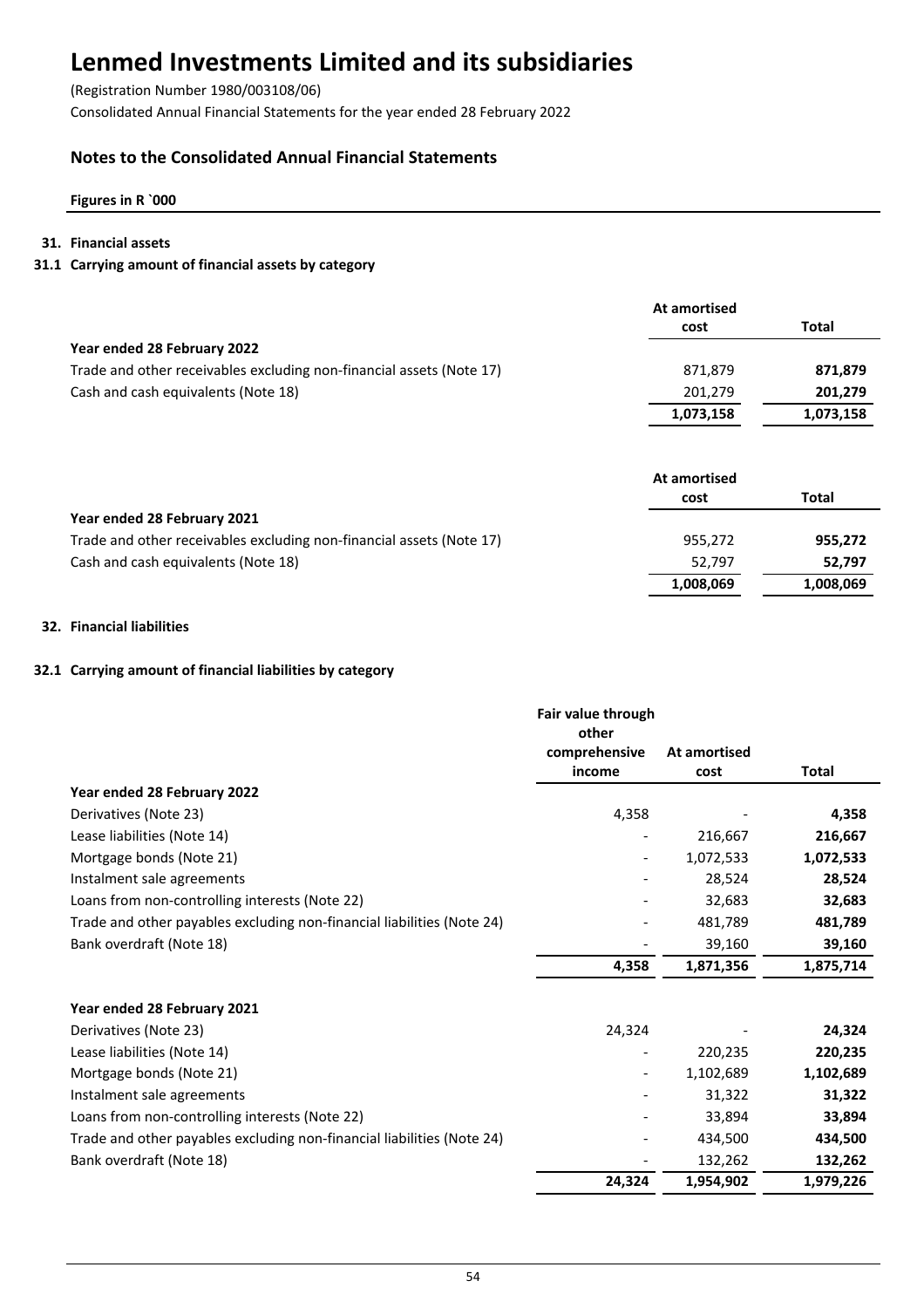(Registration Number 1980/003108/06)

Consolidated Annual Financial Statements for the year ended 28 February 2022

## **Notes to the Consolidated Annual Financial Statements**

|                   | Group        | Group        |
|-------------------|--------------|--------------|
| Figures in R `000 | 2022<br>____ | 2021<br>____ |
|                   |              |              |

#### *Financial liabilities continued...*

#### **32.2 Fair value hierarchy**

### **Financial liabilities that are measured at fair value on a recurring basis are as follows:**

| Group                       | Level 2 |
|-----------------------------|---------|
| Year ended 28 February 2022 |         |
| Derivatives (Note 23)       | 4,358   |
|                             |         |
| Year ended 28 February 2021 |         |
| Derivatives (Note 23)       | 24,324  |
|                             |         |

#### **33. Comparative Figures**

Certain comparative figures have been reclassified in the Statement of Financial Position to correctly account for the treatment of the estimated credit loss allowance on the sundry debtors that was previously disclosed as trade and other payables instead of being netted off against the sundry debtors.

The effects of the reclassification are as follows:

| <b>Statement of Financial Position</b>                              |                          |                              |
|---------------------------------------------------------------------|--------------------------|------------------------------|
| Trade and other payables                                            | $\overline{\phantom{0}}$ | 13,937                       |
| Trade and other receivables                                         | $\overline{\phantom{0}}$ | (13, 937)                    |
| 34. Commitments                                                     |                          |                              |
| Capital commitments                                                 |                          |                              |
| The construction, renovation and upgrading of hospital buildings    | 20,891                   | 640                          |
| The acquisition of plant and equipment                              | 33,236                   | 8,689                        |
| Software development                                                | 2,556                    | $\qquad \qquad \blacksquare$ |
| Acquisition of shares in Howick Private Hospital Holdings (Pty) Ltd |                          | 22,600                       |

### **35. Segment information**

### **35.1 General information**

Consistent with the Group's internal reporting, the chief operating decision maker, being the Executive Committee, views the Group's operating results as a single segment and makes decisions about resources to be allocated and assesses performance accordingly.

**56,683 31,929**

The IFRS 8 required information about the Group as a single segment for the profit or loss, including specified revenues and expenses, and assets and liabilities have already been disclosed elsewhere in these consolidated annual financial statements.

The revenue from external customers for groups of similar products and services are disclosed in note 4.

The following geographical information is reported on: